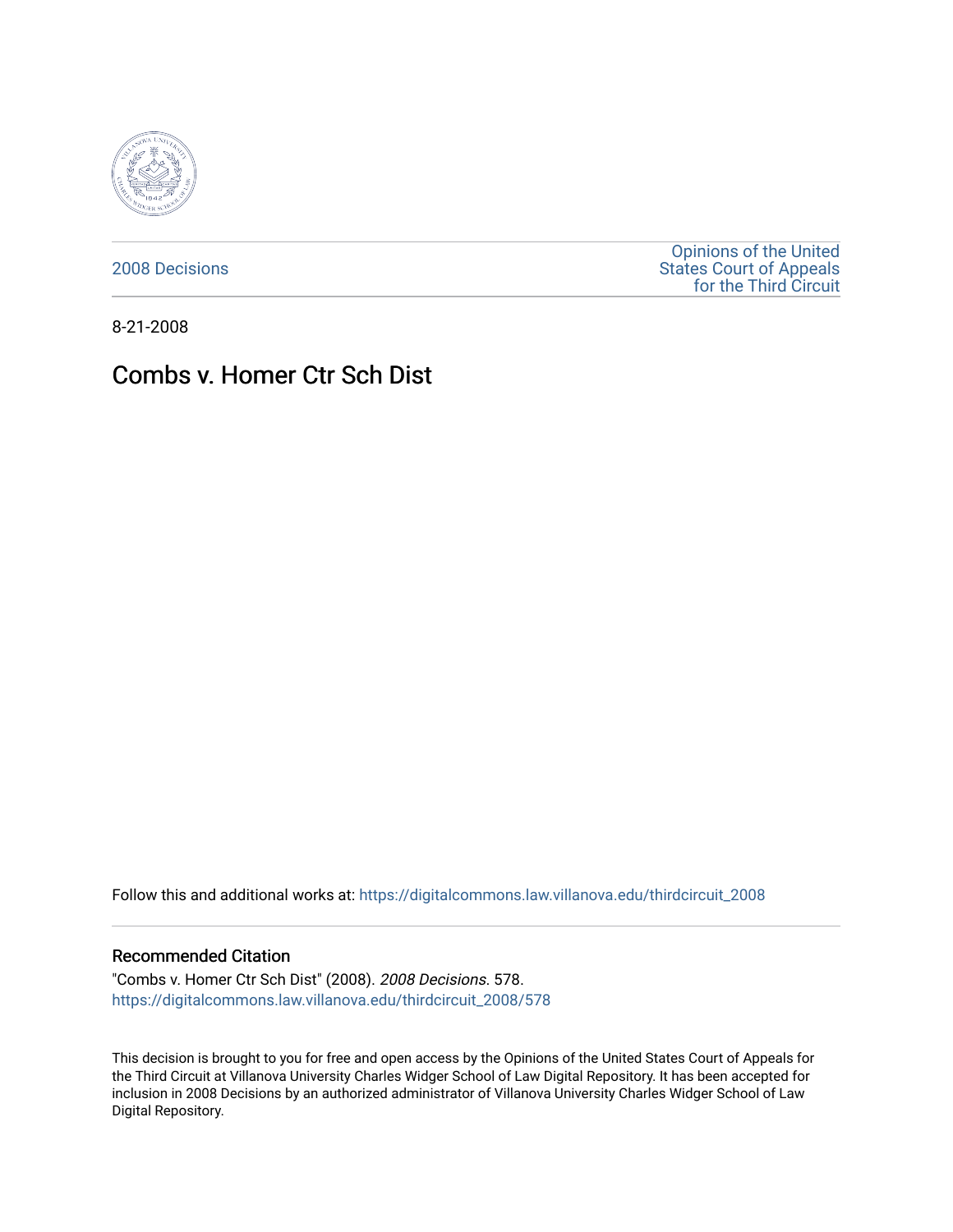#### PRECEDENTIAL

# UNITED STATES COURT OF APPEALS FOR THE THIRD CIRCUIT

Nos. 06-3090, 06-3091, 06-3092, 06-3093, 06-3094, 06-3095

MR. DARRELL COMBS; MRS. KATHLEEN COMBS Appellants at No. 06-3090

v.

HOMER-CENTER SCHOOL DISTRICT; JOSEPH F. MARCOLINE, in his official capacity as Superintendent of Homer-Center School District; TITUSVILLE AREA SCHOOL DISTRICT; BRISTOL TOWNSHIP SCHOOL DISTRICT; FRANKLIN REGIONAL SCHOOL DISTRICT (D.C. Civil Action No. 04-cv-1599)

DR. THOMAS PREVISH; TIMARI PREVISH Appellants at No. 06-3091

v.

NORWIN SCHOOL DISTRICT;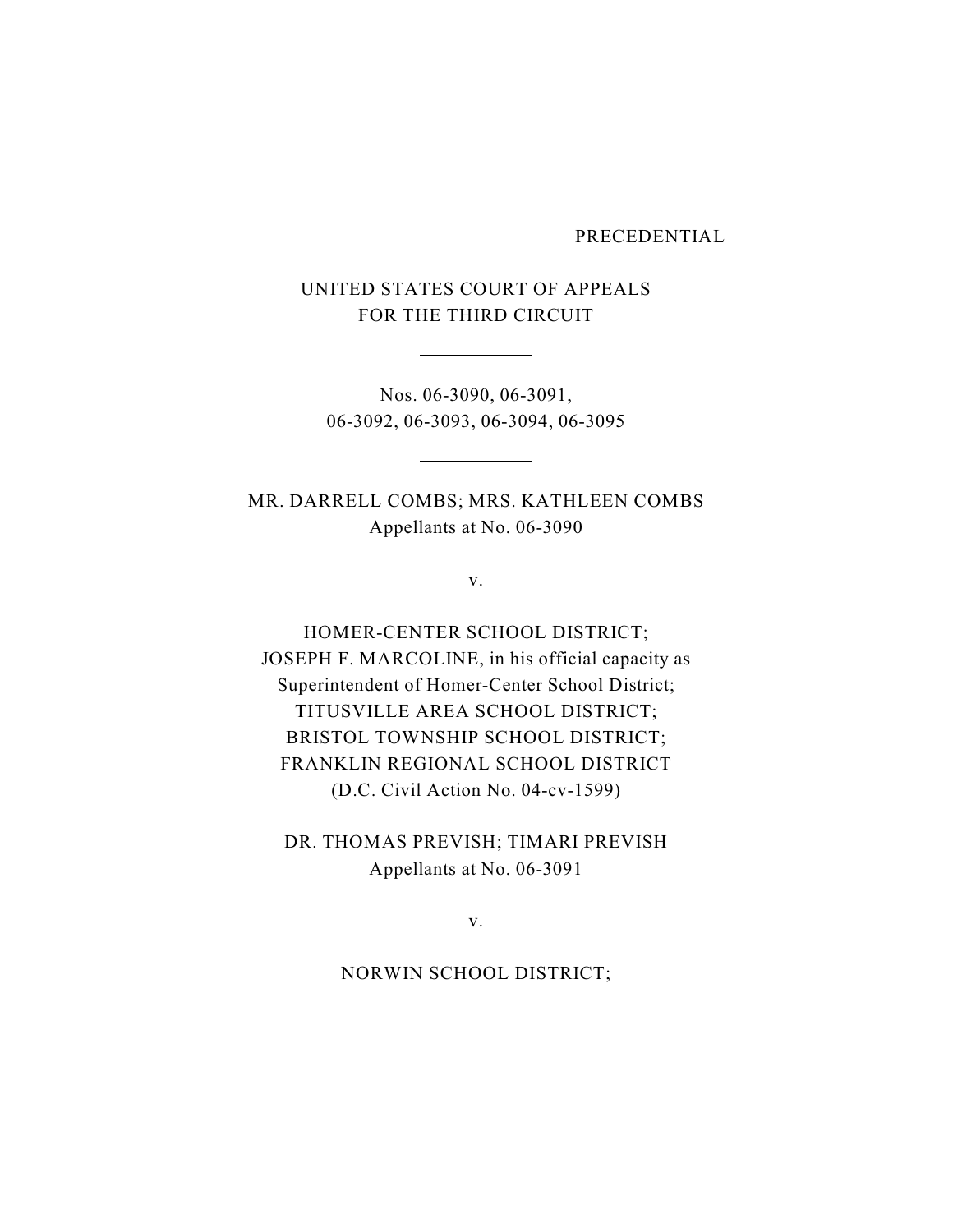# RICHARD WATSON, in his official capacity as Superintendent of Norwin School District (D.C. Civil Action No. 04-cv-1670)

# DR. MARK NEWBORN; MRS. MARYALICE NEWBORN Appellants at No. 06-3092

v.

FRANKLIN REGIONAL SCHOOL DISTRICT; STEPHEN VAK, in his official capacity as Superintendent of Franklin Regional School District (D.C. Civil Action 04-cv-1932)

MR. THOMAS HANKIN; MRS. BABETTE HANKIN Appellants at No. 06-3093

v.

BRISTOL TOWNSHIP SCHOOL DISTRICT; REGINA CESARIO, in her official capacity as Superintendent of Bristol Township School District (D.C. Civil Action 04-cv-1936)

MR. DOUGLAS NELSON; MRS. SHARI NELSON Appellants at No. 06-3094

v.

2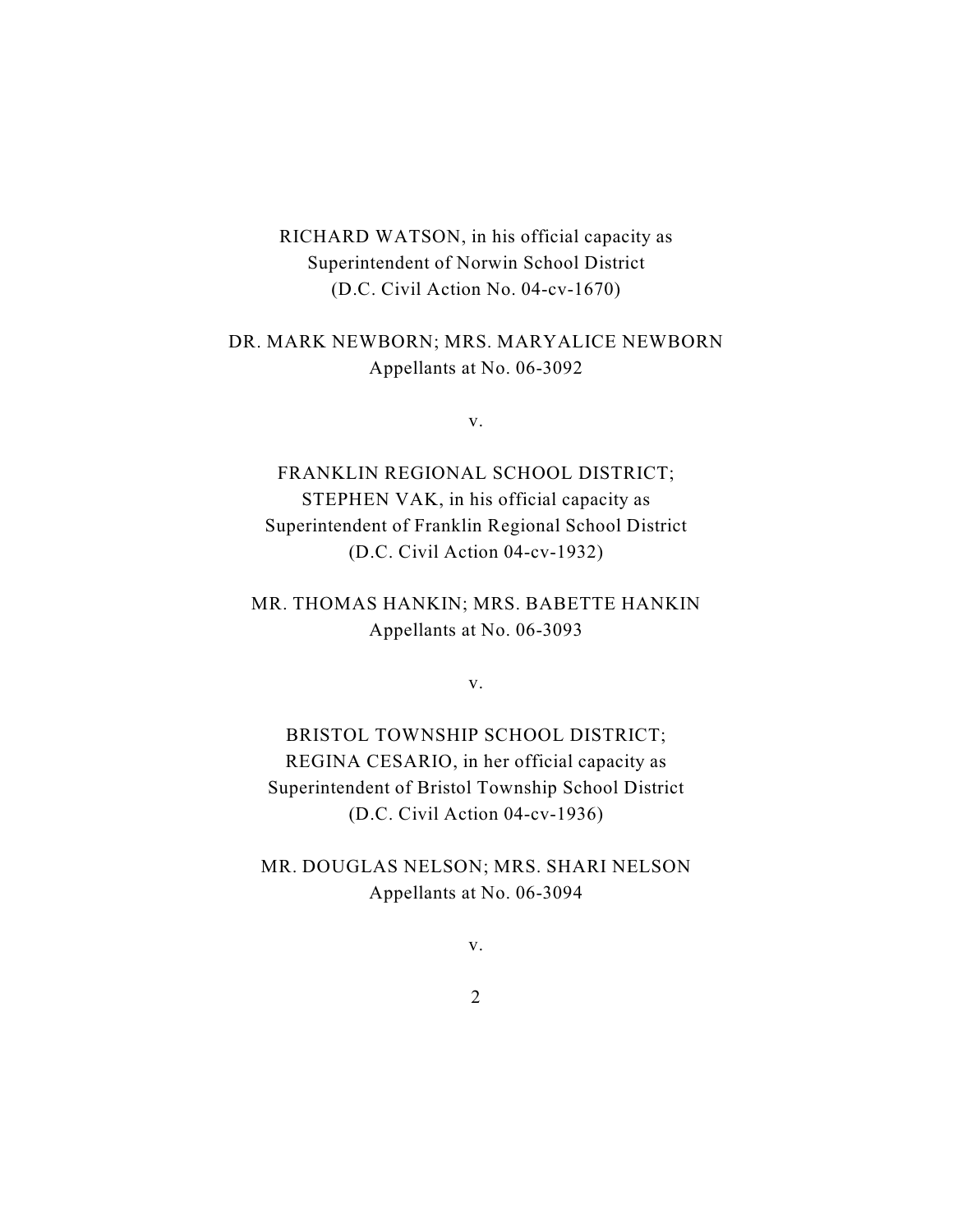# TITUSVILLE AREA SCHOOL DISTRICT; JOHN D. REAGLE, in his official capacity as Acting Superintendent of Titusville Area School District (D.C. Civil Action 05-cv-0070)

REV. STEVEN WEBER; MRS. MEG WEBER Appellants at No. 06-3095

v.

DuBOIS AREA SCHOOL DISTRICT; SHARON KIRK, in her official capacity as Superintendent of DuBois Area School District (D.C. Civil Action 05-cv-0203)

On Appeal from the United States District Court for the Western District of Pennsylvania (Honorable Arthur J. Schwab)

Argued November 6, 2007

Before: SCIRICA, *Chief Judge*, AMBRO and JORDAN, *Circuit Judges*.

(Filed: August 21, 2008 )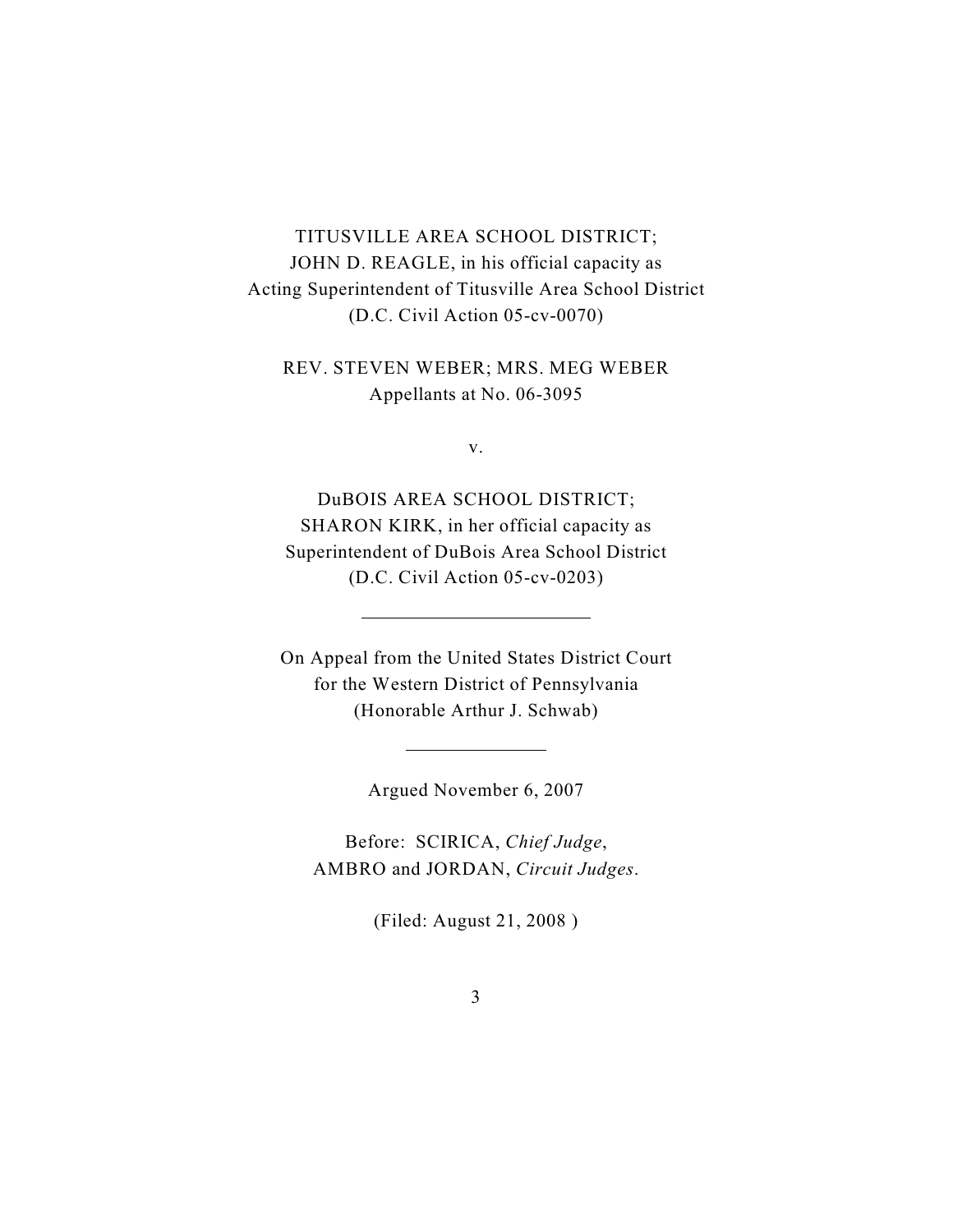MICHAEL P. FARRIS, ESQUIRE (ARGUED) JAMES R. MASON, III, ESQUIRE Home School Legal Defense Association 1 Patrick Henry Circle Purcellville, Virginia 20132-0000 Attorneys for Appellants

CARL P. BEARD, JR., ESQUIRE PATRICK J. FANELLI, ESQUIRE Andrews & Beard 3366 Lynnwood Drive P.O. Box 1311 Altoona, Pennsylvania 16603 Attorneys for Appellee, Homer-Center School District

CHRISTINA LANE, ESQUIRE Andrews & Price 1500 Ardmore Boulevard, Suite 506 Pittsburgh, Pennsylvania 15221 Attorney for Appellees, Homer-Center School District, Titusville Area School District, Bristol Township School District, Franklin Regional School District, Stephen Vak, in his official capacity as Superintendent of Franklin Regional School District, Norwin School District, DuBois Area School District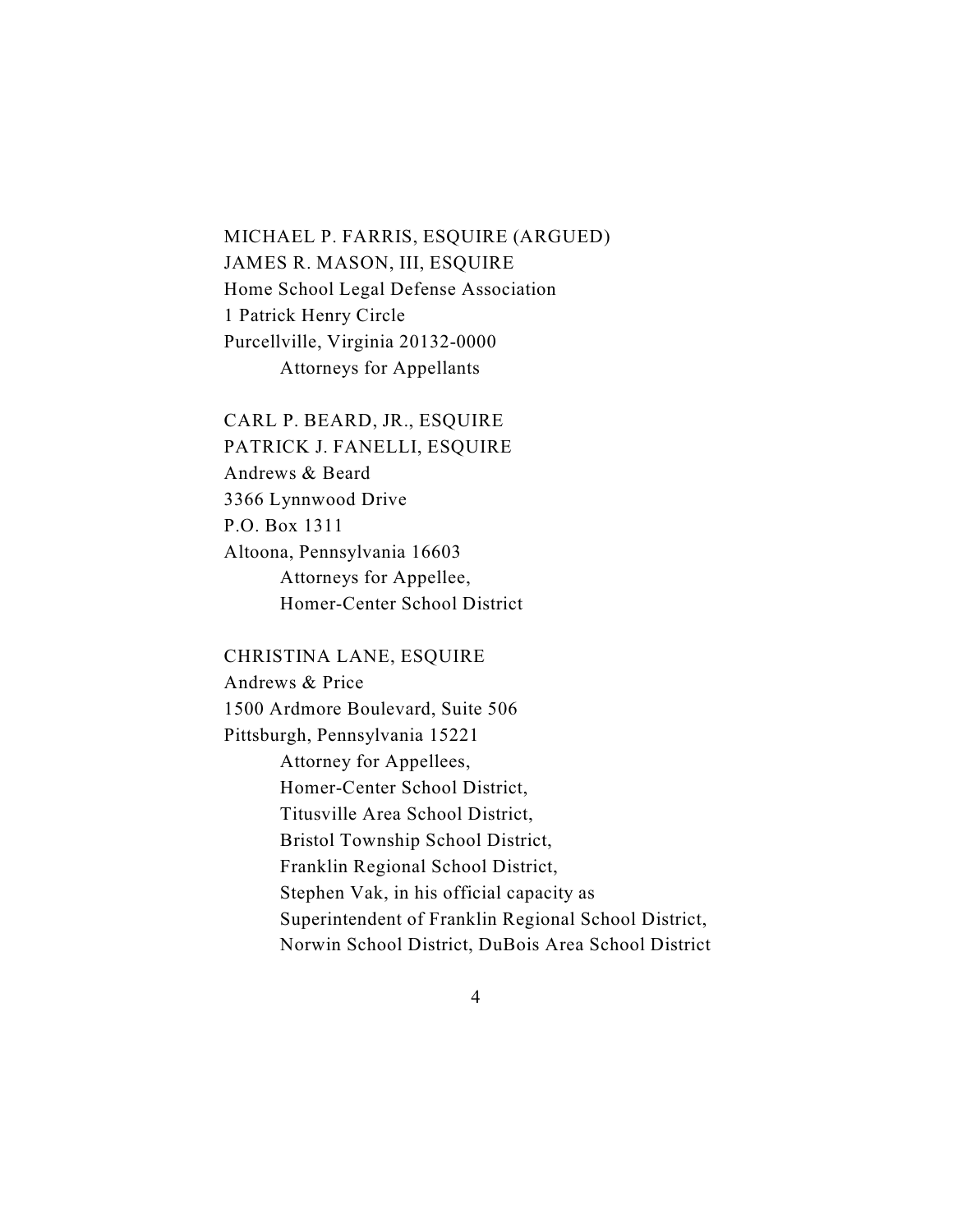#### PATRICIA K. SMITH, ESQUIRE

Knox McLaughlin Gornall & Sennett 120 West Tenth Street Erie, Pennsylvania 16501 Attorney for Appellees, Titusville Area School District, John D. Reagle, in his official capacity as Acting Superintendent of Titusville Area School District

PAUL N. LALLEY, ESQUIRE (ARGUED)

Levin Legal Group, P.C. 1301 Masons Mill Business Park 1800 Byberry Road Huntingdon Valley, Pennsylvania 19006 Attorney for Appellees, Bristol Township School District, Regina Cesario, in her official capacity as Superintendent of Bristol Township School District

MICHAEL L. BRUNGO, ESQUIRE RONALD R. LUCAS, JR., ESQUIRE ALFRED C. MAIELLO, ESQUIRE Maiello Brungo & Maiello, LLP 3301 McCrady Road One Churchill Park Pittsburgh, Pennsylvania 15235 Attorneys for Appellees, Norwin School District,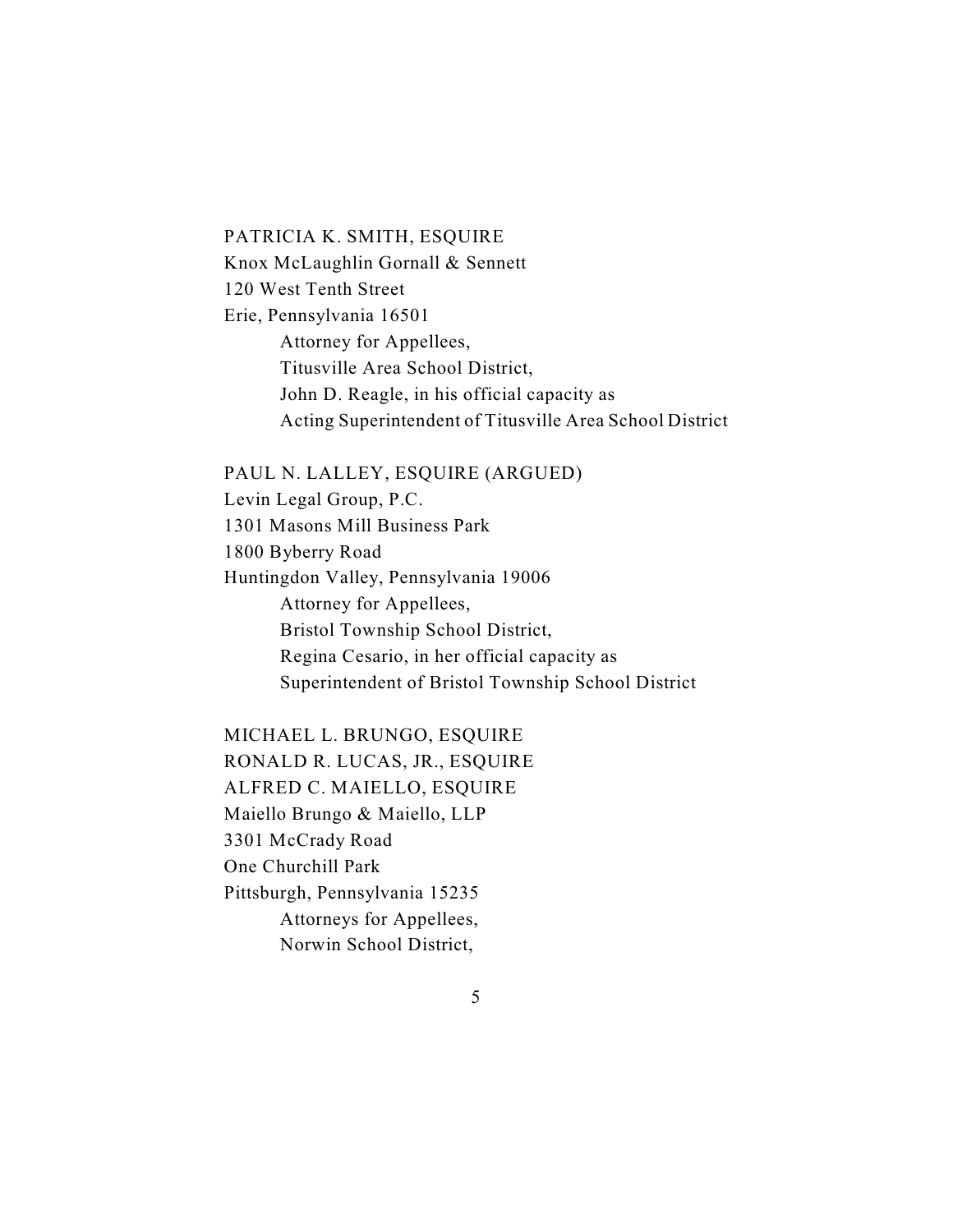Richard Watson, in his official capacity as Superintendent of Norwin School District, DuBois Area School District, Sharon Kirk, in her official capacity as Superintendent of DuBois Area School District

#### CHRISTOPHER C. LUND, ESQUIRE

Dechert LLP Cira Centre, 18th Floor 2929 Arch Street Philadelphia, Pennsylvania 19104 Attorney for Amicus Curiae-Appellant, American Civil Liberties Union of Pennsylvania

ANN G. ST. LEDGER, ESQUIRE

Office of Attorney General of Pennsylvania Department of Education 333 Market Street, Suite 911 Harrisburg, Pennsylvania 17126 Attorney for Amicus Curiae-Appellee, Pennsylvania Department of Education

SEAN A. FIELDS, ESQUIRE

Pennsylvania School Boards Association 400 Bent Creek Boulevard, P.O. Box 2042 Mechanicsburg, Pennsylvania 17055 Attorney for Amicus Curiae-Appellee, Pennsylvania School Boards Association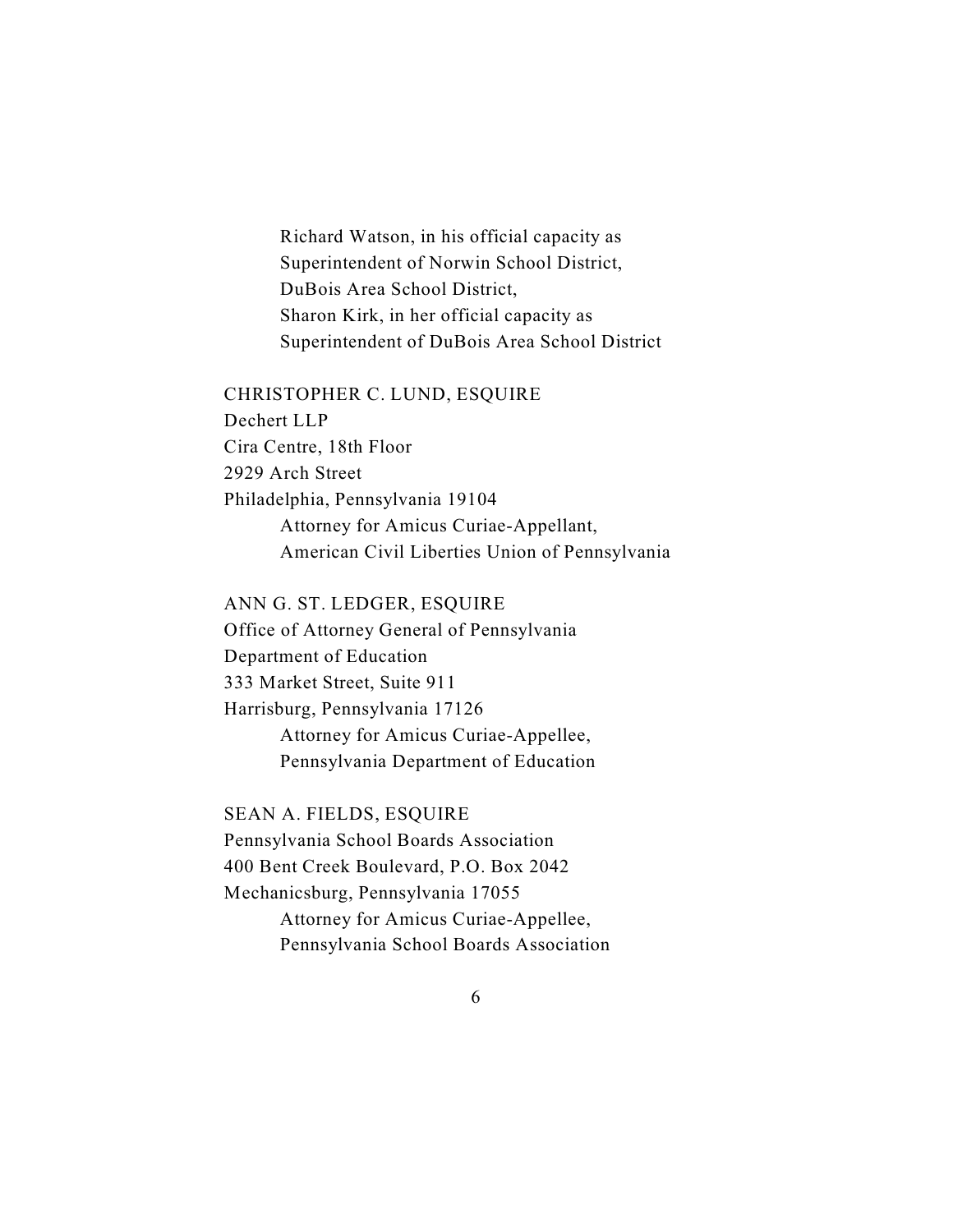JEFFREY I. PASEK, ESQUIRE Cozen & O'Connor 1900 Market Street, 3rd Floor Philadelphia, Pennsylvania 19103 Attorney for Amicus Curiae-Appellee, Jewish Social Policy Action Network

### OPINION OF THE COURT

#### PER CURIAM.

At issue is whether certain parents who home-school their children must comply with the reporting and review requirements of Pennsylvania's compulsory education law. Compliance, the parents contend, would violate their sincerely held religious beliefs. The Commonwealth of Pennsylvania demurs, contending its compulsory education law neither substantially burdens the free exercise of religion nor transgresses neutral application to all citizens, and serves an important state interest in ensuring a minimal level of education for all children.

Plaintiffs appeal from the grant of summary judgment for defendants in an action seeking declaratory relief and an injunction prohibiting enforcement of 24 Pa. Stat. Ann. § 13- 1327.1 ("Act 169") and prosecution under Pennsylvania's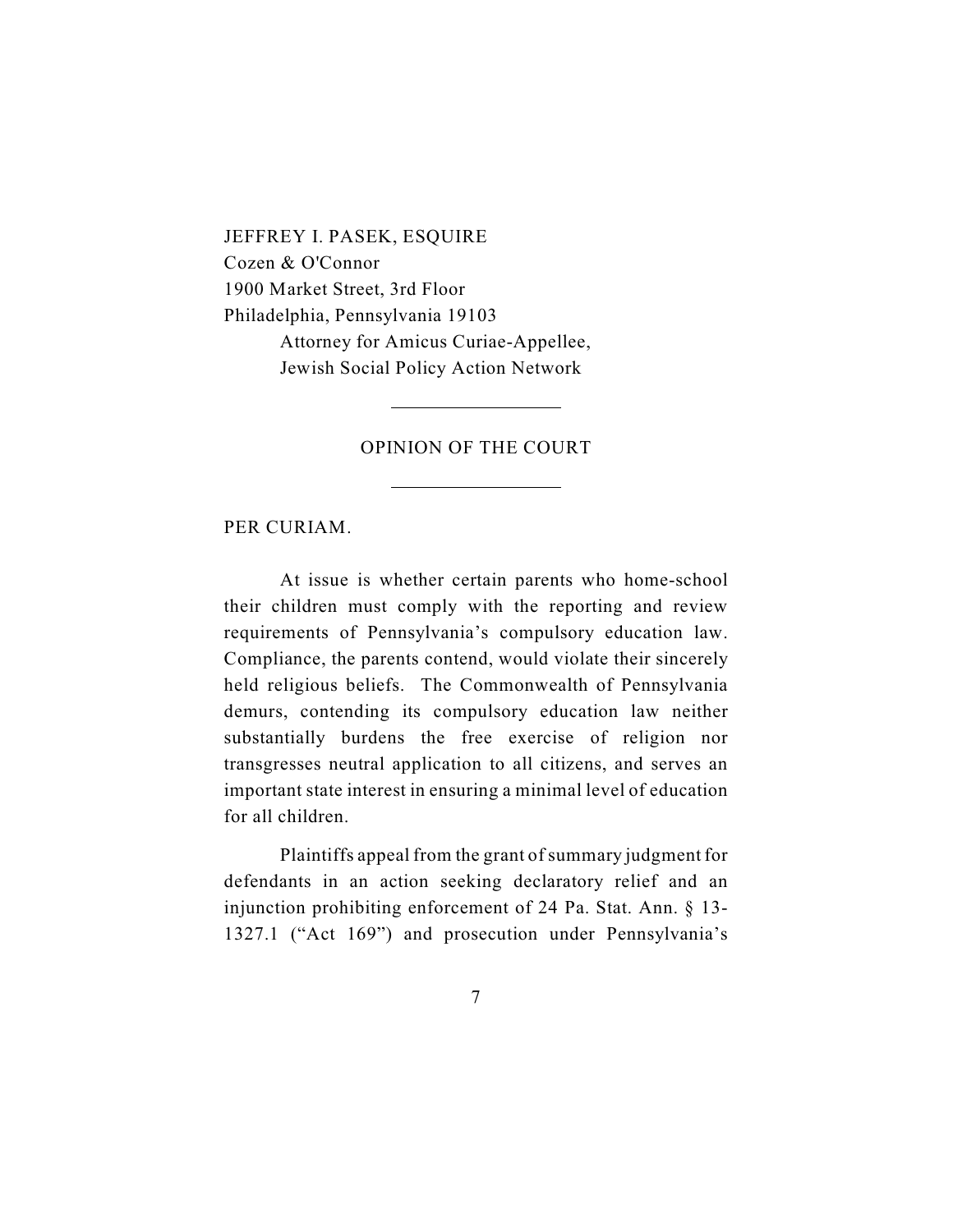compulsory education laws. Defendants are school districts in Pennsylvania and superintendents named in their official capacity.<sup>1</sup> Plaintiffs are six families who home-school their children.<sup>2</sup>

The Commonwealth of Pennsylvania's education system, as enacted by the General Assembly, allows parents to satisfy the compulsory attendance requirement through "home education programs." Parents supervising the home education programs must provide instruction for a minimum number of days and hours in certain subjects and submit a portfolio of teaching logs and the children's work product for review. The local school district reviews the home education programs for compliance with the minimum hours of instruction and course requirements and determines whether each student demonstrates progress in the overall program. The school district does not

<sup>&</sup>lt;sup>1</sup>We refer to Homer-Center School District, Joseph F. Marcoline, Norwin School District, Richard Watson, Franklin Regional School District, Stephen Vak, Bristol Township School District, Regina Cesario, Titusville Area School District, John D. Reagle, DuBois Area School District and Sharon Kirk collectively as the "school districts."

<sup>&</sup>lt;sup>2</sup>The "Parents" are Darrell and Kathleen Combs, Thomas and Timari Prevish, Mark and Maryalice Newborn, Thomas and Babette Hankin, Douglas and Shari Nelson, and Steven and Meg Weber.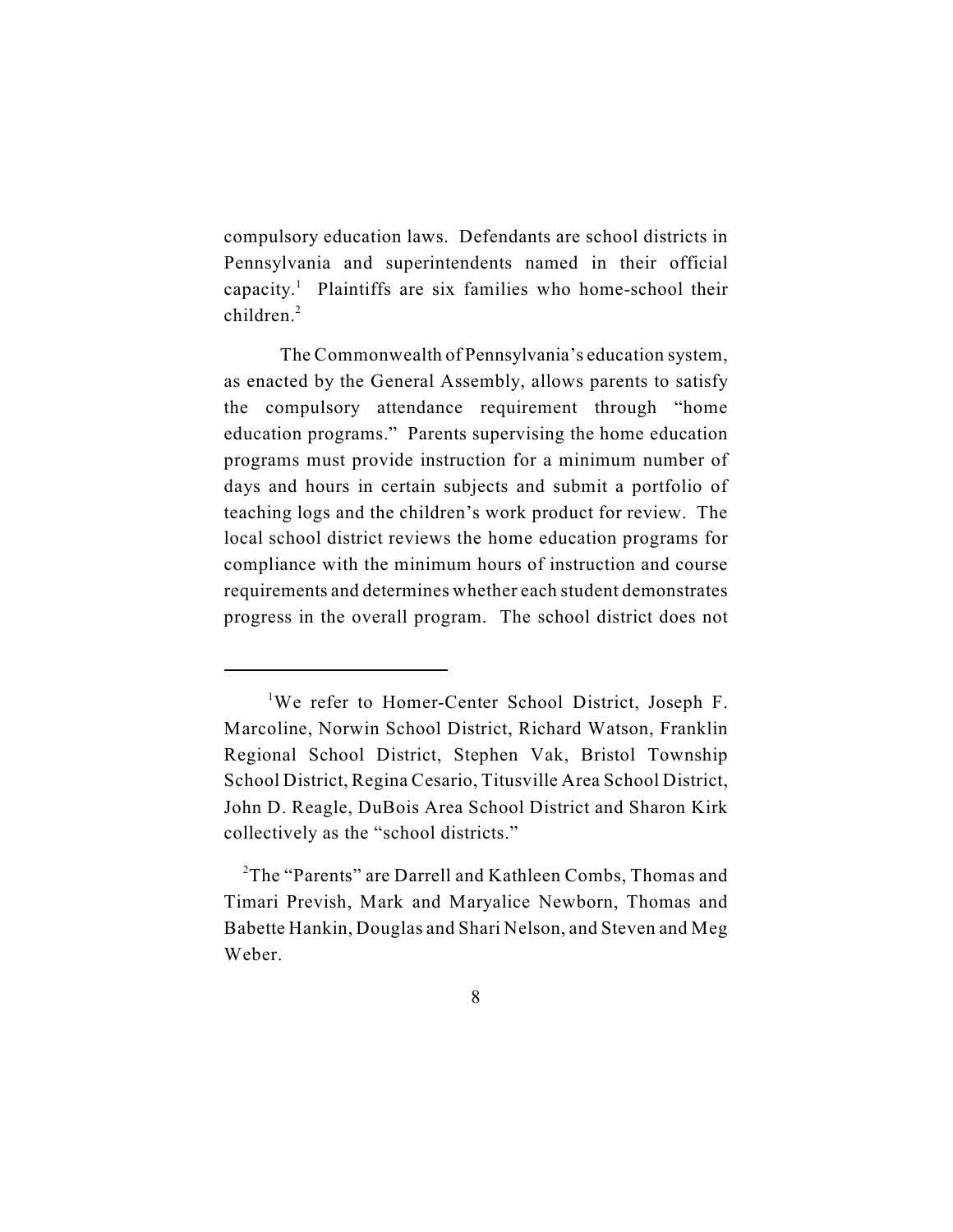review the educational content, textbooks, curriculum, instructional materials, or methodology of the program.

Parents, who home-school their children based on their sincerely held religious beliefs, have sued their respective school districts and school superintendents. Parents contend the Act 169 record-keeping requirements and the subsequent portfolio review place a substantial burden on their free exercise of religion. They seek an exemption from the Act 169 requirements and request declaratory and injunctive relief on the grounds that the provisions of Act 169 violate the First and Fourteenth Amendments of the Constitution of the United States and the Pennsylvania Religious Freedom Protection Act ("RFPA"), 71 Pa. Stat. Ann. §§ 2401–2407.

I.

Parents have home-schooled their children for many years. All six families are Christians, but of different denominations. They hold in common a religious belief that "education of their children, not merely the religious education, is religion" and that God has assigned religious matters to the exclusive jurisdiction of the family. Accordingly, because God has given Parents the sole responsibility for educating their children, the school districts' reporting requirements and "discretionary review" over their home education programs violate their free exercise of religion.

In 2002, the Commonwealth of Pennsylvania passed the Religious Freedom Protection Act. The statute requires the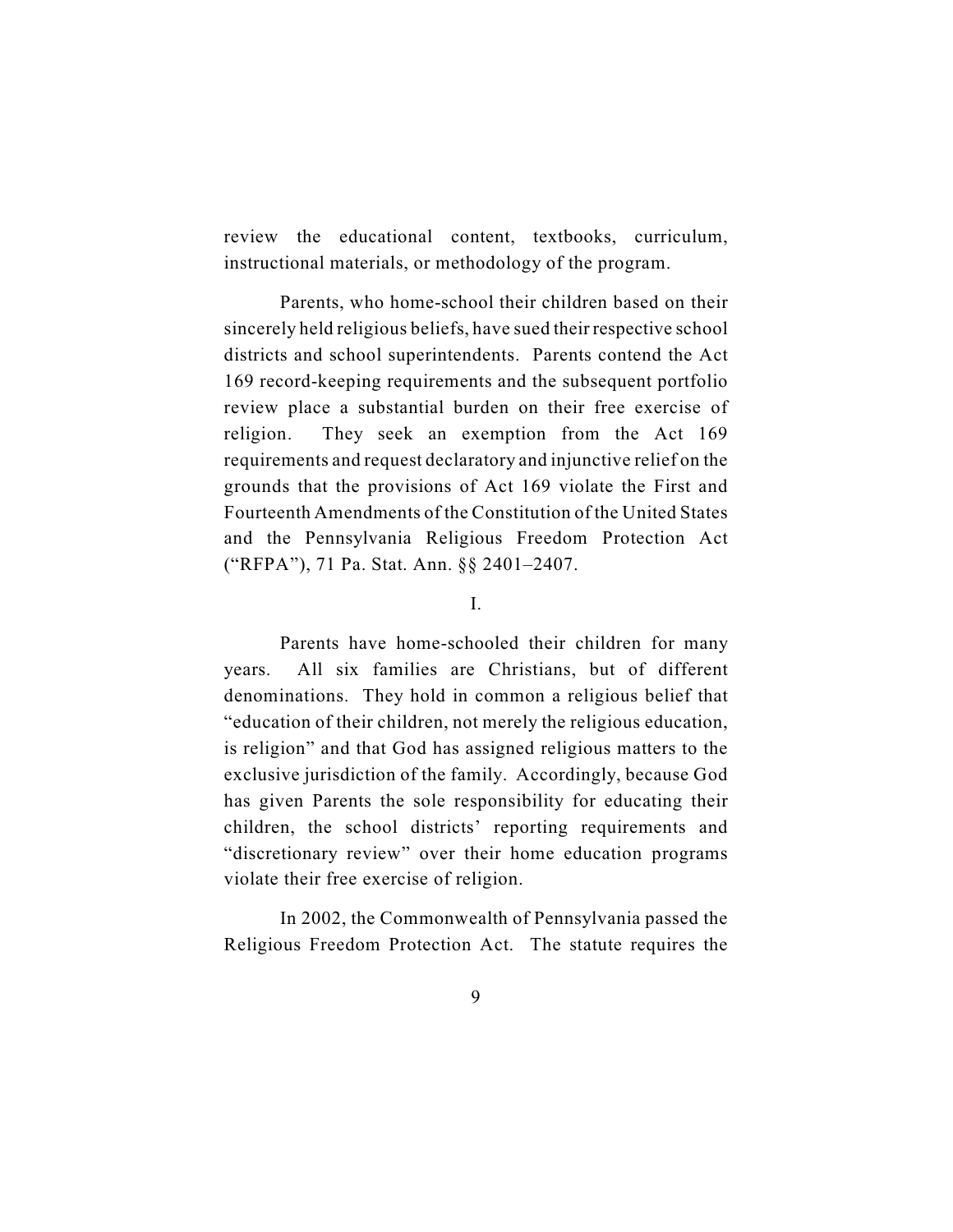Commonwealth to justify substantial burdens on religious free exercise with a compelling interest and a showing that the least restrictive means has been employed to satisfy that interest. Prior to the passage of the Religious Freedom Protection Act, many of the Parents complied with the Act 169 home education program requirements.<sup>3</sup> Pre-RFPA, there is no evidence that the school districts ever questioned or interfered with Parents' home education programs' educational content, methodology, curriculum, or materials. On some occasions, the school districts required Parents to supplement their logs and portfolios with additional information. But Parents are unable to identify an instance in which the school districts rejected any part of their home education program.

Nevertheless, post-RFPA, Parents notified the school districts that Act 169 substantially burdens their free exercise of religion and sought an exemption from compliance.<sup>4</sup> The school

<sup>&</sup>lt;sup>3</sup>Thomas and Babette Hankin have never complied with Act 169.

<sup>&</sup>lt;sup>4</sup>See 71 Pa. Stat. Ann. § 2405(b) (requiring, prior to bringing an action in court, the party to provide the agency with written notice); § 2405(d) (the agency "may remedy the substantial burden on the person's free exercise of religion" within 30 days of the written notice). Darrell and Kathleen Combs refused to submit the required affidavits and portfolios, thereby ceasing to comply with Act 169.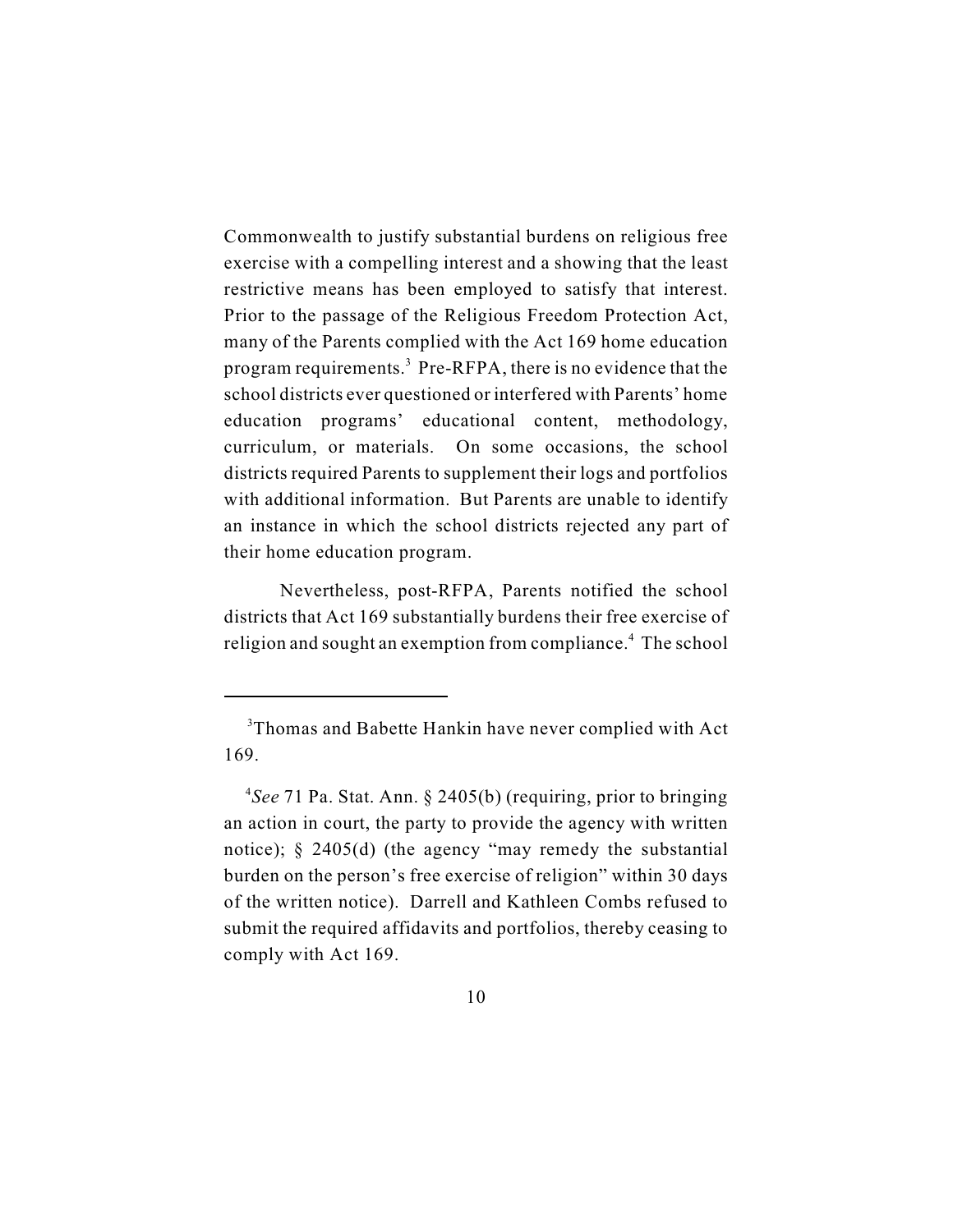districts refused to grant Parents an exemption from Act 169 and threatened or, in some cases, initiated criminal prosecutions for truancy.

In response, Parents sued the school districts in various state and federal courts seeking declaratory and injunctive relief under the First and Fourteenth Amendments to the United States Constitution, 42 U.S.C. § 1983, and RFPA. Ultimately, the cases ended up before the United States District Court for the Western District of Pennsylvania, which consolidated the six cases for pre-trial and summary judgment purposes. Upon consent of the parties, discovery was limited to "threshold legal issues" such as whether Act 169 substantially burdened Parents' free exercise of religion under the RFPA and the proper standard of review for Parents' federal constitutional claims. The District Court engaged in two rounds of summary judgment motions.

The first round addressed facial challenges to Act 169. Parents filed a consolidated motion for summary judgment and the school districts filed a consolidated opposition, but did not file a cross-motion for summary judgment. The District Court denied Parents' motion. *Combs v. Homer Ctr. Sch. Dist.*, 2005 WL 3338885 (W.D. Pa. Dec. 8, 2005). In the second round, the school districts filed a motion for summary judgment addressing both Parents' facial and "as applied" challenges to Act 169. The District Court granted the school districts' motion, concluding that (1) Parents failed to prove a "substantial burden" on the free exercise of religion, as defined by RFPA, *Combs v. Homer Ctr. Sch. Dist.*, 468 F. Supp. 2d 738, 771 (W.D. Pa. 2006), and (2)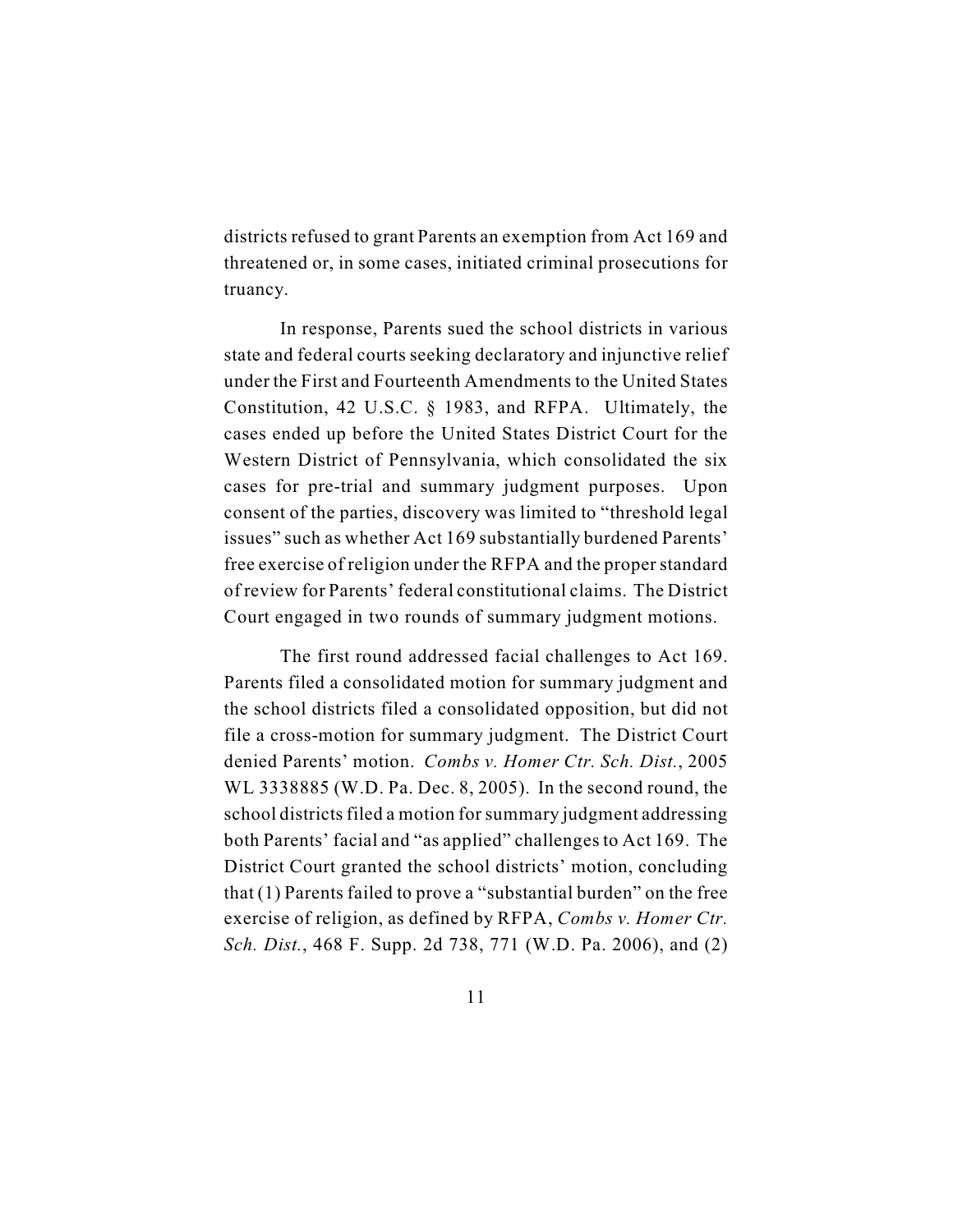Act 169 is a neutral law of general applicability, satisfying rational basis review,<sup>5</sup> id. at 777. As a result, the District Court did not decide issues of compelling governmental interest or least restrictive means.<sup>6</sup>

 ${}^6$ In a *dictum*, the District Court stated: "Even if this Court were to apply a 'hybrid rights' heightened or strict scrutiny test, however, Plaintiff's free exercise challenge to Act 169 on its face would still fail." *Id.* at 777.

 ${}^5$ The District Court also rejected Parents' claims based upon the Establishment Clause of the First Amendment, the Due Process Clause of the Fourteenth Amendment and the Free Speech Clause of the First Amendment. *Id.* at 778. The Statement of Issues in Parents' brief only addresses claims under RFPA and the Free Exercise Clause.

The District Court had jurisdiction under 28 U.S.C. §§ 1331, 1343(a)(3), 1367 and 1441. We have jurisdiction over the appeal under 28 U.S.C. § 1291. "We review a district court's grant of summary judgment *de novo*." *Lighthouse Inst. for Evangelism, Inc. v. City of Long Branch*, 510 F.3d 253, 260 (3d Cir. 2007) (citing *Gottshall v. Consol. Rail Corp.*, 56 F.3d 530, 533 (3d Cir. 1995)). Summary judgment is only appropriate if there are no genuine issues of material fact and the school districts are entitled to judgment as a matter of law. Fed. R. Civ. P. 56(c). "In reviewing the District Court's grant of summary judgment, we view the facts in a light most favorable to the nonmoving party[:]" Parents. *Lighthouse Inst.*, 510 F.3d at 260.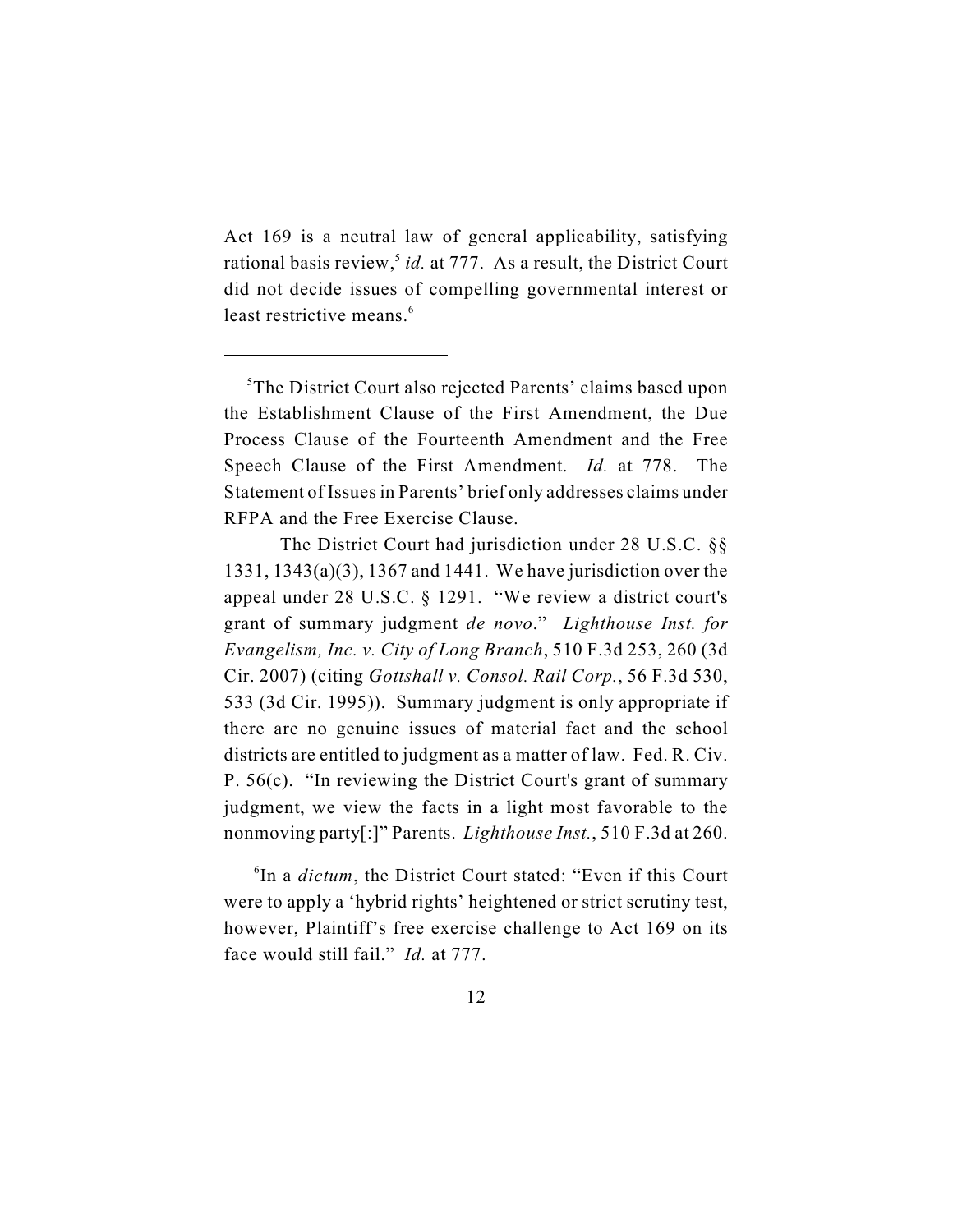#### A.

The Pennsylvania Constitution mandates that the General Assembly "provide for the maintenance and support of a thorough and efficient system of public education to serve the needs of the Commonwealth." Pa. Const., Art. III, § 14. The General Assembly has carried out its constitutional charge by enacting the Public School Code. *See* 24 Pa. Stat. Ann. §§ 1- 101 to 27-2702.<sup>7</sup>

<sup>&</sup>lt;sup>7</sup>As noted by the District Court, "[a]n educated citizenry has been recognized as critical to the success and well-being of the Nation and its people from the time of its creation." *Combs*, 468 F. Supp. 2d at 740-41. Pennsylvania's commitment to public education is firmly rooted in its history. *See id.* at 741-43. In 1682, the "Great Law" passed by the First General Assembly of Pennsylvania "included a provision for the creation of schools across Pennsylvania." *Id.* at 742. Furthermore, the various Pennsylvania constitutions have included provisions for public education. *Id.* (citing the 1776 provisional Pennsylvania Constitution, the Pennsylvania Constitution of 1874, and Art. II, § 14 of the Pennsylvania Constitution in its current form). The current Pennsylvania Code describes the purpose of public education as "prepar[ing] students for adult life" and creating "self-directed, life-long learners and responsible, involved citizens." 22 Pa. Code. § 4.11(b) (2008).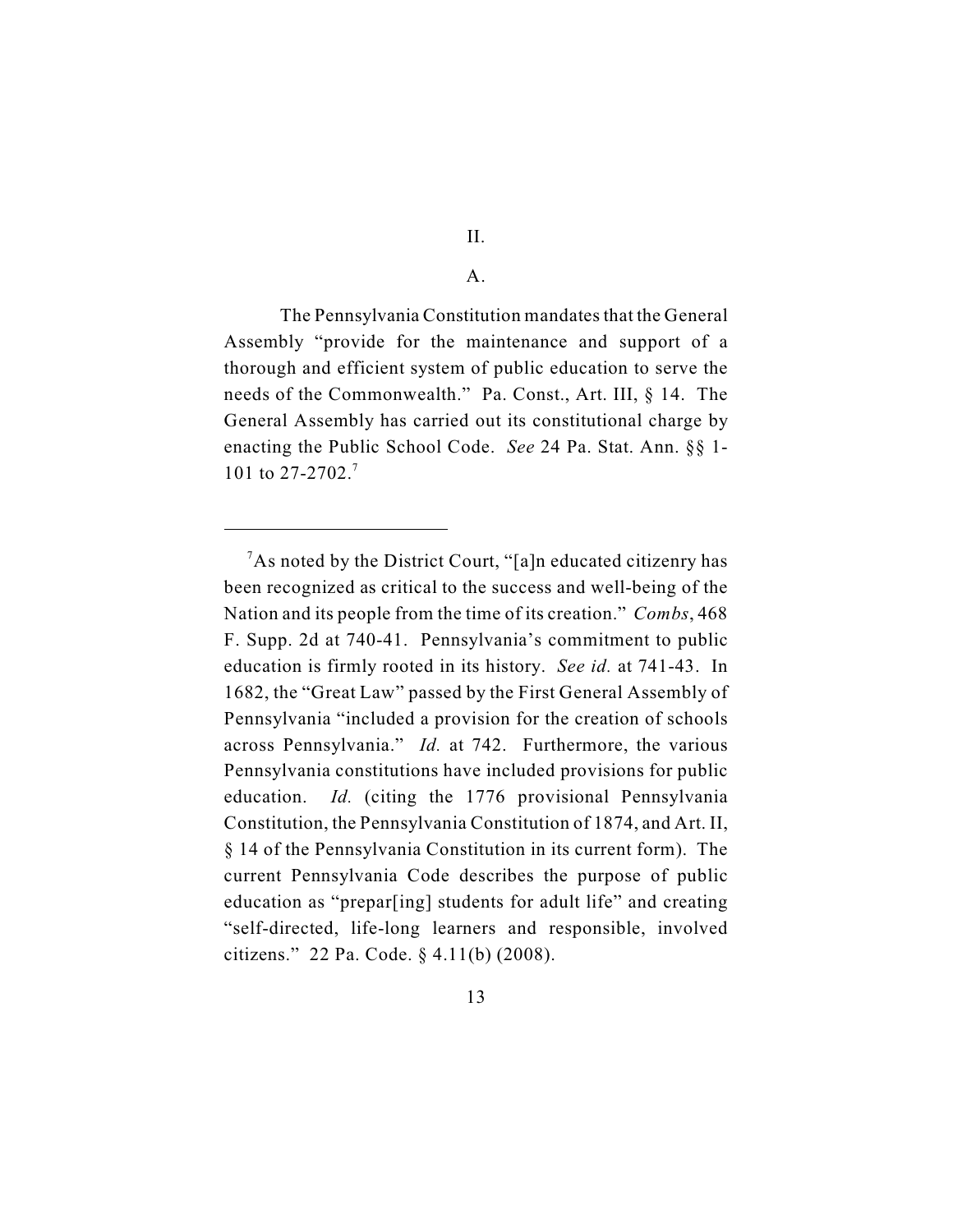The Public School Code requires "every child of compulsory school age having a legal residence in this Commonwealth . . . to attend a day school in which the subjects and activities prescribed by the standards of the State Board of Education are taught in the English language." 24 Pa. Stat. Ann. § 13-1327(a). "Compulsory school age" is defined as "the period of a child's life from the time the child's parents elect to have the child enter school, which shall be not later than at the age of eight (8) years, until the age of seventeen (17) years." *Id.* § 13-1326. *See also* 22 Pa. Code § 11.13 (2008). A student who "holds a certificate of graduation from a regularly accredited senior high school" satisfies the compulsory attendance requirement and is no longer of compulsory school age. 24 Pa. Stat. Ann. § 13-1326.

The Pennsylvania General Assembly currently permits parents to choose among four alternative categories of education to satisfy the compulsory attendance requirement: (1) a public school with certain trade school options, *id.*  $\S$  13-1327(a);<sup>8</sup> (2)

<sup>&</sup>lt;sup>8</sup>A child may satisfy the compulsory attendance requirement by attending a public day school. 24 Pa. Stat. Ann. § 13- 1327(a). "In lieu of such school attendance" any child fifteen years of age who receives approval of the district superintendent and the Secretary of Education, or any child sixteen years of age who receives approval of the district superintendent, may enroll in a trade or business school. *Id.* Attendance at either public day school or a trade or business school satisfies the mandate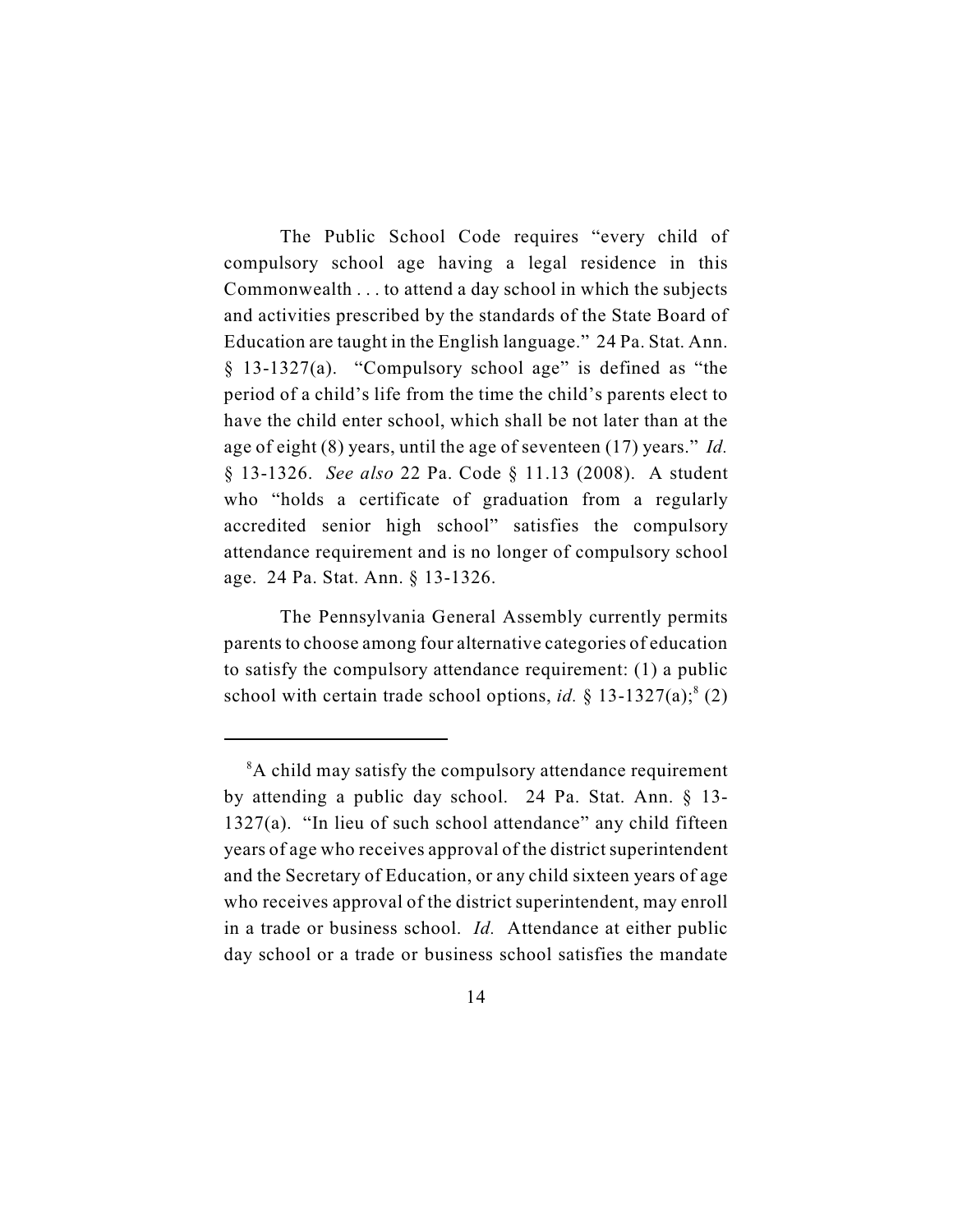a private academic day school or private tutoring,  $id$ ;  $\left(3\right)$  a day school operated by a "bona fide church or other religious body," *id.*  $§ 13-1327(b)$ ;<sup>10</sup> or (4) a "home education program," *id.*  $§ 13-100$ 

 $10A$  child may enroll in a day school "operated by a bona fide church or other religious body." 24 Pa. Stat. Ann. § 13-1327(b).

that "every parent, guardian, or other person having control or charge of any child or children of compulsory school age is required to send such child or children to a day school in which the subjects and activities prescribed by the standards of the State Board of Education are taught in the English language." *Id.*

<sup>&</sup>lt;sup>9</sup>A child may satisfy the compulsory attendance requirement by attending "an accredited or licensed private school," 22 Pa. Code § 11.32 (2008), "in which the subjects and activities prescribed by the standards of the State Board of Education are taught in the English language." 24 Pa. Stat. Ann. § 13-1327(a). "The certificate of any principal or teacher of a private school, or of any institution . . ." must "set[] forth that the work of said school is in compliance with the provisions of this act." *Id.* Also, regular daily instruction in the English language by a properly qualified private tutor satisfies the compulsory attendance requirement. *Id.* The Pennsylvania Administrative Code enumerates minimum hours of instruction and the required subjects at both the elementary and secondary school levels. 22 Pa. Code § 11.31 (2008).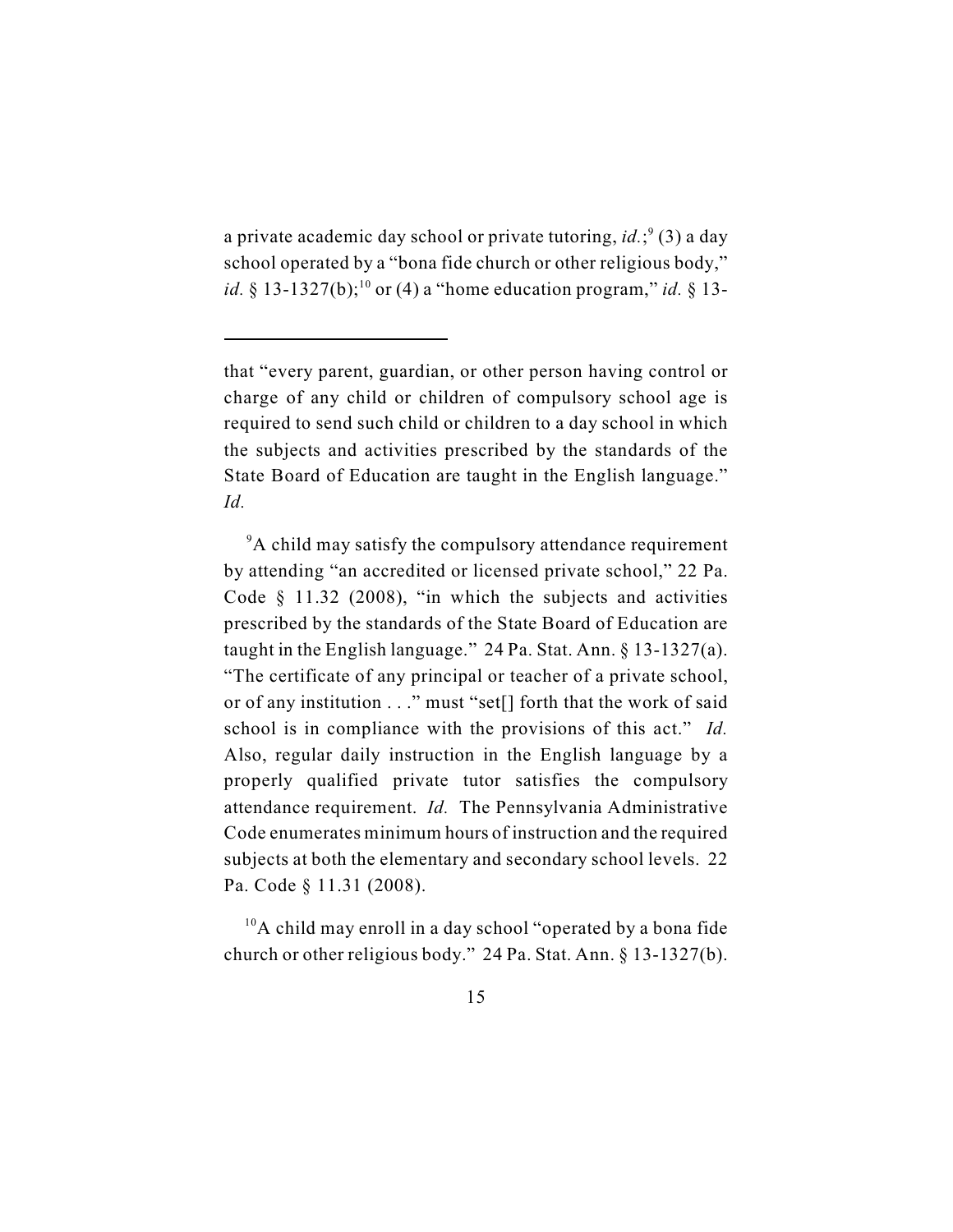The school must meet minimum standards for hours of instruction and teach the subjects enumerated in the statute. *See id.* ("[A] minimum of one hundred eighty (180) days of instruction or nine hundred (900) hours of instruction per year at the elementary level or nine hundred ninety (990) hours per year of instruction at the secondary level . . . ."); *id.* § 13- 1327(b)(1) (requiring at the elementary school level, the following courses: "English, to include spelling, reading and writing; arithmetic; science; geography; history of the United States and Pennsylvania; civics; safety education, including regular and continuous instruction in the dangers and prevention of fires; health and physiology; physical education; music; and art"); *id.* § 13-1327(b)(2) ("At the secondary school level, the following courses [must be] offered: English, to include language, literature, speech and composition; science, to include biology and chemistry; geography; social studies, to include civics, economics, world history, history of the United States and Pennsylvania; a foreign language; mathematics, to include general mathematics and statistics, algebra and geometry; art; music; physical education; health and physiology; and safety education, including regular and continuous instruction in the dangers and prevention of fires.").

Further, the principal must file a notarized affidavit with the Department of Education setting forth that the required subjects are offered in the English language, whether the school is a nonprofit organization, and that the school is otherwise in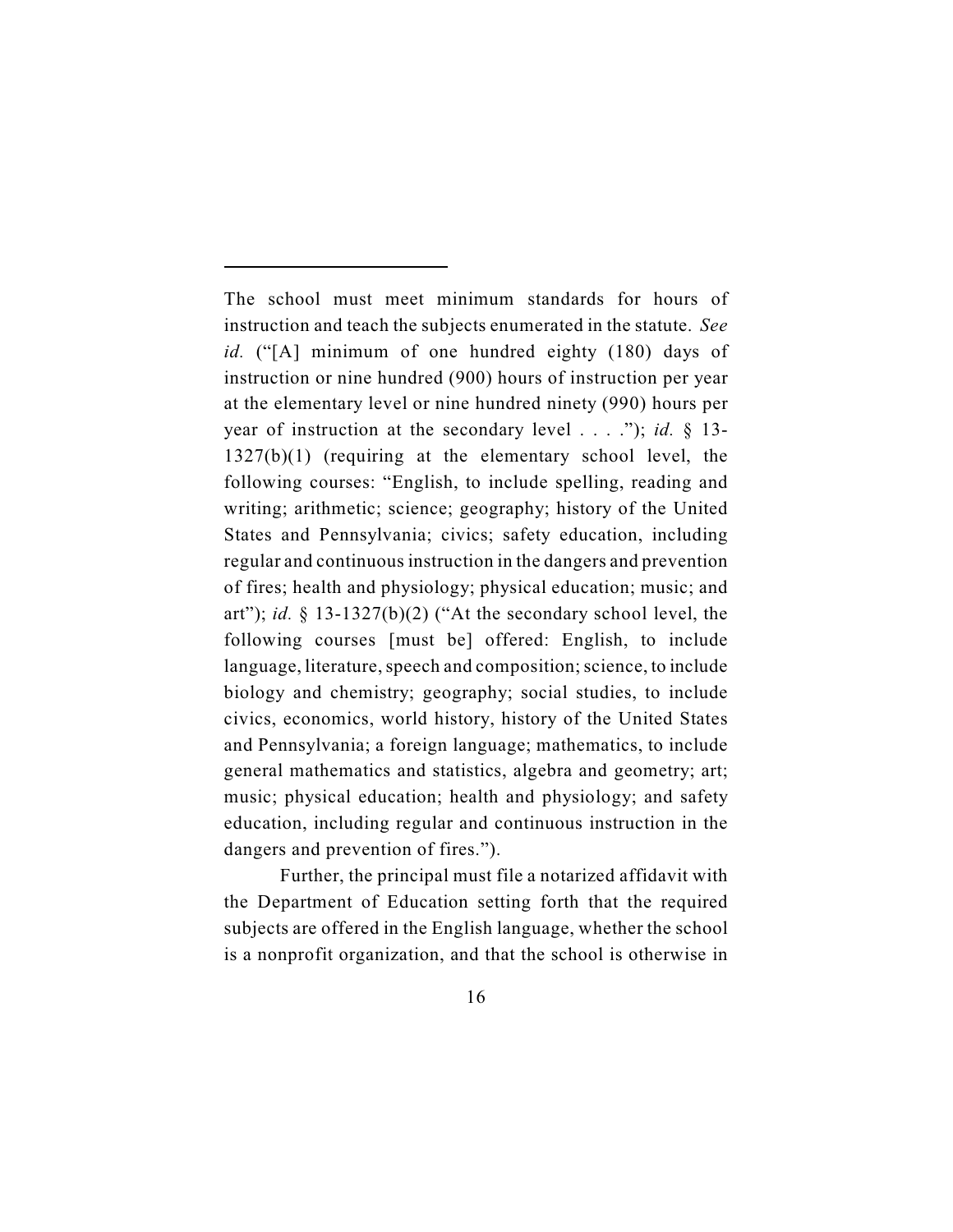1327.1.

Significant to this appeal, the Pennsylvania General Assembly permitted the fourth alternative in 1988. *See* Act 169 of 1988, P.L. 1321, No. 169, December 21, 1988, 24 Pa. Stat. Ann. § 13-1327.1. Under Act 169, a child instructed under a "home education program" satisfies the compulsory attendance requirement. *Id.* A home education program must satisfy the same minimum hours of instruction requirements and almost all of the same subject matter requirements as a school operated by a bona fide church or religious body.<sup>11</sup> *Id.* §§ 13-1327(b), 13-

 $11$ Act 169 enumerates the following "minimum courses in grades nine through twelve" as a requirement for graduation from a home education program: four years of English; three years of mathematics; three years of science; three years of

compliance with the provisions of the Public School Code. *Id.*  $§$  13-1327(b).

Although the statute requires religious schools to teach certain subjects, "[i]t is the policy of the Commonwealth to preserve the primary right and the obligation of the parent or parents . . . to choose the education and training for such child." *Id.* Thus, "[n]othing contained in this act shall empower the Commonwealth, any of its officers, agencies or subdivisions to approve the course content, faculty, staff or disciplinary requirements of any religious school referred to in this section without the consent of said school." *Id.*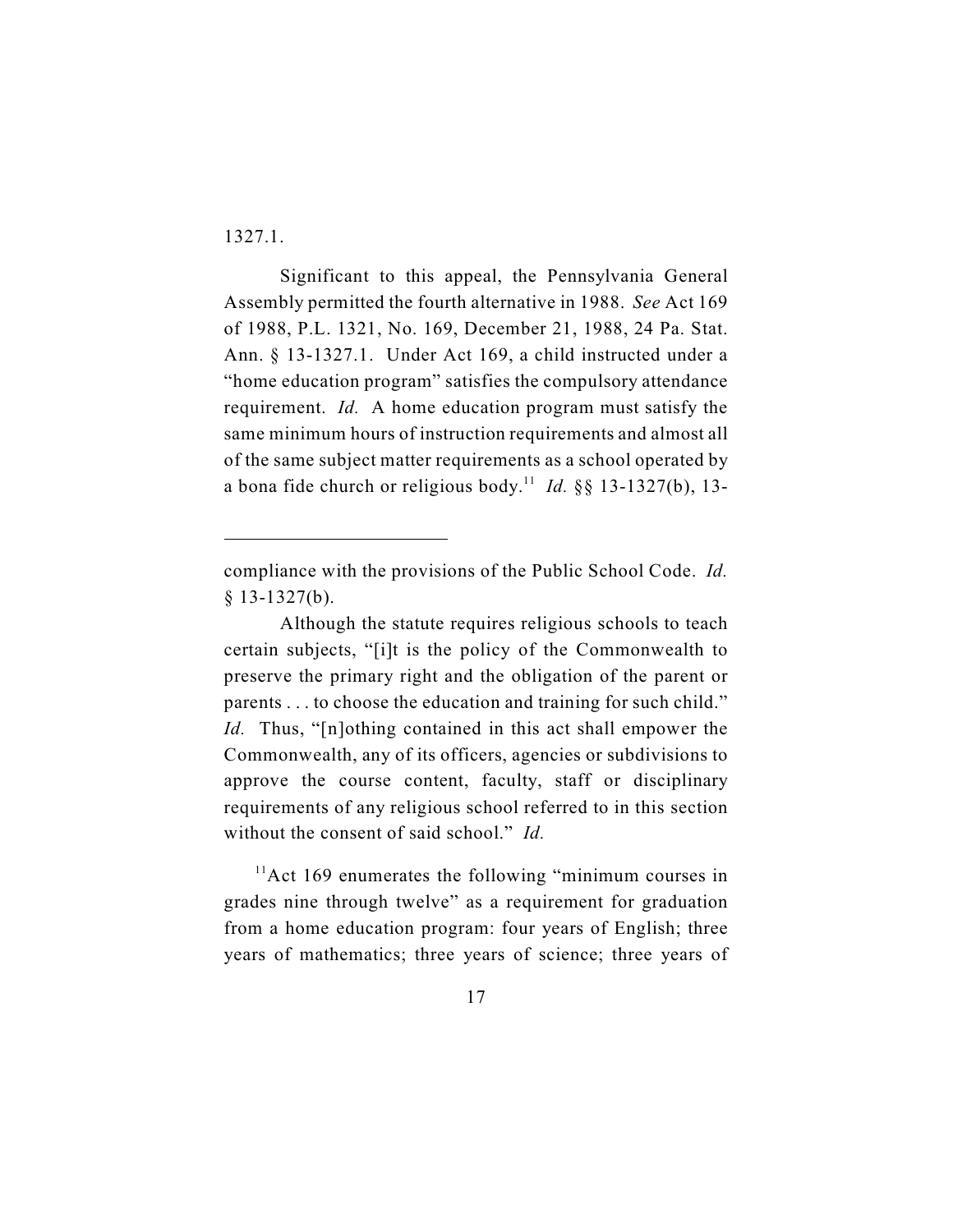$1327.1(c)$ .

Prior to the commencement of a home education program, and thereafter on August 1 of each year, the parent or guardian of the child must file an affidavit with the district superintendent setting forth:

> the name of the supervisor of the home education program who shall be responsible for the provision of instruction; the name and age of each child who shall participate . . . ; the address and telephone number of the . . . site; that such subjects as required by law are offered in the English language, including an outline of proposed education objectives by subject area . . . ; and that the home education program shall comply with the provisions of this section . . . .

social studies; two years of arts and humanities. 24 Pa. Stat. Ann. § 13-1327.1(d). But, in contrast to § 13-1327(b), Act 169 leaves the decision whether to teach certain secondary level subjects – economics, biology, chemistry, foreign languages, trigonometry, or other age-appropriate courses as contained in 22 Pa. Code Ch. 4 – to the discretion of the supervisor of the home education program. 24 Pa. Stat. Ann. § 13-1327.1(c)(2).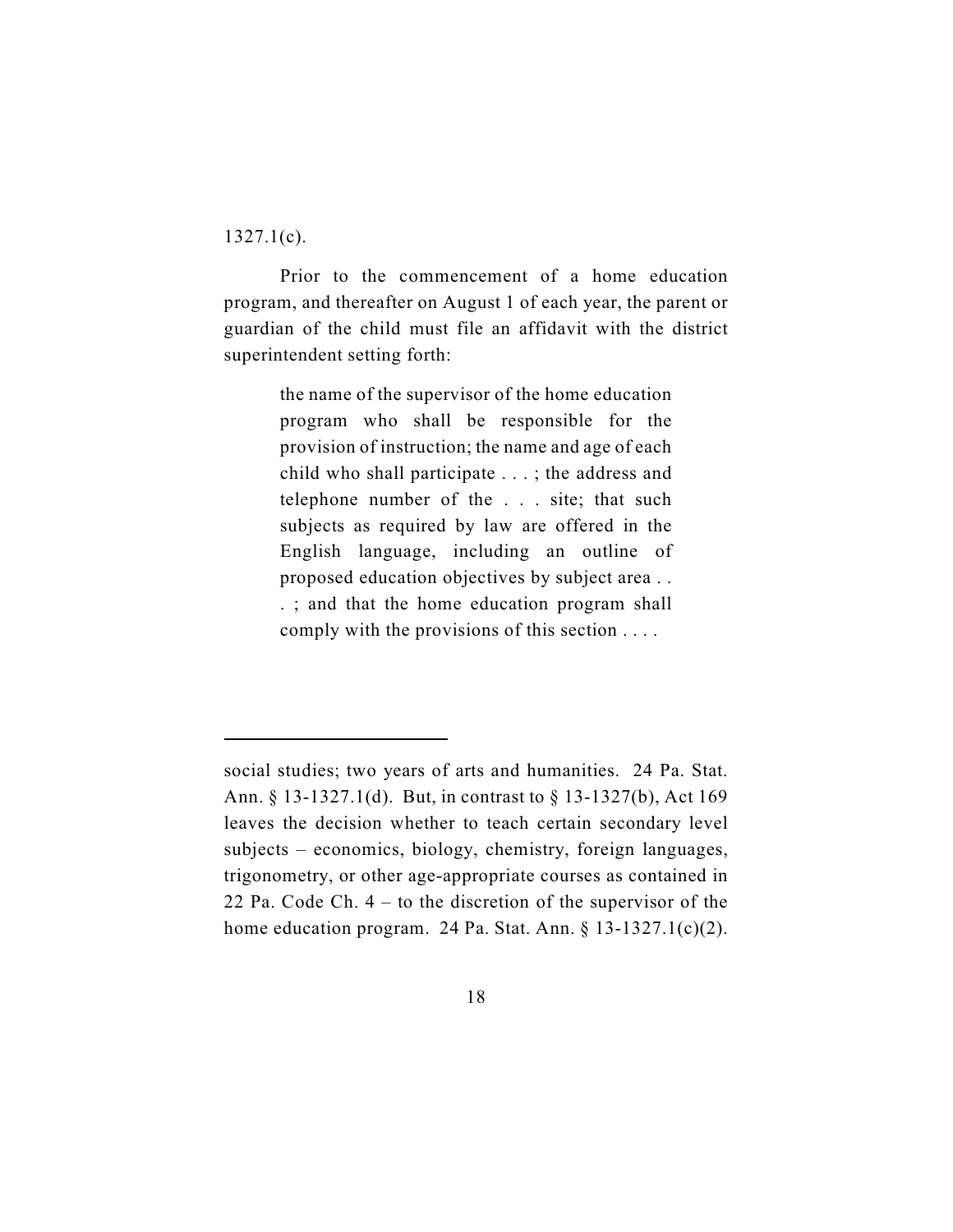*Id.* § 13-1327.1(b)(1).<sup>12</sup>

The superintendent of the public school district of the child's residence is charged with ensuring that each child is receiving "appropriate education," which is defined by Act 169 as "a program consisting of instruction in the required subjects for the time required in this act and in which the student demonstrates sustained progress in the overall program." *Id.* § 13-1327.1(a). In order to demonstrate to the superintendent that "appropriate education" is taking place, at the end of each public school year the supervisor of the home education program must

 $12$ In addition, the affidavit must provide evidence that the child has been immunized and has received the health and medical services required for students of the child's age or grade level. 24 Pa. Stat. Ann. § 13-1327.1(b)(1). Further, "[t]he affidavit shall contain a certification to be signed by the supervisor that the supervisor, all adults living in the home and persons having legal custody of a child or children in a home education program have not been convicted of the criminal offenses enumerated in subsection (e) of section 111 within five years immediately preceding the date of the affidavit." *Id.* "Supervisor" is defined by Act 169 as "the parent or guardian or such person having legal custody of the child or children who shall be responsible for the provision of instruction, provided that such person has a high school diploma or its equivalent." *Id.* § 13-1327.1(a).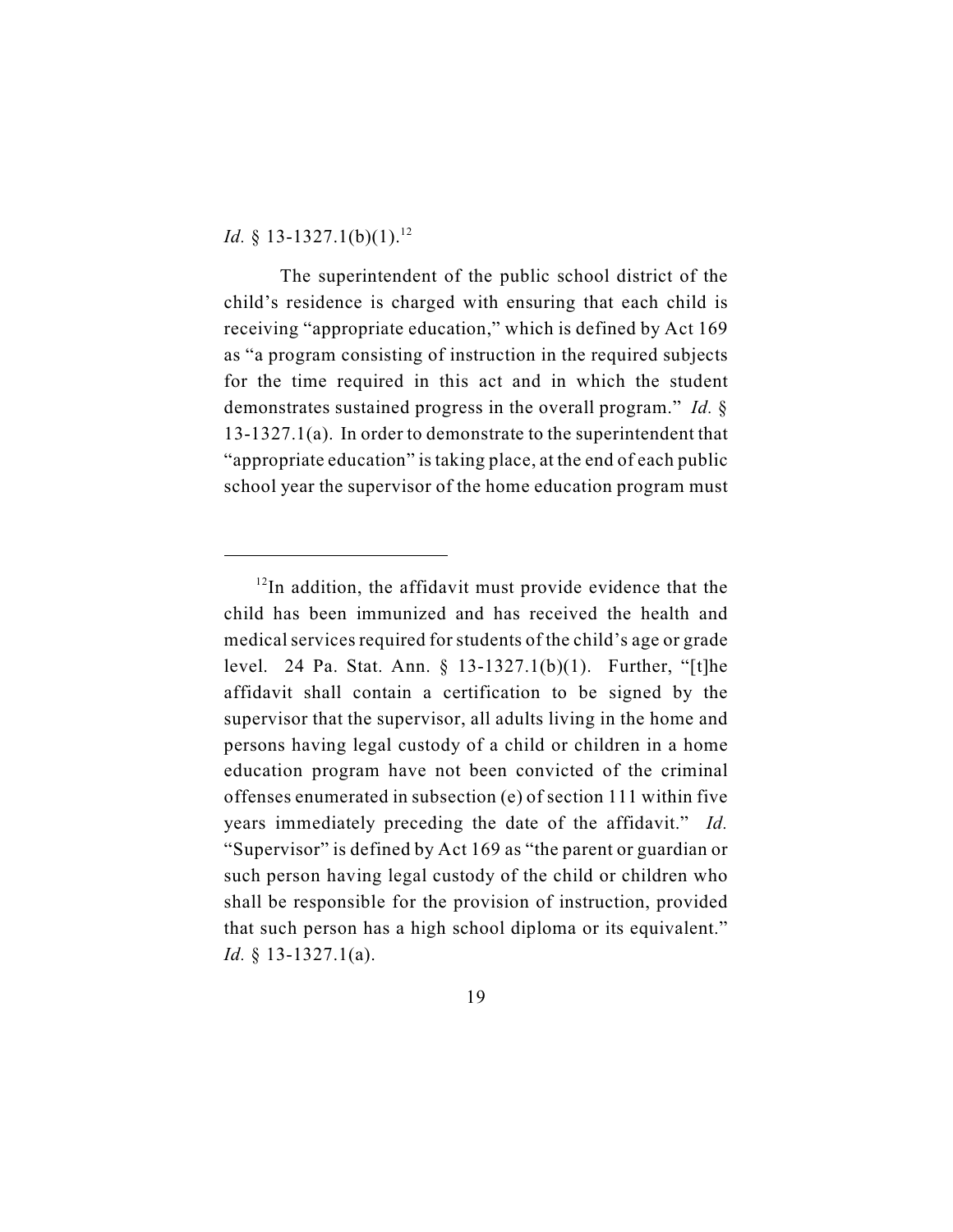submit a file with two types of documentation.<sup>13</sup> First, the file must contain a portfolio of records and materials:

> The portfolio shall consist of a log, made contemporaneously with the instruction, which designates by title the reading materials used, samples of any writings, worksheets, workbooks or creative materials used or developed by the student and in grades three, five and eight results of nationally normed standardized achievement tests in reading/language arts and mathematics or the results of Statewide tests administered in these grade levels. The department shall establish a list, with a minimum of five tests, of nationally normed standardized tests from which the supervisor of the home education program shall select a test to be administered if the supervisor does not choose the Statewide tests. At the discretion of the supervisor, the portfolio may include the results of nationally normed standardized achievement tests for other subject areas or grade levels. The supervisor shall ensure

 $13\text{°}$  In addition, if the superintendent has a reasonable belief that, at any time during the school year, appropriate education may not be occurring in the home education program, he may . . . require documentation . . . to be submitted to the district . . . ." 24 Pa. Stat. Ann. § 13-1327.1(h).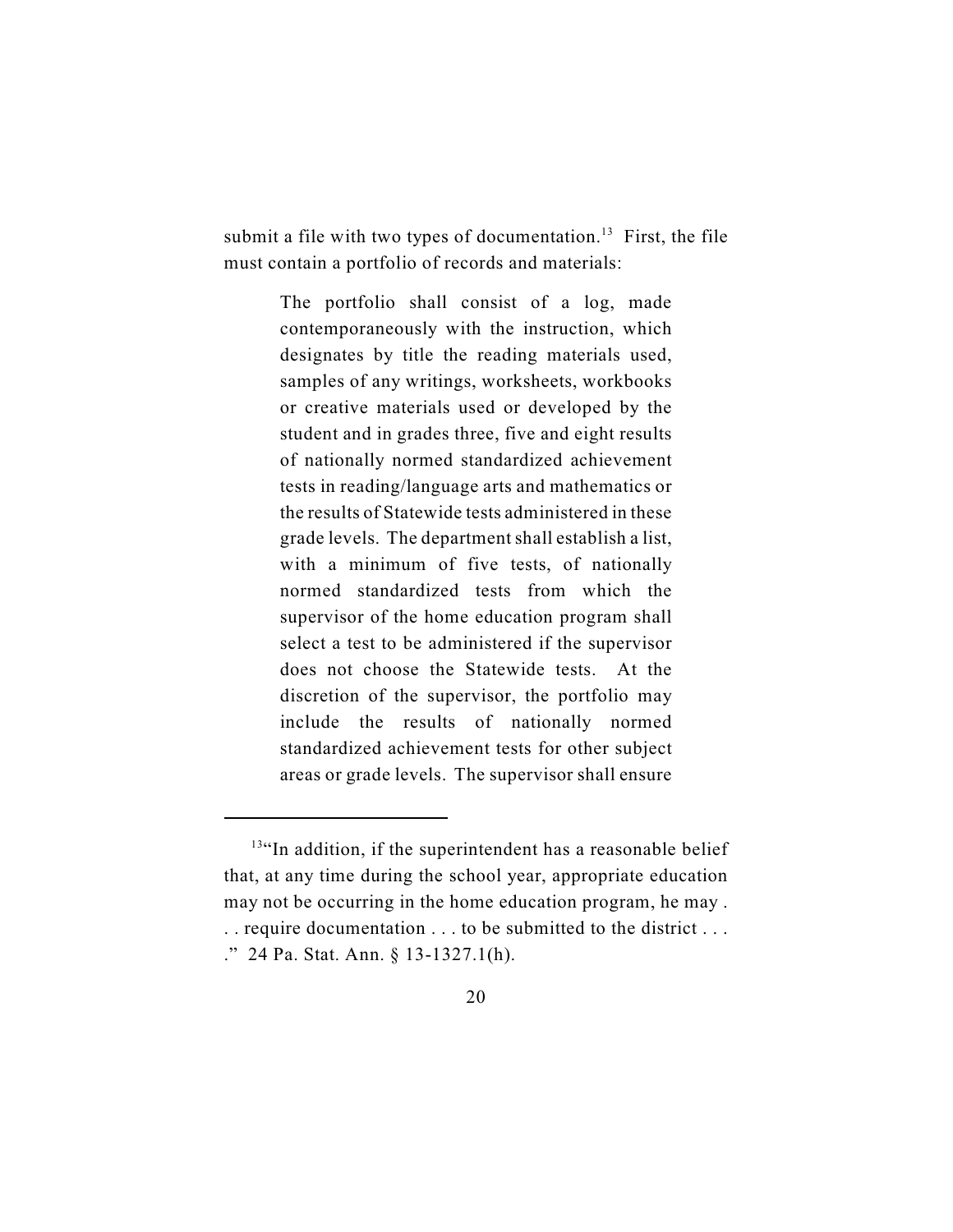that the nationally normed standardized tests or the Statewide tests shall not be administered by the child's parent or guardian.

*Id.* § 13-1327.1(e)(1).

Second, the supervisor of the home education program must obtain an annual written evaluation of the child's work. *Id.*  $§$  13-1327.1(e)(2). The supervisor may choose any person qualified under Act 169 to make the evaluation.<sup>14</sup> The

A teacher or administrator who evaluates a portfolio at the elementary level (grades kindergarten through six) shall have at least two years of experience in grading any of the following subjects: English, to include spelling, reading and writing; arithmetic; science; geography; history of the United States and

 $^{14}$ Act 169 permits evaluation by "a licensed clinical or school psychologist or a teacher certified by the Commonwealth or by a nonpublic school teacher or administrator." 24 Pa. Stat. Ann.  $§$  13-1327.1(e)(2). "Any such nonpublic teacher or administrator shall have at least two years of teaching experience in a Pennsylvania public or nonpublic school within the last ten years." *Id.* Further, any nonpublic teacher or administrator or certified teacher must have the required "experience at the elementary level to evaluate elementary students or at the secondary level to evaluate secondary students." *Id.*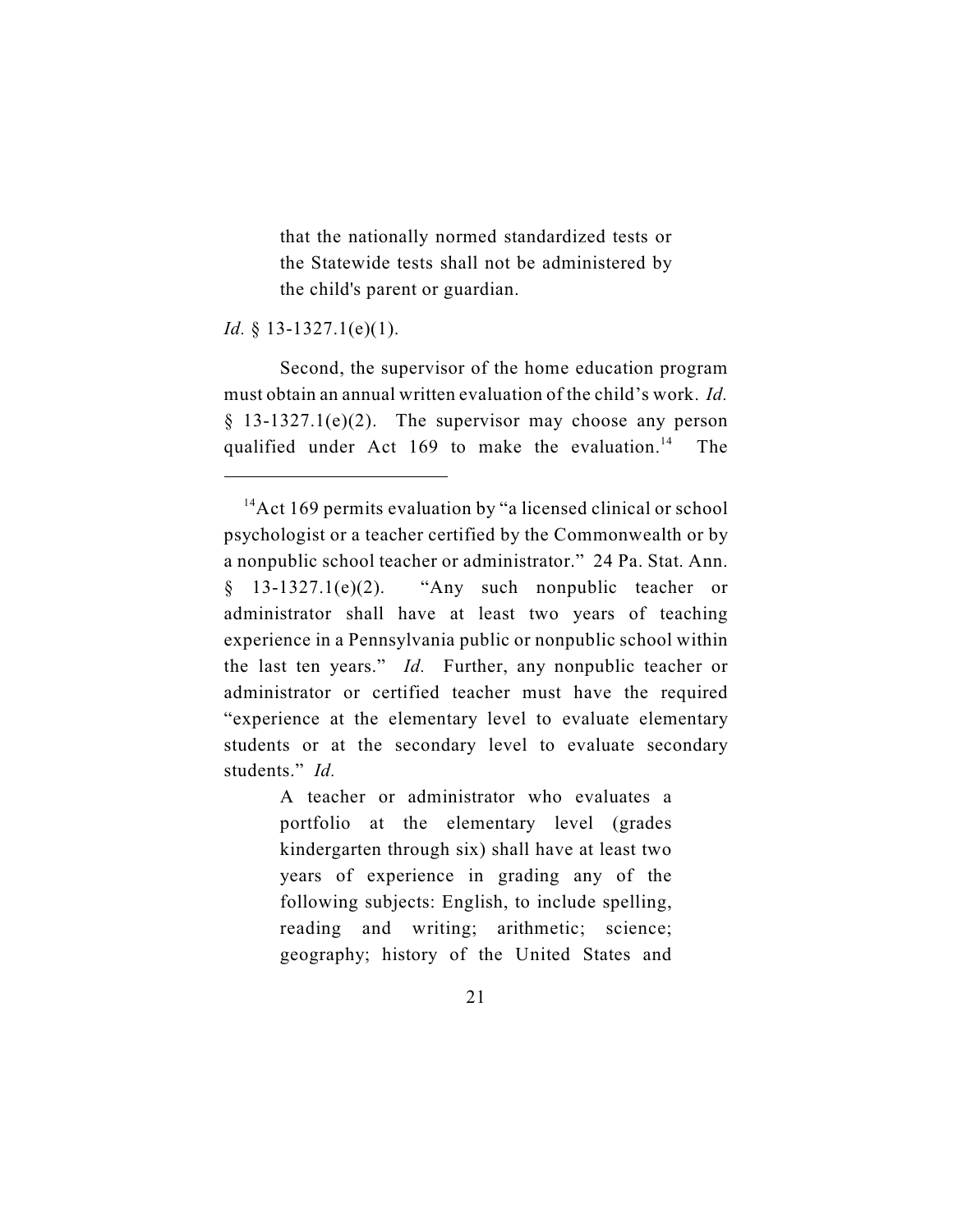evaluation measures:

the student's educational progress . . . . The evaluation shall also be based on an interview of

Pennsylvania; and civics.

## *Id.* § 13-1327.1(e)(1)(i).

A teacher or administrator who evaluates a portfolio at the secondary level (grades seven through twelve) shall have at least two years of experience in grading any of the following subjects: English, to include language, literature, speech, reading and composition; science, to include biology, chemistry and physics; geography; social studies, to include economics, civics, world history, history of the United States and Pennsylvania; foreign language; and mathematics, to include general mathematics, algebra, trigonometry, calculus and geometry.

*Id.*  $\S$  13-1327.1(e)(1)(ii). "[T]he term 'grading' shall mean evaluation of classwork, homework, quizzes, classwork-based tests and prepared tests related to classwork subject matter." *Id.*  $§ 13-1327.1(e)(1)(iii).$ 

"At the request of the supervisor, persons with other qualifications may conduct the evaluation with the prior consent of the district of residence superintendent. In no event shall the evaluator be the supervisor or their spouse." *Id.* § 13- 1327.1(e)(2).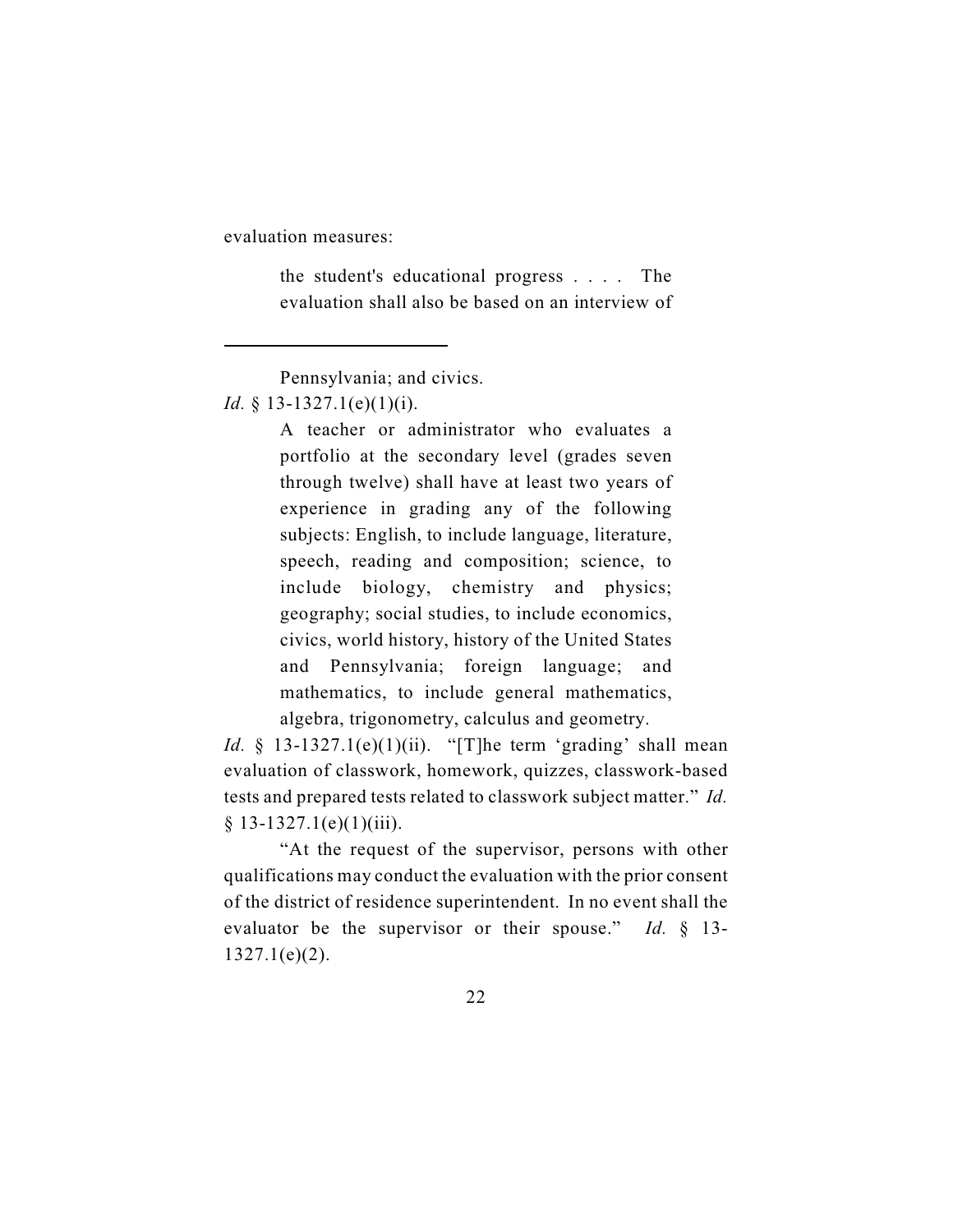the child and a review of the portfolio required in clause (1) and shall certify whether or not an appropriate education is occurring.

*Id.*

Based upon the entire file – the portfolio of records and materials and the third-party evaluation – the superintendent determines whether the home education program provides the child with an "appropriate education."<sup>15</sup>

> If the superintendent . . . determines, based on the documentation provided . . . that appropriate education is not taking place for the child in the home education program, the superintendent shall send a letter . . . to the supervisor of the home education program stating that in his opinion appropriate education is not taking place for the child in the home education program and shall return all documentation, specifying what aspect or aspects of the documentation are inadequate.

*Id.* § 13-1327.1(i). Upon receipt of the letter, the supervisor has twenty days "to submit additional documentation demonstrating that appropriate education is taking place for the child in the

 $15$ The superintendent may not rely upon the outline of proposed educational objectives provided at the beginning of the year when making his "appropriate education" determination. 24 Pa. Stat. Ann. § 13-1327.1(b)(1).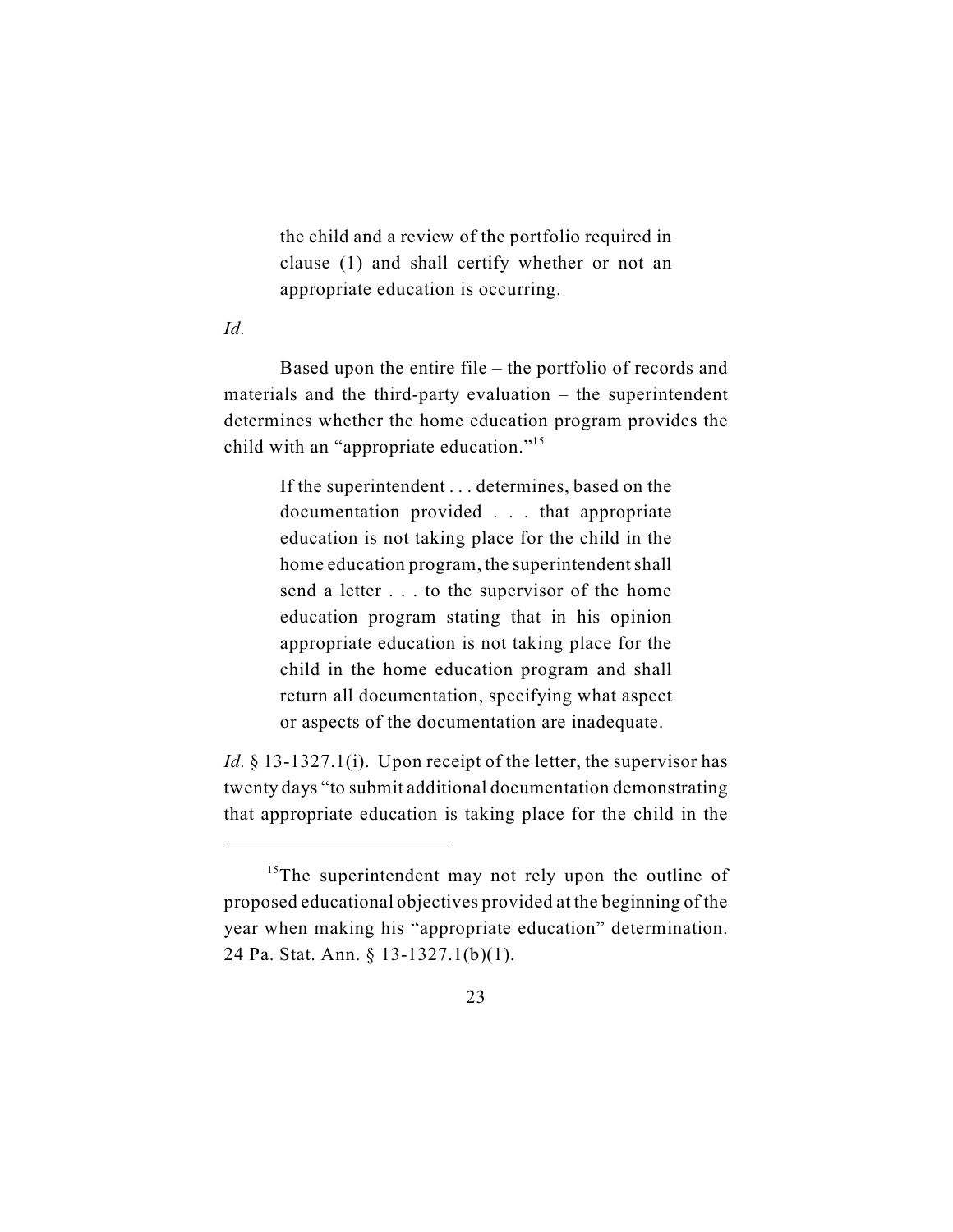home education program." *Id.* § 13-1327.1(j). If the additional documentation is not timely submitted, the home education program "shall be out of compliance" with the compulsory attendance requirements and the student must promptly enroll in either a public school, a nonpublic religious school, or a licensed private school. *Id.*

If the superintendent concludes that a timely amended file still fails to demonstrate appropriate education, he or she will notify the supervisor of his or her determination. Further, the supervisor will be given a "proper hearing by a duly qualified and impartial hearing examiner" within thirty days. *Id.* § 13-  $1327.1(k).$ <sup>16</sup> "If the hearing examiner finds that the documentation does not indicate that appropriate education is taking place in the home education program," the student must be promptly enrolled in either a public school, a nonpublic religious school, or a licensed private academic school.<sup>17</sup> *Id.* §

 $16$ <sup>16</sup>The "hearing examiner" "shall not be an officer, employe [sic] or agent of the Department of Education or of the school district or intermediate unit of residence of the child in the home education program." *Id.* § 13-1327.1(a).

 $17$ In lieu of rendering a decision, the hearing examiner may "require the establishment of a remedial education plan mutually agreed to by the superintendent and supervisor of the home education program which shall continue the home education program." 24 Pa. Stat. Ann. § 13-1327.1(k).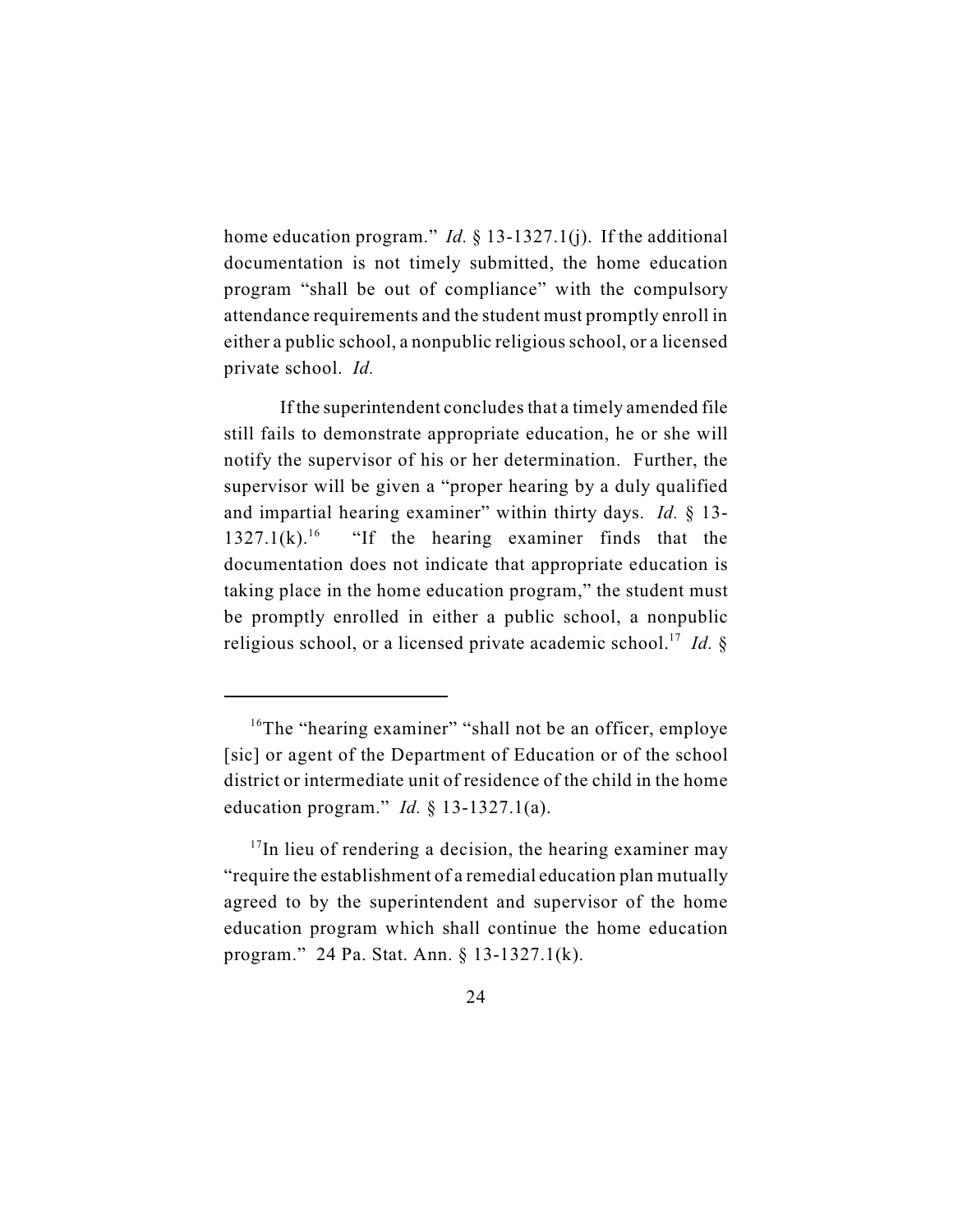13-1327.1(l). "The decision of the [hearing] examiner may be appealed by either the supervisor of the home education program or the superintendent to the Secretary of Education or Commonwealth Court [of Pennsylvania]." *Id.* § 13-1327.1(k).

In practice, the school districts engage in a limited level of oversight. The school districts require a minimum of two contacts with the State during the calendar year – the submission of an affidavit at the beginning of the year and the submission of the portfolio and evaluation at the end of the year. Deposition testimony reveals that school officials do not check in on the progress of home education programs during the school year. Furthermore, all school officials deposed acknowledged that they never disagreed with or rejected an independent evaluator's assessment of the home education program. School officials reviewed the disclosures for compliance with the statute and, if all the required disclosures were presented, the home education program would be approved.

### B.

As noted, in 2002 the Pennsylvania General Assembly enacted the Religious Freedom Protection Act. 71 Pa. Stat. Ann. §§ 2401–2407. Titled "[a]n Act protecting the free exercise of religion; and prescribing the conditions under which government may substantially burden a person's free exercise of religion," *Id.* § 2401, the RFPA was based on two legislative findings:

(1) Laws and governmental actions which are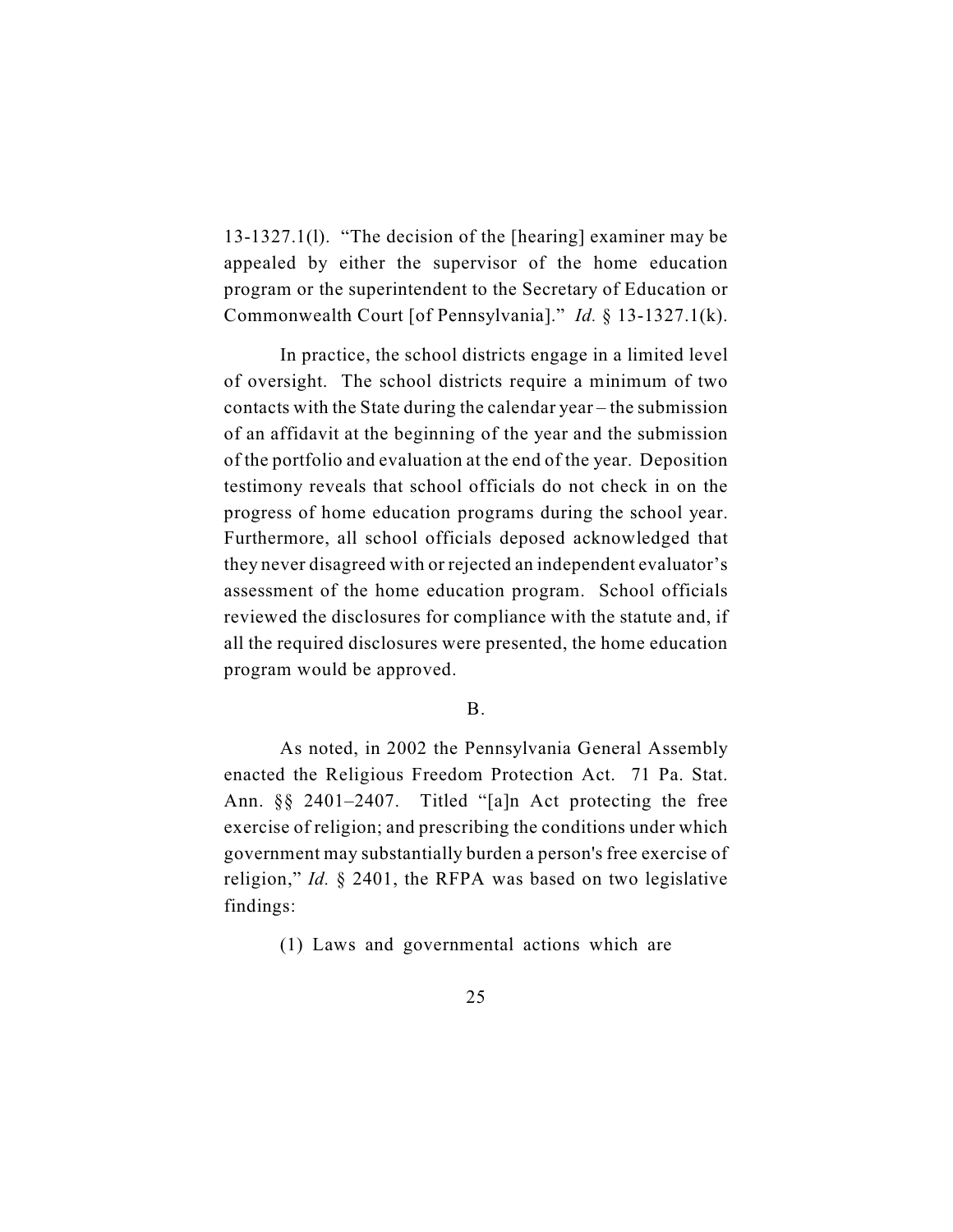facially neutral toward religion, as well as laws and governmental actions intended to interfere with religious exercise, may have the effect of substantially burdening the free exercise of religion. However, neither State nor local government should substantially burden the free exercise of religion without compelling justification.

(2) The General Assembly intends that all laws which it has heretofore enacted or will hereafter enact and all ordinances and regulations which have been or will be adopted by political subdivisions or executive agencies shall be construed so as to avoid the imposition of substantial burdens upon the free exercise of religion without compelling justification.

*Id.* § 2402.

Under RFPA, "an agency shall not substantially burden a person's free exercise of religion, including any burden which results from a rule of general applicability," *id.* § 2404(a), unless "the agency proves, by a preponderance of the evidence, that the burden" is "[i]n furtherance of a compelling interest of the agency" and is "[t]he least restrictive means of furthering the compelling interest," *id.* § 2404(b).

The General Assembly provides definitions for several key terms in section 2404. First, "free exercise of religion"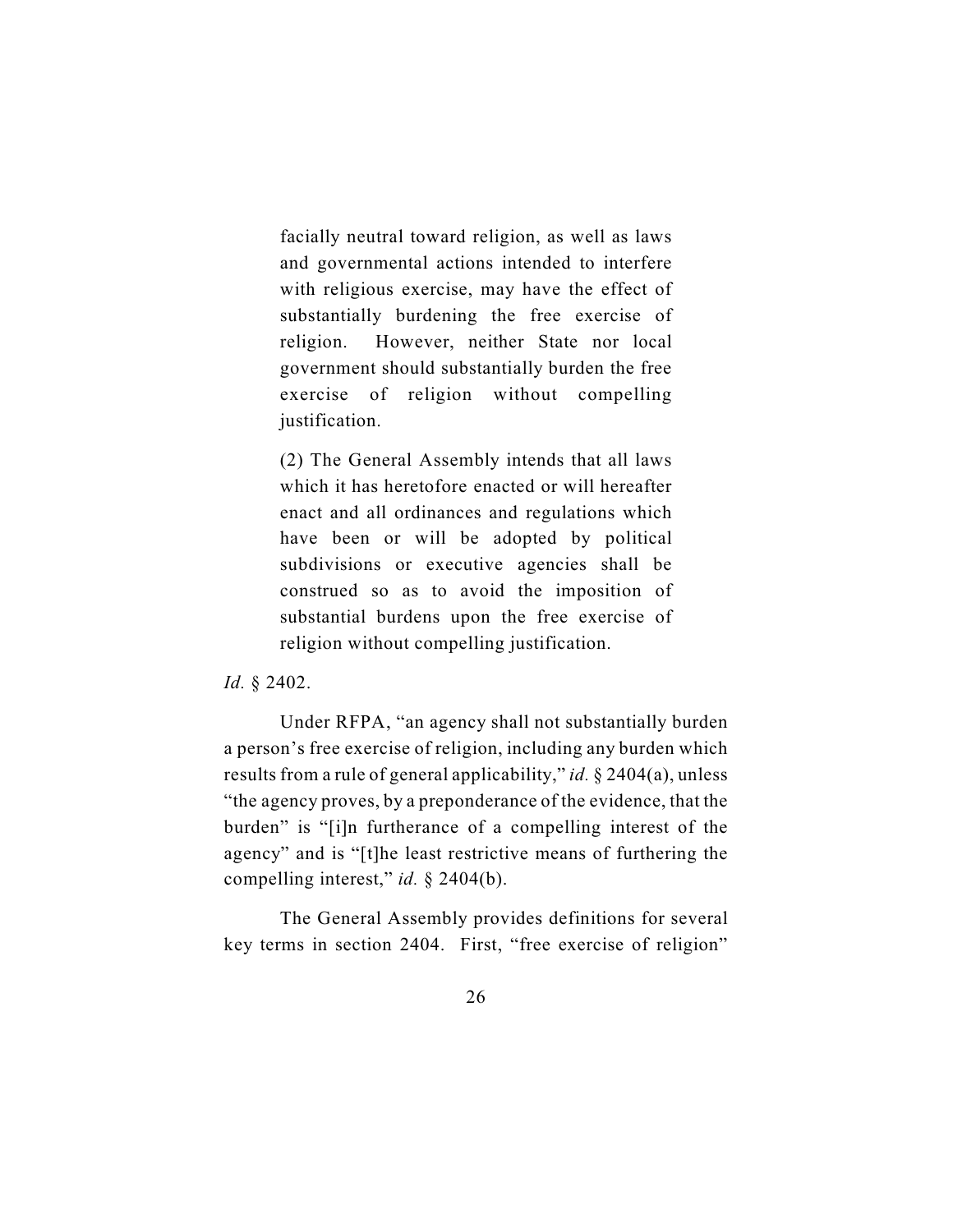means "[t]he practice or observance of religion under section 3 of Article I of the Constitution of Pennsylvania."<sup>18</sup> Id. § 2403. Second, "person" is defined as "[a]n individual or a church, association of churches or other religious order, body or institution which qualifies for exemption from taxation under section 501(c)(3) or (d) of the Internal Revenue Code of 1986 (Public Law 99-514, 26 U.S.C. § 501)." 71 Pa. Stat. Ann. § 2403. Third, RFPA defines "substantially burden" as "[a]n agency action which does any of the following:"

> (1) Significantly constrains or inhibits conduct or expression mandated by a person's sincerely held religious beliefs.

> (2) Significantly curtails a person's ability to

All men have a natural and indefeasible right to worship Almighty God according to the dictates of their own consciences; no man can of right be compelled to attend, erect or support any place of worship, or to maintain any ministry against his consent; no human authority can, in any case whatever, control or interfere with the rights of conscience, and no preference shall ever be given by law to any religious establishments or modes of worship.

Pa. Const., Art. I, § 3.

 $18$ Article I, Section 3 of the Pennsylvania Constitution provides: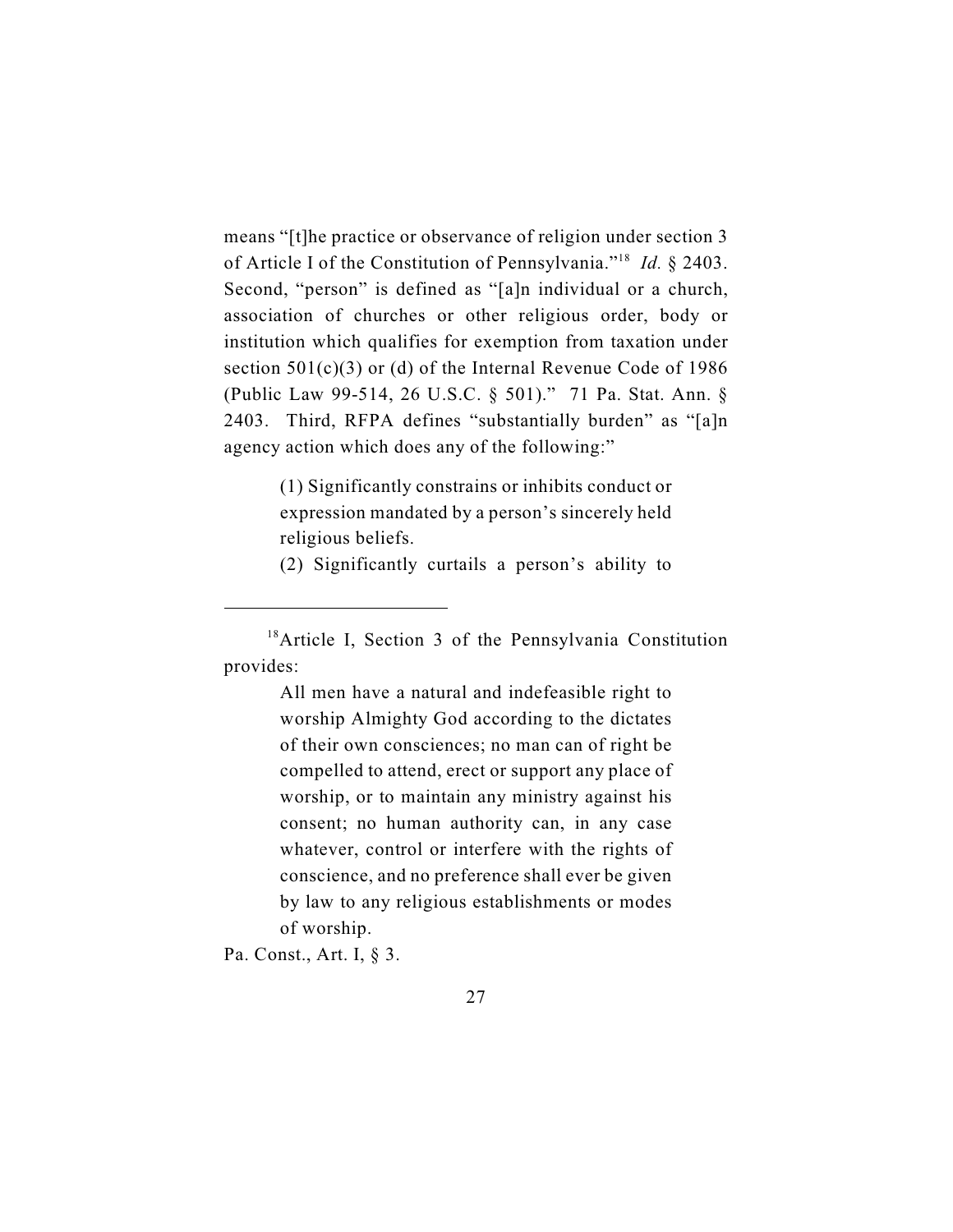express adherence to the person's religious faith. (3) Denies a person a reasonable opportunity to engage in activities which are fundamental to the person's religion.

(4) Compels conduct or expression which violates a specific tenet of a person's religious faith.

*Id.*

RFPA allows a "person whose free exercise of religion has been burdened or likely will be burdened in violation of [§ 2404]" to bring a claim in a judicial proceeding. *Id.* § 2405(a). Prior to bringing a claim, the "person" must notify the agency, describing the agency action and the manner in which it burdens religion. *Id.* § 2405(b). A "person" who "proves, by clear and convincing evidence, that the person's free exercise of religion has been burdened  $\dots$  in violation of [§ 2404]" may receive declaratory or injunctive relief. *Id.* § 2405(f). Monetary damages are not available. *Id.*

With limited exceptions, 71 Pa. Stat. Ann. § 2406(a)–(b), RFPA applies "to any State or local law or ordinance and the implementation of that law or ordinance, whether statutory or otherwise and whether adopted or effective prior to or after the effective date of this act," *id.*  $\S$  2406(a). Thus, RFPA applies to the Public School Code, 24 Pa. Stat. Ann. §§ 1-101 to 27-2702.

III.

We address Parents' federal constitutional claim. Parents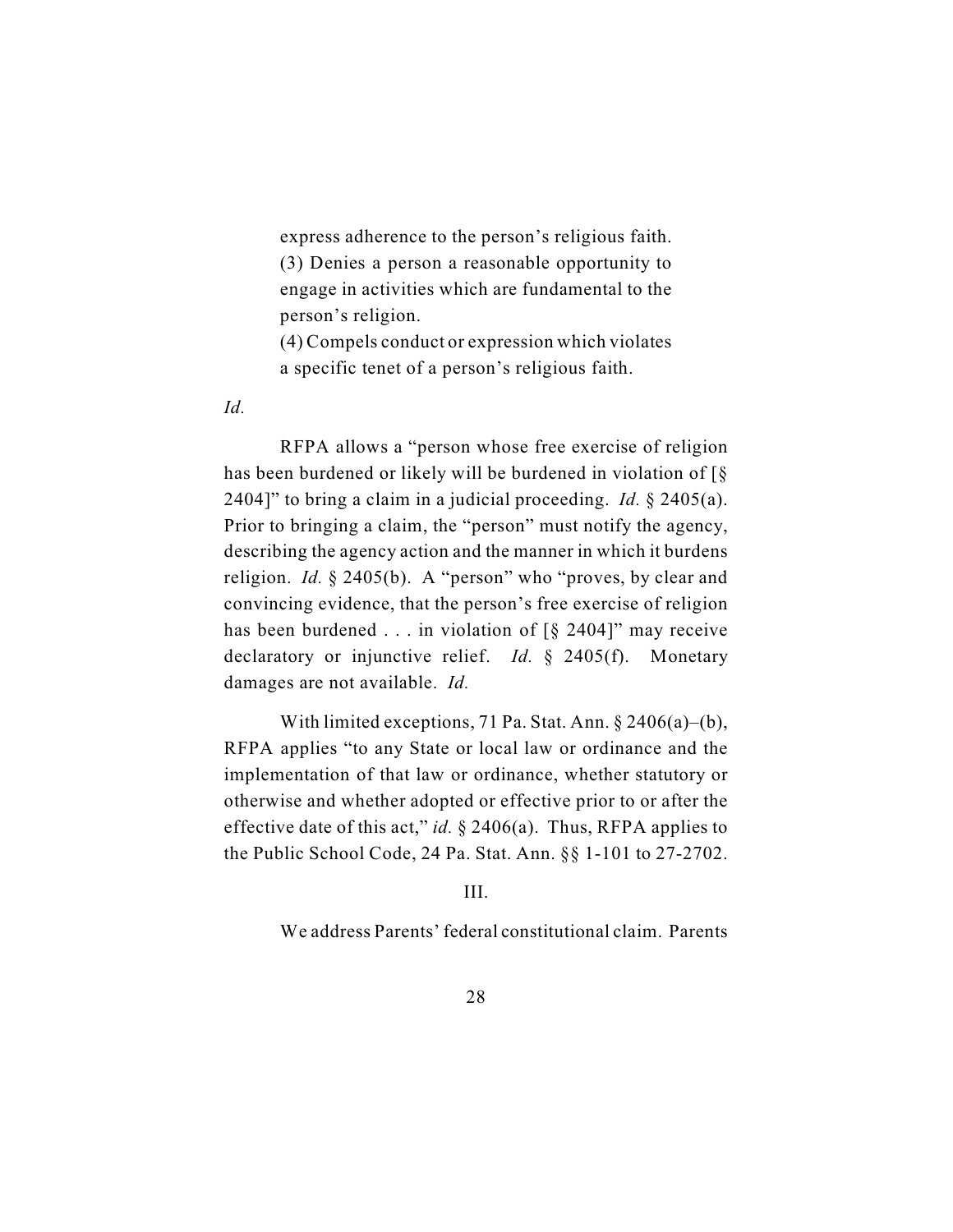contend Act 169 imposes a substantial burden on the free exercise of religion as protected by the First and Fourteenth Amendments.<sup>19</sup> The Commonwealth asserts Act 169 is a neutral law of general applicability that is rationally related to the legitimate governmental interest in ensuring a minimal level of education for all children. Applying rational basis review, the District Court concluded that "Act 169 passes constitutional muster as a neutral law of general applicability and effect." *Combs*, 468 F. Supp. 2d at 777. Accordingly, the District Court denied Parents' motion for summary judgment as to the facial challenge to Act 169 as a violation of the First Amendment of the United States Constitution and granted the school districts' motion for summary judgment as to Parents' as-applied challenges.

### A.

In *Employment Division, Department of Human Resources of Oregon v. Smith*, 494 U.S. 872, 890 (1990), the Supreme Court held "a law that is neutral and of general applicability need not be justified by a compelling governmental interest even if the law has the incidental effect of burdening a particular religious practice." *Church of the Lukumi Babalu Aye, Inc. v. Hialeah*, 508 U.S. 520, 531 (1993); *see also Smith*, 494 U.S. at 879 ("[T]he right to free exercise does not relieve an

 $19$ <sup>19</sup>The Free Exercise Clause applies to states and local governments through the Fourteenth Amendment. *Cantwell v. Connecticut*, 310 U.S. 296, 303 (1940).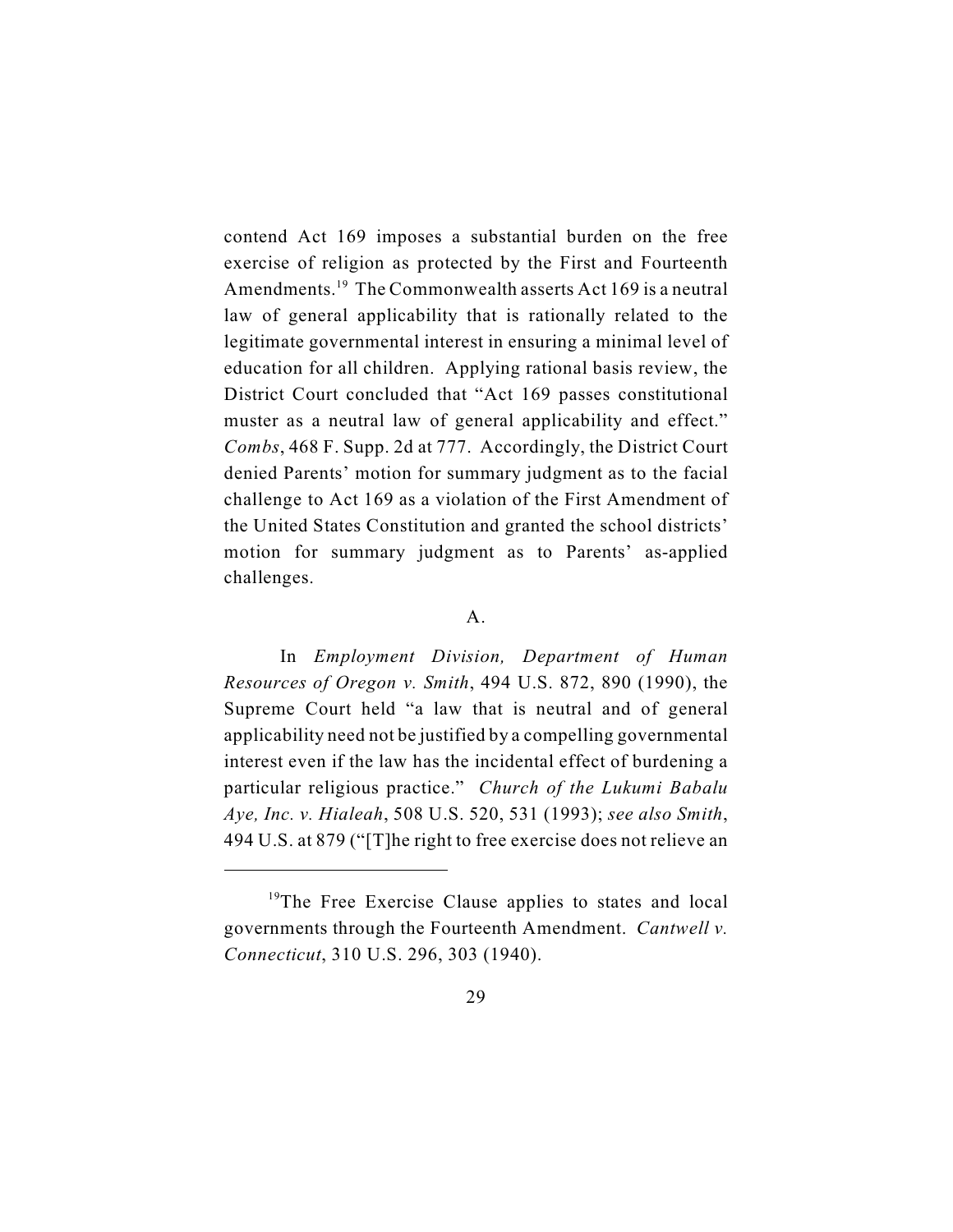individual of the obligation to comply with a valid and neutral law of general applicability on the ground that the law proscribes (or prescribes) conduct that his religion prescribes (or proscribes)."). The District Court concluded that "Act 169 is a neutral law of general applicability to all Pennsylvania home schoolers and their home education programs, with no reference or special impact on religious practices . . . ." *Combs*, 468 F. Supp. 2d at 772. As a result, the District Court applied the rational basis test to Parents' challenge of Act 169 and upheld the provision. *Id.* at 777.

In *Blackhawk v. Pennsylvania*, 381 F.3d 202 (3d Cir. 2004), we applied the standards for a neutral law of general applicability articulated by the Court in *Hialeah*. First, a law must be both facially and actually neutral. "A law is 'neutral' if it does not target religiously motivated conduct either on its face or as applied in practice." *Blackhawk*, 381 F.3d at 209; *see also Hialeah*, 508 U.S. at 534 ("Official action that targets religious conduct for distinctive treatment cannot be shielded by mere compliance with the requirement of facial neutrality. The Free Exercise Clause protects against governmental hostility which is masked, as well as overt."). Second, the government cannot advance its interests solely by targeting religiously motivated conduct. Instead, the regulation must be generally applicable.

> A law fails the general applicability requirement if it burdens a category of religiously motivated conduct but exempts or does not reach a substantial category of conduct that is not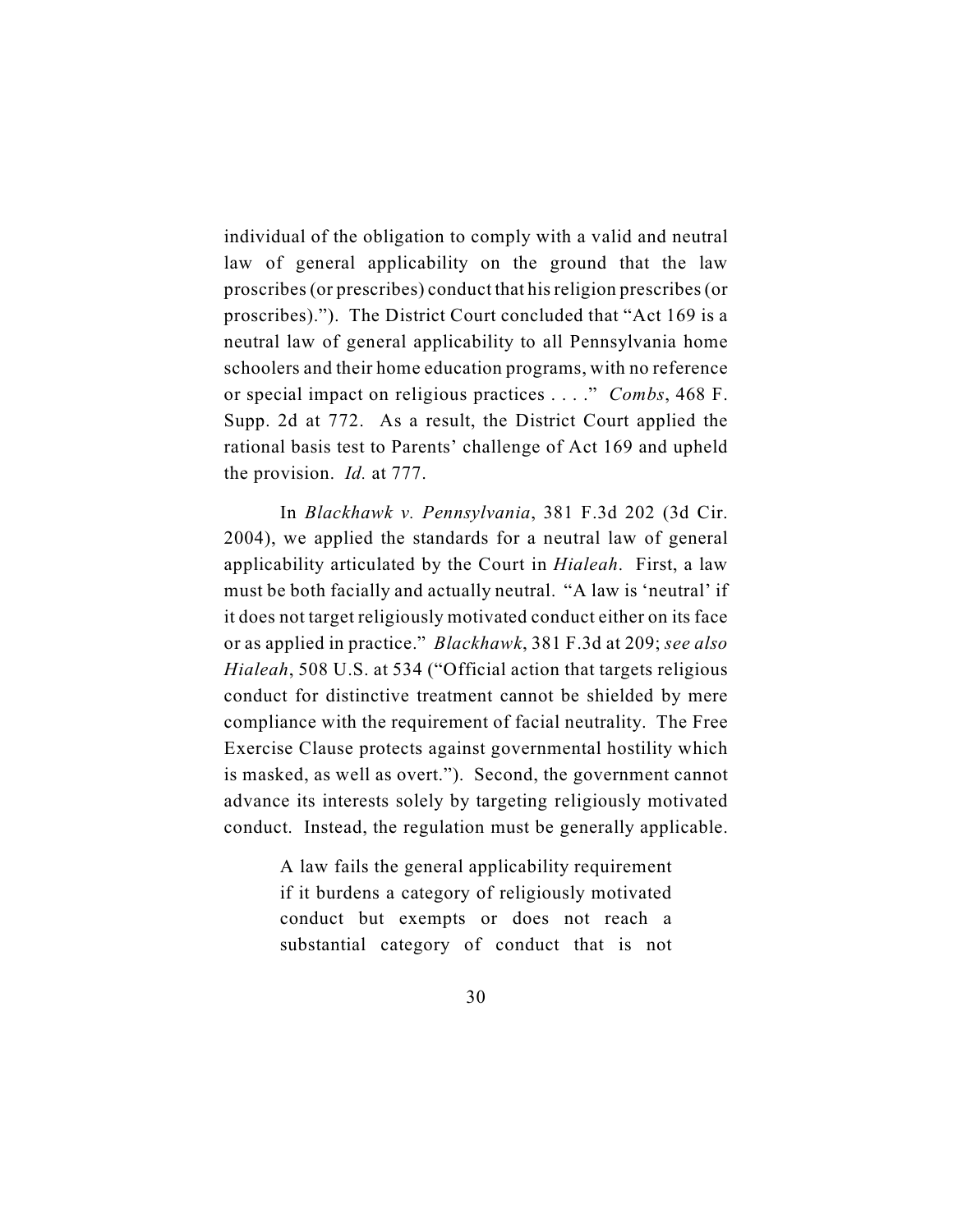religiously motivated and that undermines the purposes of the law to at least the same degree as the covered conduct that is religiously motivated.

*Blackhawk*, 381 F.3d at 209; *see also Hialeah*, 508 U.S. at 543 ("The principle that government, in pursuit of legitimate interests, cannot in a selective manner impose burdens only on conduct motivated by religious belief is essential to the protection of the rights guaranteed by the Free Exercise Clause.").

Act 169 is a neutral law of general applicability. It neither targets religious practice nor selectively imposes burdens on religiously motivated conduct. Instead, it imposes the same requirements on parents who home-school for secular reasons as on parents who do so for religious reasons. Furthermore, nothing in the record suggests Commonwealth school officials discriminate against religiously motivated home education programs (e.g., denying approval of home education programs because they include faith-based curriculum materials).

Parents contend Act 169 is not a law of general applicability and is tantamount to a licensing scheme for homeschooling. They cite *Blackhawk*, 381 F.3d at 209-10, for the proposition "that a statute with a waiver mechanism creates a regime of individualized, discretionary exemptions that triggers strict scrutiny." Parents Reply Br. at 8-9. Parents' depiction of Act 169 is mistaken and their reliance on *Blackhawk* is misplaced.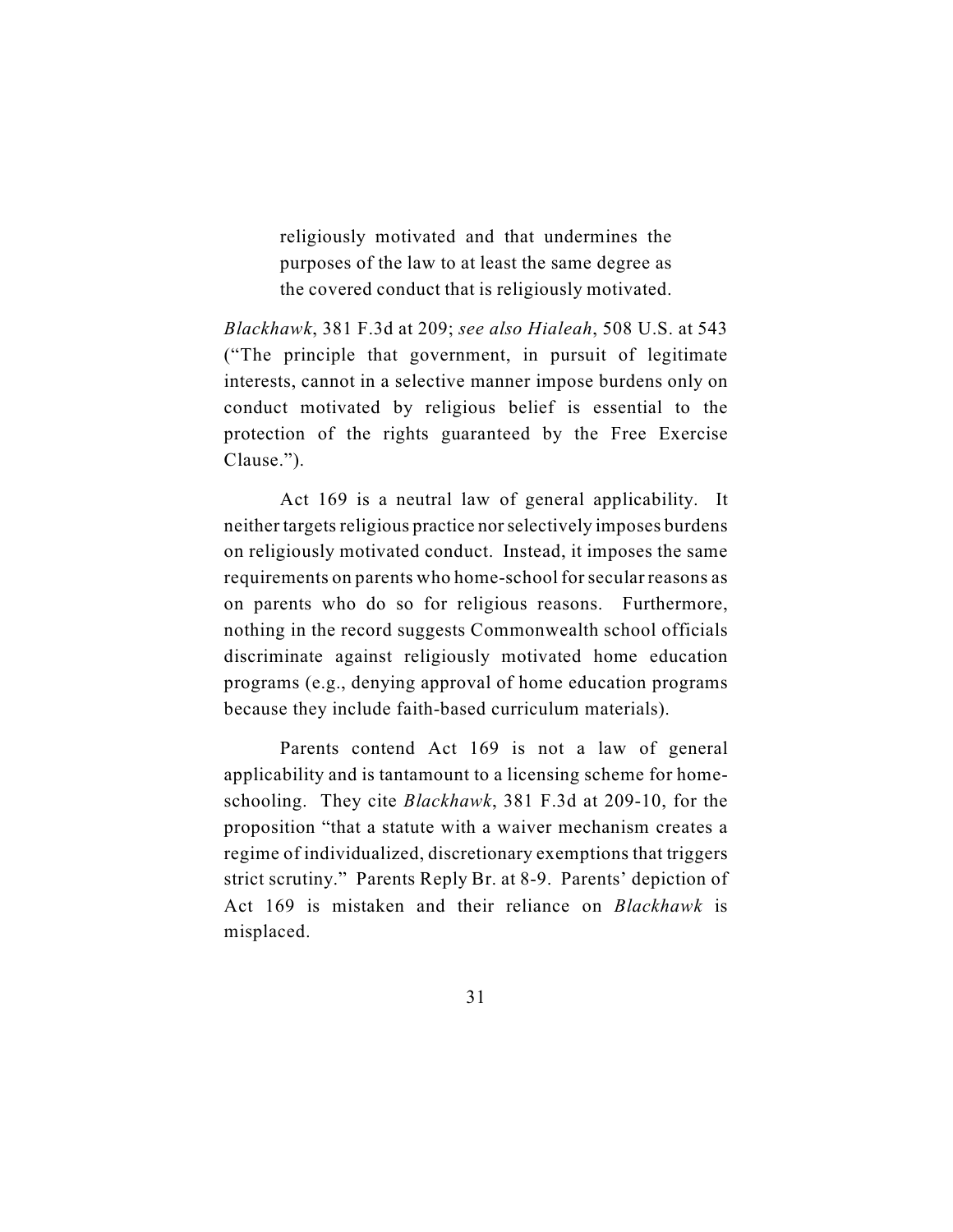As noted, there are four ways to fulfill the compulsory education requirement. None of the options is an exemption from the compulsory education law. All four require that a child be educated in the required subjects for the required period. Furthermore, all parents who choose the home education program alternative, whether for religious or secular reasons, are required to fulfill the Act 169 requirements. Parents cite no statutory waiver mechanism that gives the school districts the authority to waive or exempt some parents from the disclosure and review requirements.

In *Blackhawk*, the Pennsylvania Wildlife Code contained specific statutory exemptions authorizing the director of the Game Commission to waive a permit fee "where hardship or extraordinary circumstance warrants." *Id.* at 205. Further, the court stated: "[w]e are not presented here with a neutral and generally applicable [provision] that is uniformly imposed without allowing individualized exemptions. Under *Smith*, such a scheme . . . would not trigger strict scrutiny, and a person seeking to be excused [from the provision's requirements] on religious grounds would be unlikely to prevail." *Id.* at 212. Act 169 is a neutral law of general applicability and does not allow individualized exemptions. *Blackhawk* is distinguishable.

Since Act 169 is a neutral law of general applicability, we will apply rational basis review unless an exception to the *Smith* rule applies. "[R]ational basis review requires merely that the action be rationally related to a legitimate government objective." *Tenafly Eruv Ass'n, Inc. v. Tenafly*, 309 F.3d 144,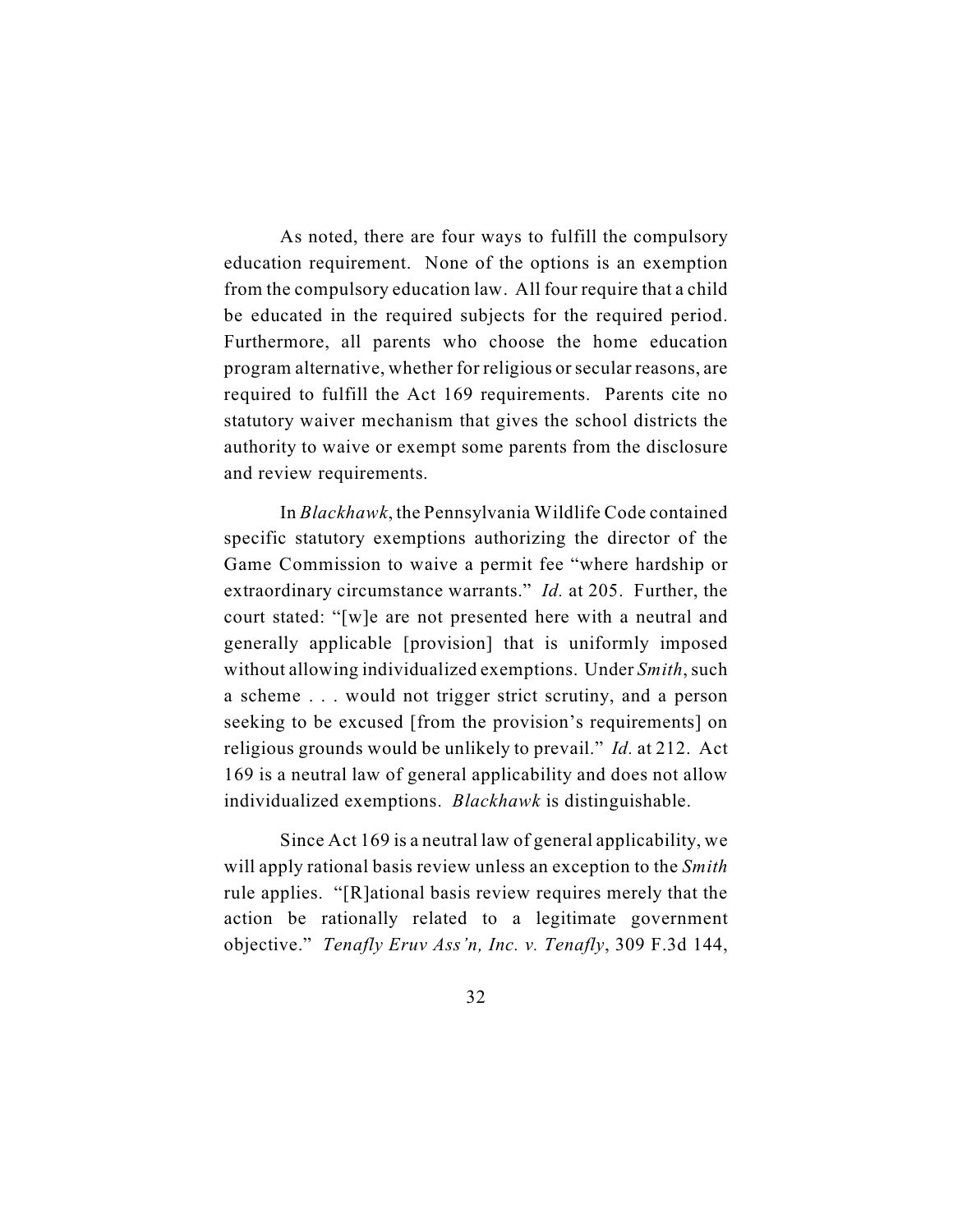165 n.24 (3d Cir. 2002). "Under rational basis review, 'a statute is presumed constitutional, and the burden is on the one attacking the legislative arrangement to negative every conceivable basis which might support it, whether or not that basis has a foundation in the record.'" *Lighthouse Inst.*, 510 F.3d at 277 (quoting *Heller v. Doe*, 509 U.S. 312, 321 (1993)).

The Commonwealth has a legitimate interest in ensuring children taught under home education programs are achieving minimum educational standards and are demonstrating sustained progress in their educational program. *See, e.g., Bd. of Educ. v. Allen*, 392 U.S. 236, 245-47 & n.7 (1968) ("[A] substantial body of case law has confirmed the power of the States to insist that attendance at private schools, if it is to satisfy state compulsoryattendance laws, be at institutions which provide minimum hours of instruction, employ teachers of specified training, and cover prescribed subjects of instruction . . . . [I]f the State must satisfy its interest in secular education through the instrument of private schools, it has a proper interest in the manner in which those schools perform their secular educational function."); *Pierce v. Soc'y of Sisters of the Holy Names of Jesus and Mary*, 268 U.S. 510, 534 (1925) (acknowledging the "power of the State reasonably to regulate allschools, to inspect, supervise and examine them, their teachers and pupils"). In *Brown v. Board of Education*, the Supreme Court noted the importance of education and the meaningful role the state plays in preparing a child for citizenship and adult life:

Today, education is perhaps the most important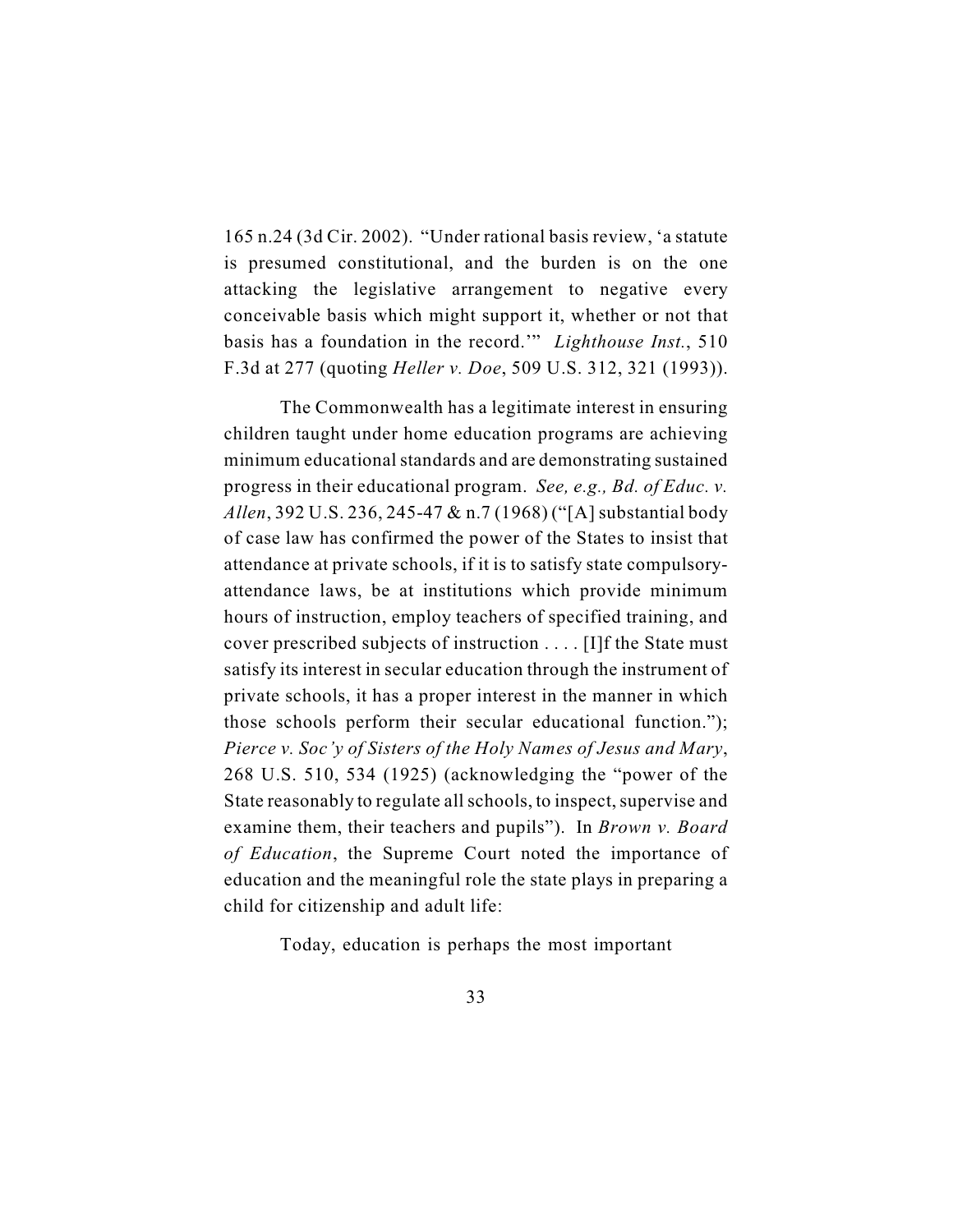function of state and local governments. Compulsory school attendance laws and the great expenditures for education both demonstrate our recognition of the importance of education to our democratic society. It is required in the performance of our most basic public responsibilities, even service in the armed forces. It is the very foundation of good citizenship. Today it is a principal instrument in awakening the child to cultural values, in preparing him for later professional training, and in helping him to adjust normally to his environment. In these days, it is doubtful that any child may reasonably be expected to succeed in life if he is denied the opportunity of an education.

347 U.S. 483, 493 (1954). Act 169's disclosure requirements and corresponding school district review rationally further these legitimate state interests. Accordingly, Act 169 survives rational basis review.

### B.

Parents assert their claim falls within a "hybrid-rights" exception the Supreme Court discussed in *Smith*:

> The only decisions in which we have held that the First Amendment bars application of a neutral, generally applicable law to religiously motivated action have involved not the Free Exercise Clause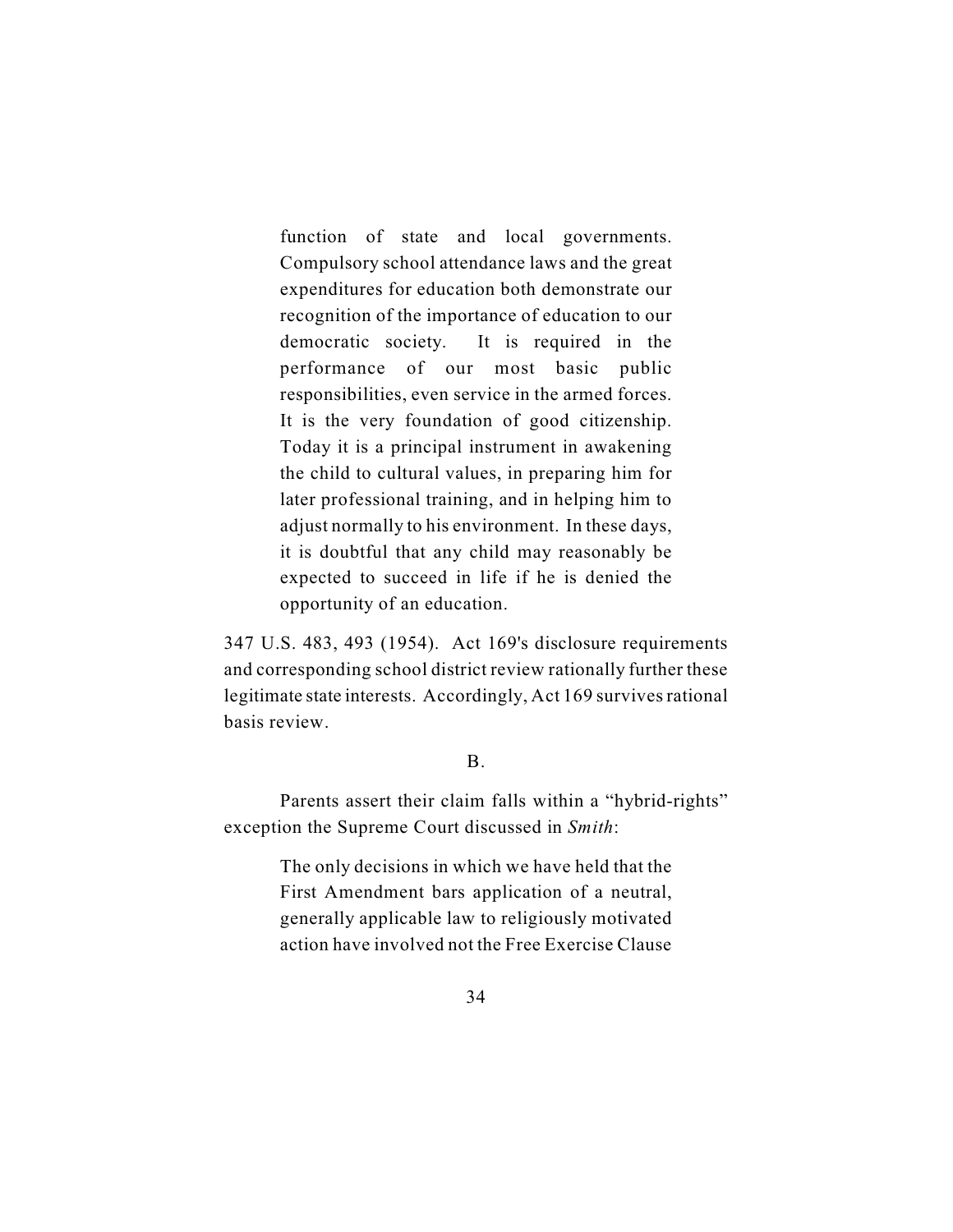alone, but the Free Exercise Clause in conjunction with other constitutional protections, such as freedom of speech and of the press, *see Cantwell v. Connecticut*, [310 U.S., at 304-307] (invalidating a licensing system for religious and charitable solicitations under which the administrator had discretion to deny a license to any cause he deemed nonreligious); *Murdock v. Pennsylvania*, [319 U.S. 105 (1943)] (invalidating a flat tax on solicitation as applied to the dissemination of religious ideas); *Follett v. McCormick*, [321 U.S. 573 (1944)] (same), or the right of parents, acknowledged in *Pierce v. Society of Sisters*, [268 U.S. 510 (1925)], to direct the education of their children, *see Wisconsin v. Yoder*, [406 U.S. 205 (1972)] (invalidating compulsory school-attendance laws as applied to Amish parents who refused on religious grounds to send their children to school).

*Smith*, 494 U.S. at 881. Parents contend Act 169 substantially burdens both their free exercise of religion and their fundamental right as parents, under the Fourteenth Amendment, to direct the education and upbringing of their children. Accordingly, they invoke the hybrid-rights exception of *Smith*, seeking strict scrutiny review. Alternatively, Parents contend that, notwithstanding our hybrid-rights determination, *Wisconsin v. Yoder* remains good law and the same constitutional test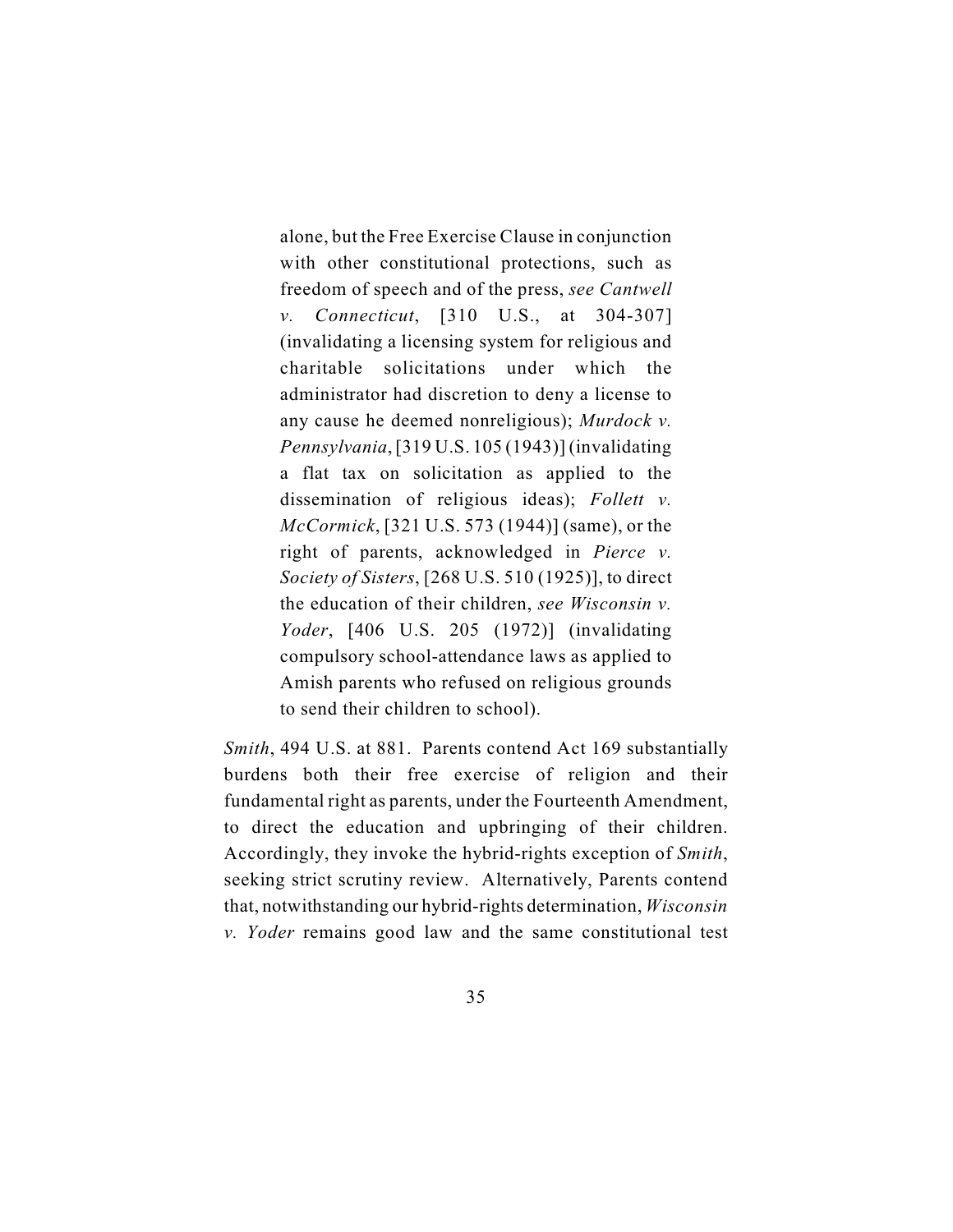applies here.

Although we have discussed the *Smith* hybrid-rights theory in prior opinions, its meaning and application remains an open question in our circuit. *See Blackhawk*, 381 F.3d at 207 (noting, while discussing *Smith*, "the Court did not overrule prior decisions in which 'hybrid claims' . . . had prevailed against 'neutral, generally applicable laws,'" but deciding case on other grounds); *Tenafly*, 309 F.3d at 165 n.26 (noting "[s]trict scrutiny may . . . apply when a neutral, generally applicable law incidentally burdens" hybrid rights); *Salvation Army v. Dep't of Cmty. Affairs*, 919 F.2d 183, 200 (3d Cir. 1990) (finding "[b]ecause the present controversy does not concern any state action directly addressed to religion, [The Salvation Army] cannot receive protection from the associational right derived from the free exercise clause"). We have never decided a case based on a hybrid-rights claim, let alone the type of a hybridrights claim invoked here – one based on the Free Exercise Clause and the companion right to direct a child's upbringing.

*Smith*'s hybrid-rights theory has divided our sister circuits. Some characterize the theory as dicta and others use different standards to decide whether a plaintiff has asserted a cognizable hybrid-rights claim. The United States Courts of Appeals for the Second and Sixth Circuits have concluded the hybrid-rights language in *Smith* is dicta. *See Leebaert v. Harrington*, 332 F.3d 134, 143 (2d Cir. 2003) (citing *Knight v.*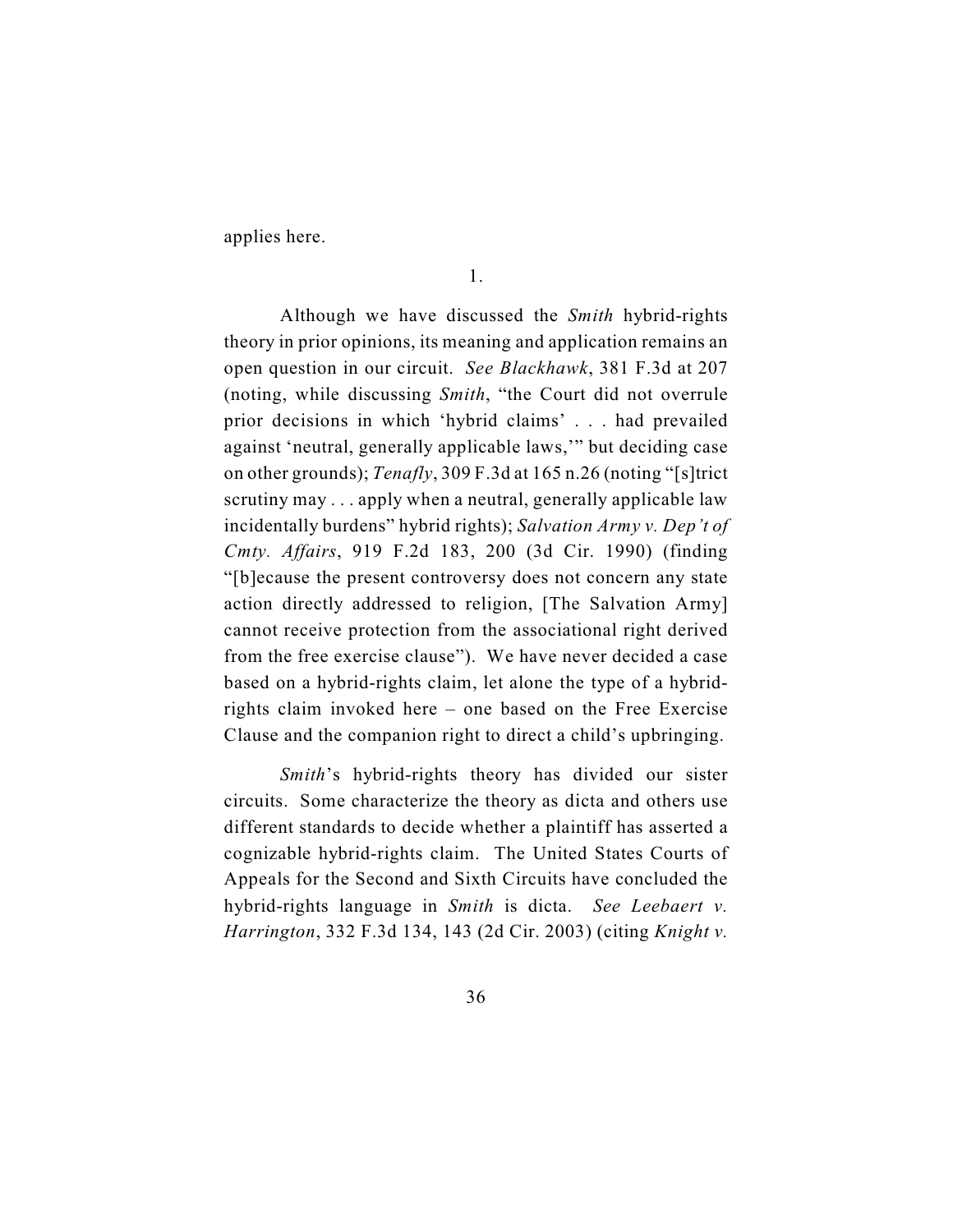*Connecticut Dep't of Pub. Health*, 275 F.3d 156, 167 (2d Cir. 2001)); *Watchtower Bible & Tract Soc'y of New York, Inc. v. Stratton*, 240 F.3d 553, 561-62 (6th Cir. 2001), *rev'd on other grounds*, 536 U.S. 150 (2002); *Kissinger v. Bd. of Trs. of Ohio State Univ.*, *Coll. of Veterinary Med.*, 5 F.3d 177, 180 (6th Cir. 1993). Furthermore, the United States Court of Appeals for the Sixth Circuit views the hybrid-rights exception as "completely illogical," *Kissinger*, 5 F.3d at 180, and the United States Court of Appeals for the Second Circuit "can think of no good reason for the standard of review to vary simply with the number of constitutional rights that the plaintiff asserts have been violated," Leebaert, 332 F.3d at 144.<sup>20</sup> Accordingly, when faced

[T]he distinction *Smith* draws strikes me as ultimately untenable. If a hybrid claim is simply one in which another constitutional right is implicated, then the hybrid exception would probably be so vast as to swallow the *Smith* rule, and, indeed, the hybrid exception would cover the situation exemplified by *Smith*, since free speech and associational rights are certainly implicated in the peyote ritual. But if a hybrid claim is one in which a litigant would actually obtain an exemption from a formally neutral, generally applicable law under another constitutional provision, then there would have been no reason

<sup>&</sup>lt;sup>20</sup> Justice Souter, concurring in *Hialeah*, also criticized the hybrid-rights theory: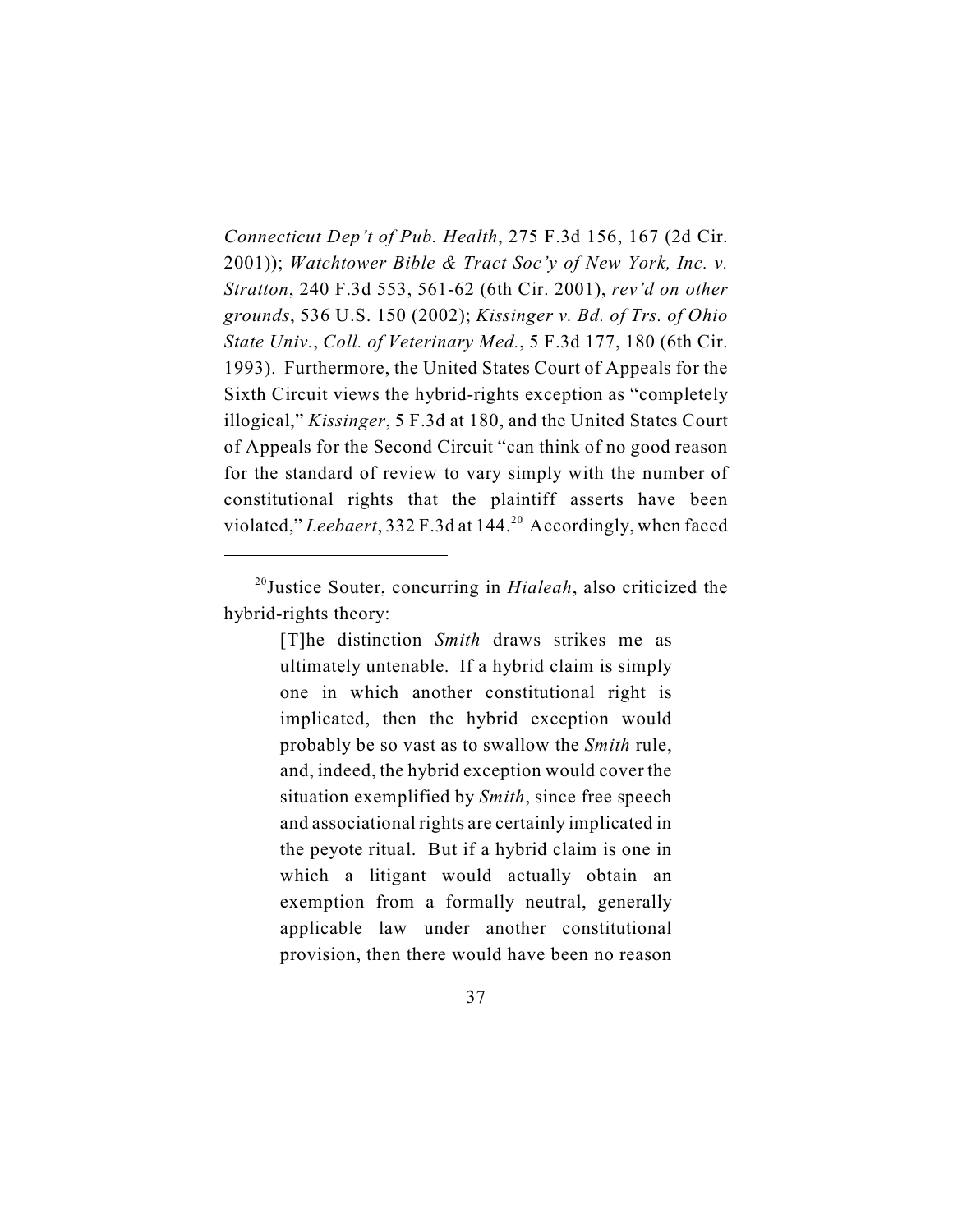with a neutral law of general applicability, both appellate courts decline to allow the application of strict scrutiny to hybrid-rights claims and instead apply *Smith*'s rational basis standard. *See Leebaert*, 332 F.3d at 144 ("'[A]t least until the Supreme Court holds that legal standards under the Free Exercise Clause vary depending on whether other constitutional rights are implicated, we will not use a stricter legal standard' to evaluate hybrid claims." (quoting *Kissinger*, 5 F.3d at 180)).

The United States Courts of Appeals for the First Circuit and District of Columbia have acknowledged that hybrid-rights claims may warrant heightened scrutiny, but have suggested that a plaintiff must meet a stringent standard: the free exercise claim must be conjoined with an independently viable companion right. *See Henderson v. Kennedy*, 253 F.3d 12, 19 (D.C. Cir. 2001) (rejecting the "hybrid claim" argument that "the combination of two untenable claims equals a tenable one"); *E.E.O.C. v. Catholic Univ. of Am.*, 83 F.3d 455, 467 (D.C. Cir. 1996) (finding that the EEOC's violation of the Establishment Clause triggered the hybrid-rights exception); *Gary S. v. Manchester Sch. Dist.*, 374 F.3d 15, 18-19 (1st Cir. 2004) (citing *Gary S. v. Manchester Sch. Dist.*, 241 F. Supp. 2d 111, 121 (D.N.H. 2003)) (affirming, for the same reasons, the district court's rejection of a hybrid-rights claim because the free

for the Court in what *Smith* calls the hybrid cases to have mentioned the Free Exercise Clause at all. *Hialeah*, 508 U.S. at 567 (Souter, J., concurring).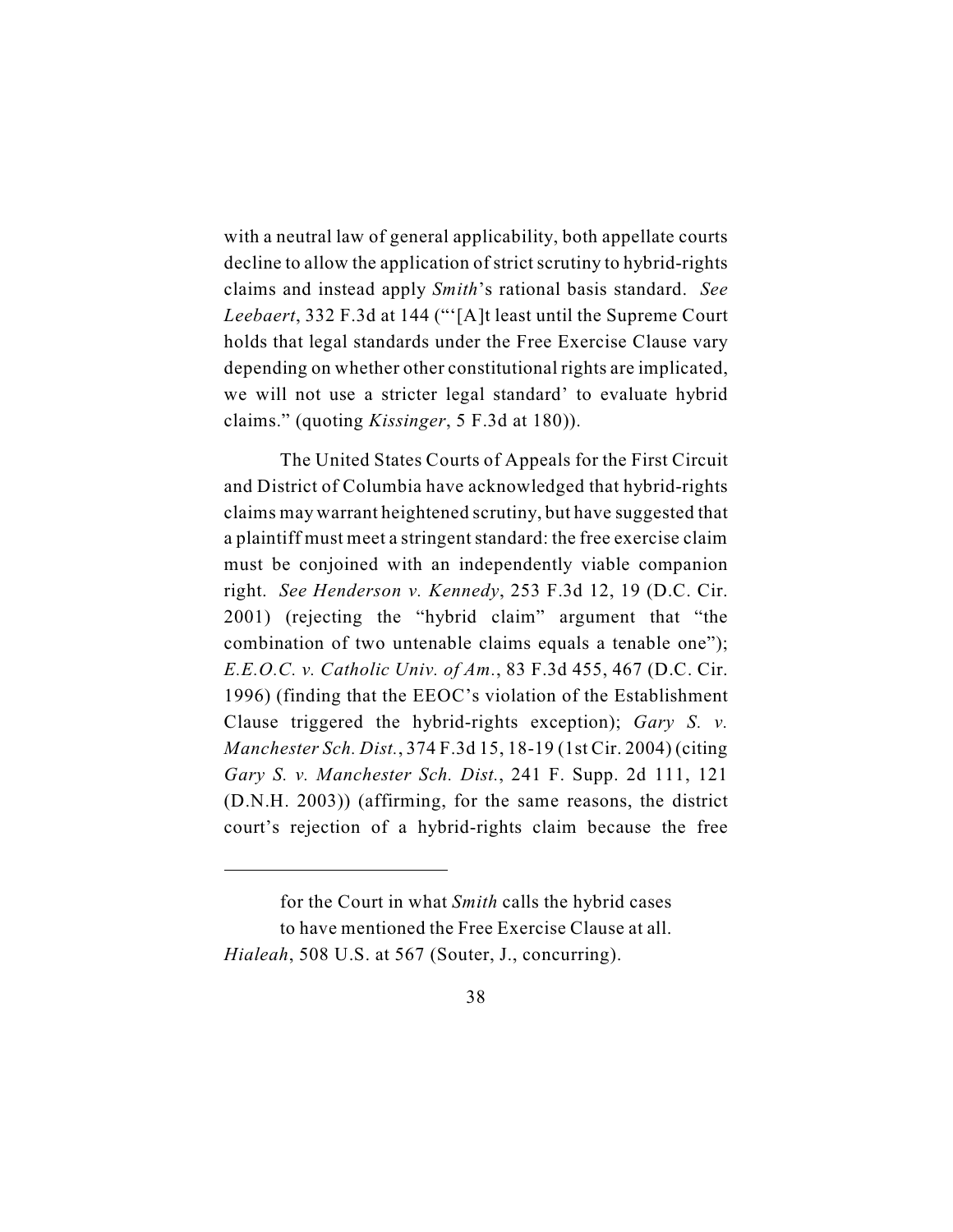exercise claim was not conjoined with an independently viable companion claim); *Brown v. Hot, Sexy & Safer Prods., Inc.*, 68 F.3d 525, 539 (1st Cir. 1995) (rejecting a hybrid-rights claim because "[plaintiff's] free exercise challenge is . . . not conjoined with an independently protected constitutional protection"). $^{21}$ 

 $^{21}$ In *Parker v. Hurley*, 514 F.3d 87 (1st Cir. 2008), the United States Court of Appeals for the First Circuit rejected plaintiff parents' claims that they must be given prior notice by a public school and an opportunity to exempt their young children from reading books the parents find religiously repugnant. In discussing hybrid-rights claims, the court stated that the strength of the companion constitutional claim required to establish a hybrid situation remains unsettled in the First Circuit because the *Brown* opinion did not "explicitly" decide the issue. *Id.* at 98 n.9. It also noted that "the parental rights claim asserted in that case was found to be so weak that it was not a colorable claim, much less an independently viable one." *Id.* The *Parker* court chose not to "enter[] the fray over the meaning and application of *Smith*'s'hybrid situations' language," and instead "approach[ed] the parents' claims as the Court did in *Yoder*. In that case, the Court did not analyze separately the due process and free exercise interests of the parent-plaintiffs, but rather considered the two claims interdependently, given that those two sets of interests inform one other." *Id.* at 98.The court ultimately found that plaintiffs did not describe "a constitutional burden on their rights" and affirmed the district court's dismissal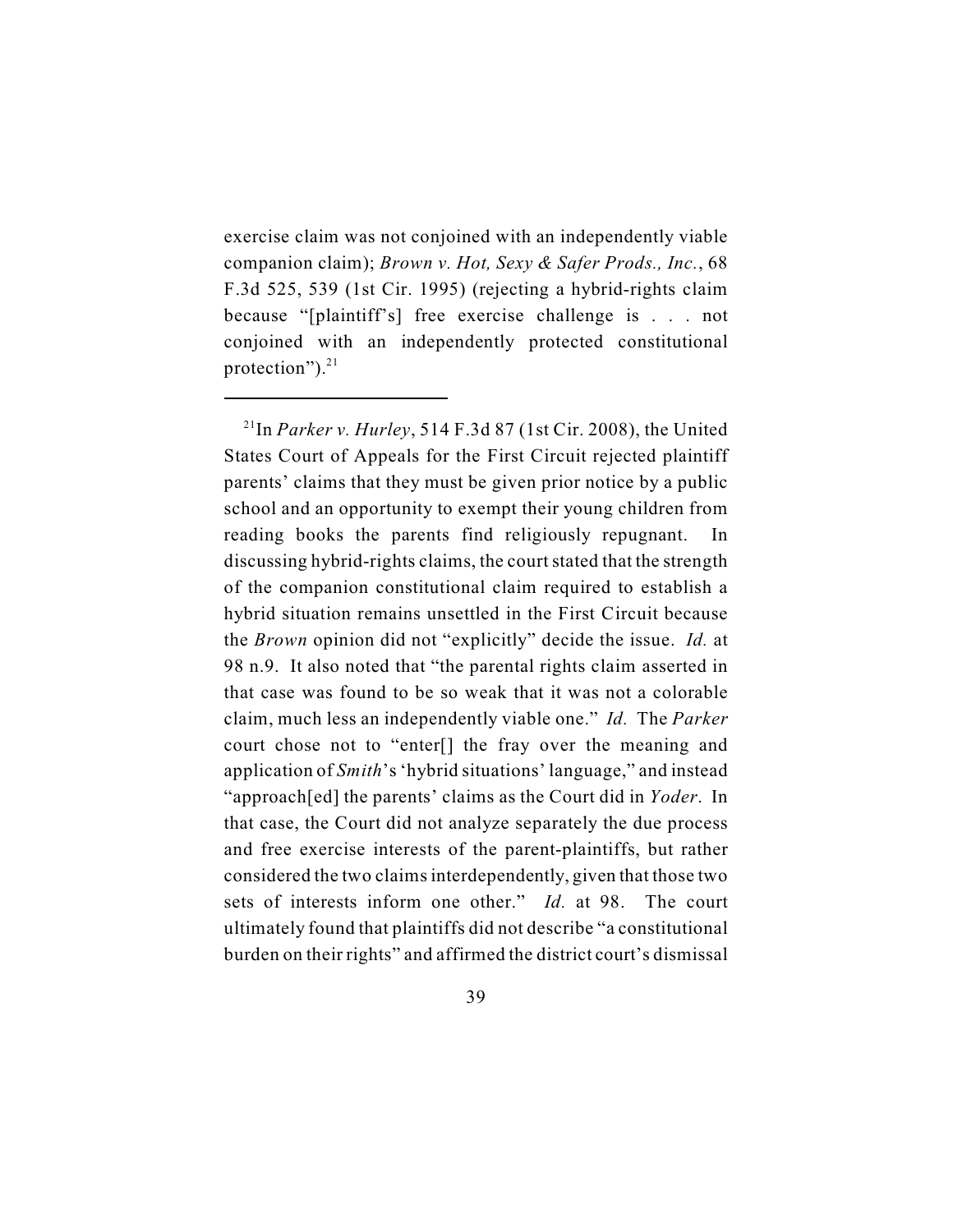This stringent approach requiring an independently valid companion claim has received criticism, most notably that such a requirement would make the free exercise claim superfluous. *See Hialeah*, 508 U.S. at 567 (Souter, J., concurring) ("[I]f a hybrid claim is one in which a litigant would actually obtain an exemption from a formally neutral, generally applicable law under another constitutional provision, then there would have been no reason for the Court in what *Smith* calls the hybrid cases to have mentioned the Free Exercise Clause at all."); *Axson-Flynn v. Johnson*, 356 F.3d 1277, 1296-97 (10th Cir. 2004) ("[I]t makes no sense to adopt a strict standard that essentially requires a *successful* companion claim because such a test would make the free exercise claim unnecessary. If the plaintiff's additional constitutional claim is successful, he or she would typically not need the free exercise claim and the hybrid-rights exception would add nothing to the case.").

The United States Courts of Appeals for the Ninth and Tenth Circuits<sup>22</sup> recognize hybrid rights and require a plaintiff

for failure to state a claim. *Id.* at 99.

 $^{22}$ Although the United States Court of Appeals for the Seventh Circuit has not definitively articulated its approach, it has approvingly quoted the United States Court of Appeals for the Ninth Circuit. *See Civil Liberties for Urban Believers v. Chicago*, 342 F.3d 752, 765 (7th Cir. 2003) (quoting *Miller v. Reed*, 176 F.3d 1202, 1207-08 (9th Cir. 1999)); *but see id.*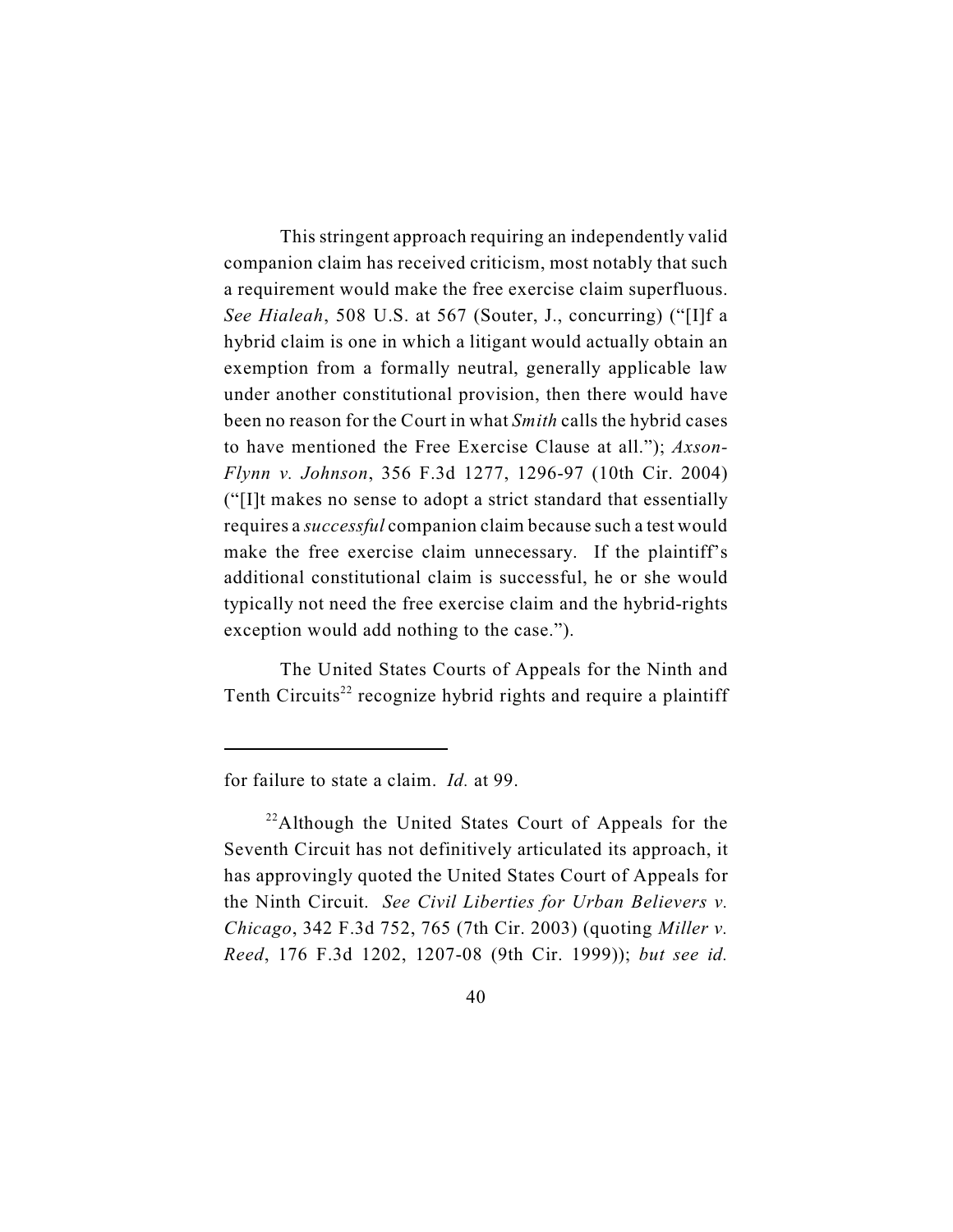to raise a "colorable claim that a companion right has been violated." *San Jose Christian Coll. v. Morgan Hill*, 360 F.3d 1024, 1032 (9th Cir. 2004); *see also Axson-Flynn*, 356 F.3d at 1297. They define colorable as "a fair probability or a likelihood, but not a certitude, of success on the merits." *San Jose Christian Coll.*, 360 F.3d at 1032; *Axson-Flynn*, 356 F.3d at 1297.They characterize this fact-driven, case-by-case inquiry as "a middle ground between two the extremes of painting hybrid-rights claims too generously and construing them too narrowly." *Axson-Flynn*, 356 F.3d at 1295. A plaintiff cannot "simply invoke the parental rights doctrine, combine it with a claimed free-exercise right, and thereby force the government to demonstrate the presence of a compelling state interest." *Swanson v. Guthrie Indep. Sch. Dist. No. I-L*, 135 F.3d 694, 700 (10th Cir. 1998). Nor is one required to establish that the challenged law independently violates a companion constitutional right alone, without any recognition of the Free Exercise Clause.

By requiring a "colorable claim" that a companion right

<sup>(</sup>citing *Brown*, 68 F.3d at 539 and *Kissinger*, 5 F.3d at 180). The United States Court of Appeals for the Eighth Circuit has recognized the existence of hybrid rights but has not defined the contours of the analysis. *See Cornerstone Bible Church v. Hastings*, 948 F.2d 464, 474 (8th Cir. 1991) (reversing and remanding to district court to consider hybrid-rights claim).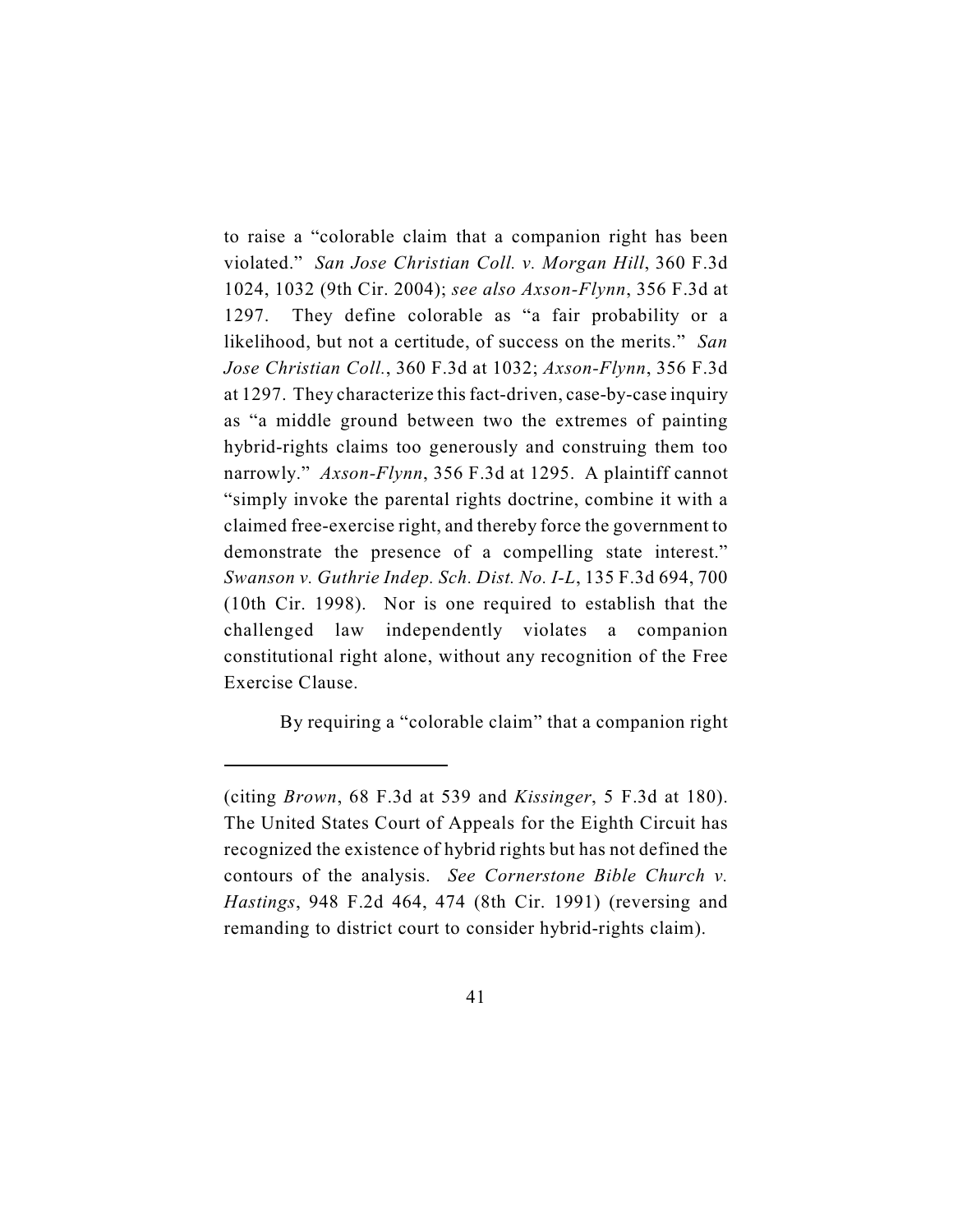has been violated, the United States Courts of Appeals for the Ninth and Tenth Circuits examine "the claimed infringements on the party's claimed rights to determine whether either the claimed rights or the claimed infringements are genuine." *Swanson*, 135 F.3d at 699. Thus, in order to trigger heightened scrutiny, a hybrid-rights plaintiff must show a fair probability or likelihood, but not a certitude, of success on the merits of his companion constitutional claim.

In *Smith*, the Court asserted that the case before it "[did] not present . . . a hybrid situation, but a free exercise claim unconnected with any communicative activity or parental right." 494 U.S. at 882. The criterion applicable to a free exercise claim combined with a companion constitutional right was left undefined. *See, e.g.*, *Kissinger*, 5 F.3d at 180 (noting that the *Smith* Court "did not explain how the standards under the Free Exercise Clause would change depending on whether other constitutional rights are implicated"). Since *Smith*, a majority of the Court has not confirmed the viability of the hybrid-rights theory.<sup>23</sup> Until the Supreme Court provides direction, we

<sup>&</sup>lt;sup>23</sup>As noted, Justice Souter, concurring in *Hialeah*, criticized the hybrid-rights theory. *Hialeah*, 508 U.S. at 566-67 (Souter, J., concurring). Furthermore, in *Boerne v. P.F. Flores*, 521 U.S. 507 (1997), the Court noted, without further discussion or explanation, that *Yoder* "implicated" the right to free exercise of religion and the right of parents to control their children's education. *Boerne*, 521 U.S. at 514.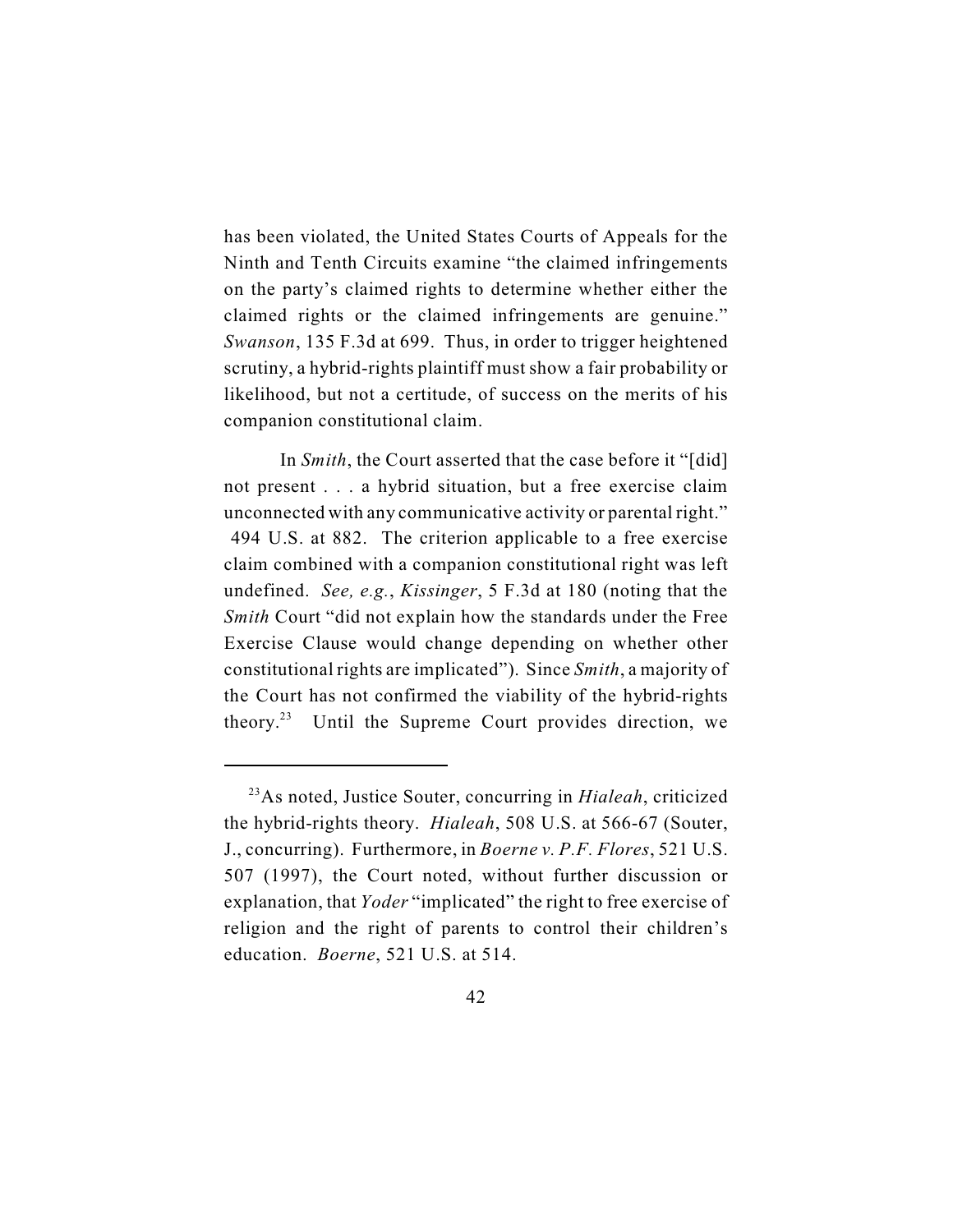believe the hybrid-rights theory to be dicta.

2.

Even if we were to apply the approaches used by our sister circuits – "colorable" claim approach and independently viable claim approach – we would find Parents' arguments unconvincing. Under either approach, we must determine whether Parents can establish a hybrid-rights claim by asserting combined violations of the Free Exercise Clause and the companion right of a parent under the Fourteenth Amendment to direct a child's education. Parents have not presented an independent or colorable companion claim and, accordingly, cannot establish a valid hybrid-rights claim.

"The Due Process Clause guarantees more than fair process . . . . The Clause also provides heightened protection against government interference with certain fundamental rights and liberty interests." *Washington v. Glucksberg*, 521 U.S. 702, 719-20 (1997). In *Glucksberg*, the Supreme Court articulated the fundamental rights protected by the Due Process Clause. *Id.* at 719-20. Included in the list was the right "to direct the education and upbringing of one's children." *Id.* at 720 (citing *Meyer v. Nebraska*, 262 U.S. 390 (1923), and *Pierce v. Soc'y of Sisters of the Holy Names of Jesus and Mary*, 268 U.S. 510 (1925)); *see also Troxel v. Granville*, 530 U.S. 57, 66 (2000) (plurality opinion) ("[T]he Due Process Clause of the Fourteenth Amendment protects the fundamental right of parents to make decisions concerning the care, custody, and control of their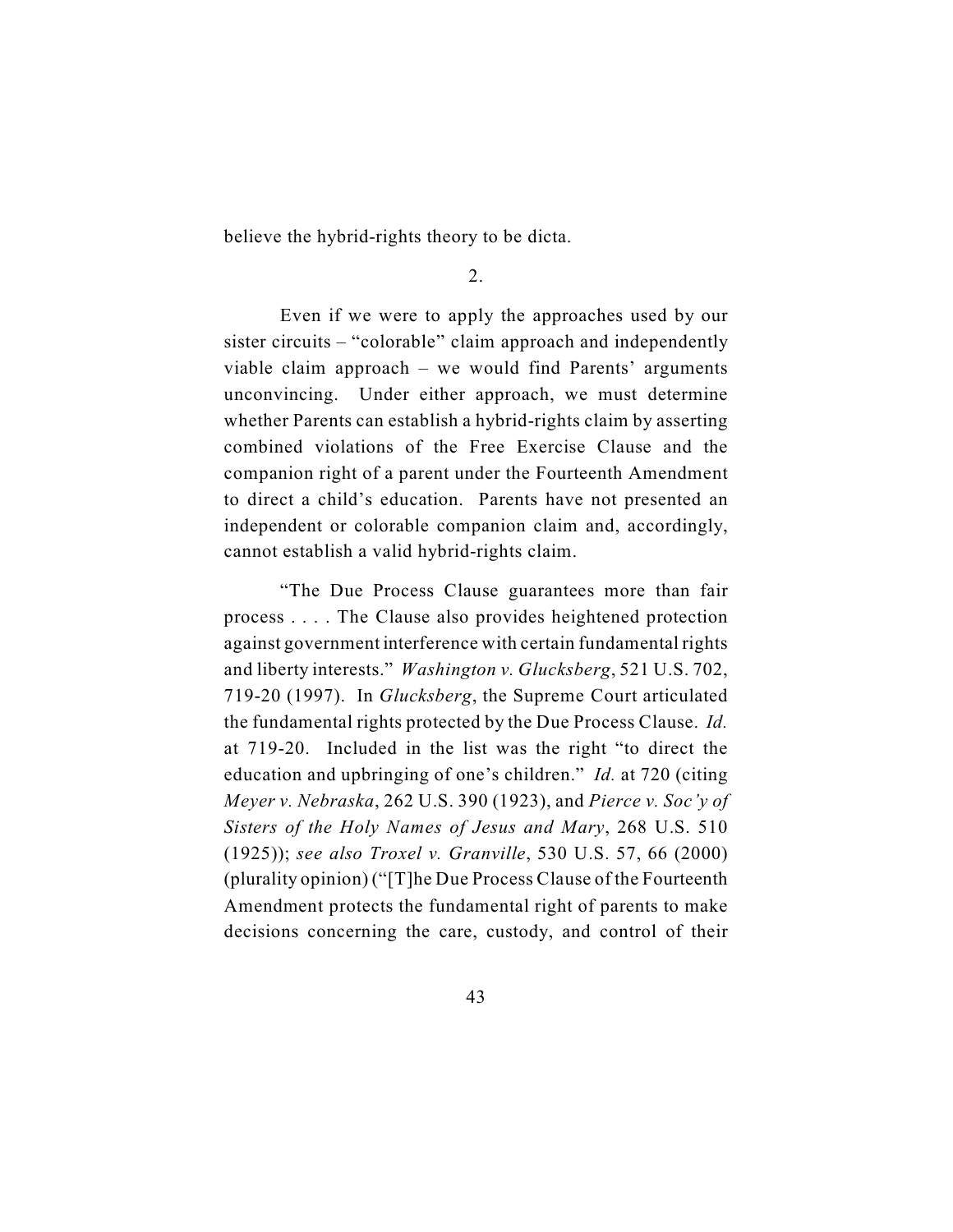children.").

Parents rely on three Supreme Court cases to generally identify a parent's constitutional right to direct a child's education. *See Meyer v. Nebraska*, 262 U.S. 390, 401-03 (1923) (holding state law prohibiting foreign language instruction violated the "power of parents to control the education of their own"); *Pierce*, 268 U.S. at 535-36 (holding state compulsory education law requiring students to attend solely public schools "unreasonably interferes with the liberty of parents . . . to direct the upbringing and education of children under their control"); *Wisconsin v. Yoder*, 406 U.S. 205, 214, 234-36 (1972) (finding a compulsory education system, as applied to the Amish, to violate the Free Exercise Clause and the "traditional interest of parents with respect to the religious upbringing of their children so long as they, in the words of *Pierce*, 'prepare (them) for additional obligations'"). But the particular right asserted in this case – the right to be free from all reporting requirements and "discretionary" state oversight of a child's home-school education – has never been recognized.

Although Parents assert the fundamental nature of their general right, it is a limited one. We have noted "[t]he Supreme Court has never been called upon to define the precise boundaries of a parent's right to control a child's upbringing and education. It is clear, however, that the right is neither absolute nor unqualified." *C.N. v. Ridgewood Bd. of Educ.*, 430 F.3d 159, 182 (3d Cir. 2005). "The case law in this area establishes that parents simply do not have a constitutional right to control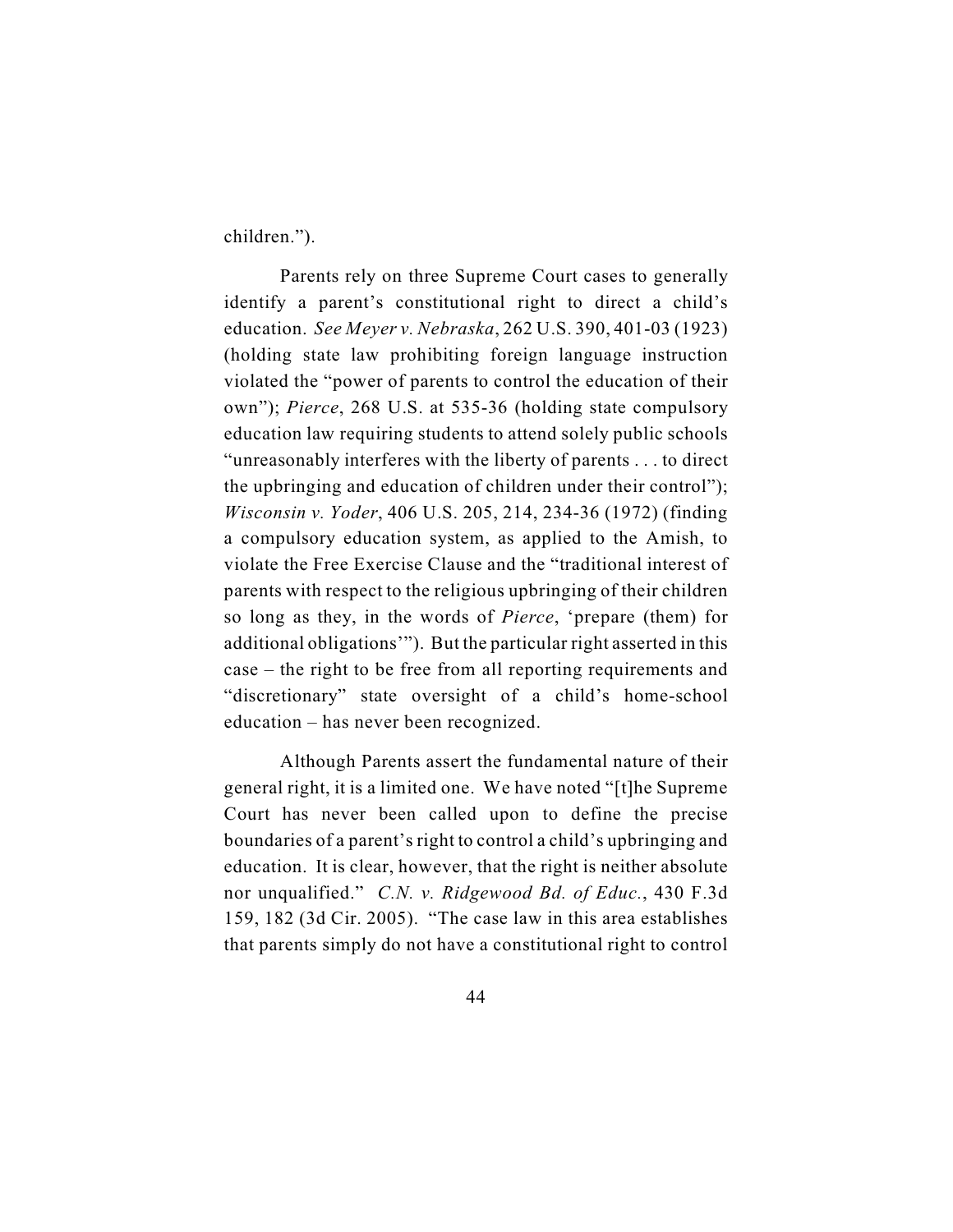each and every aspect of their children's education and oust the state's authority over that subject." *Swanson*, 135 F.3d at 699.<sup>24</sup> Furthermore,

> [t]he Court has repeatedly stressed that while parents have a constitutional right to send their children to private schools and a constitutional right to select private schools that offer specialized instruction, they have no constitutional right to provide their children with private school education unfettered by reasonable government regulation.

 $^{24}$ Federal courts addressing the issue have held that parents have no right to exempt their child from certain subjects, reading assignments, community-service requirements or assembly programs they find objectionable. *See, e.g., Parker*, 514 F.3d at 107 (reading assignment); *Leebaert*, 332 F.3d at 144 (health education class); *Herndon v. Chapel Hill-Carrboro City Bd. of Educ.*, 89 F.3d 174 (4th Cir. 1996) (community-service requirement); *Immediato v. Rye Neck Sch. Dist.*, 73 F.3d 454, 461-62 (2d Cir. 1996) (community-service requirement); *Brown*, 68 F.3d at 539 (sexual education assembly); *see also Blau v. Fort Thomas Pub. Sch. Dist.*, 401 F.3d 381, 395-96 (6th Cir. 2005) (finding that a parent "does not have a fundamental right to exempt his child from the school dress code").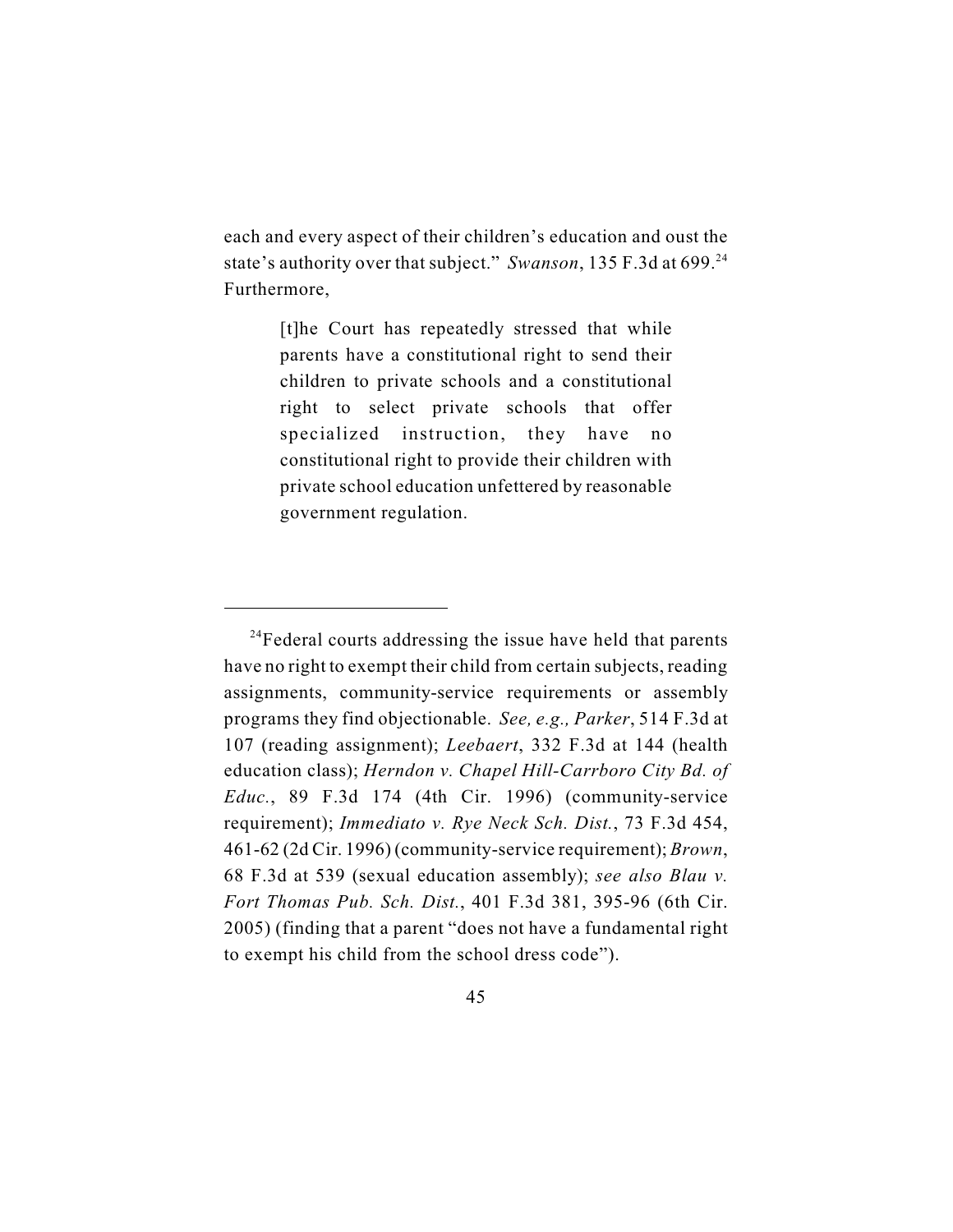*Runyon v. McCrary*, 427 U.S. 160, 178 (1976).<sup>25</sup>

In addition to *Yoder*, discussed *infra*, Parents rely on *Meyer* and *Pierce* for foundational support. Read together, the cases

> evince the principle that the state cannot prevent parents from choosing a specific educational program – whether it be religious instruction at a private school or instruction in a foreign language. That is, the state does not have the power to "standardize its children" or "foster a homogenous people" by completely foreclosing the opportunity of individuals and groups to choose a different path of education.

*Brown*, 68 F.3d at 533; *see also Runyon*, 427 U.S. at 177 (stressing the "limited scope" of *Meyer* and *Pierce*). In the present case, Parents are given the freedom to choose a "different path of education" – home-schooling – subject only to the Act 169 requirements. The school districts do not have any role in selecting the program Parents wish to follow.

 $^{25}$ Parents who home-school their children may be subjected to standardized testing to ensure the children are receiving an adequate education. *See Murphy v. Arkansas*, 852 F.2d 1039, 1044 (8th Cir. 1988) (upholding state standardized test requirement over home-schooling parents' First and Fourteenth Amendment objections).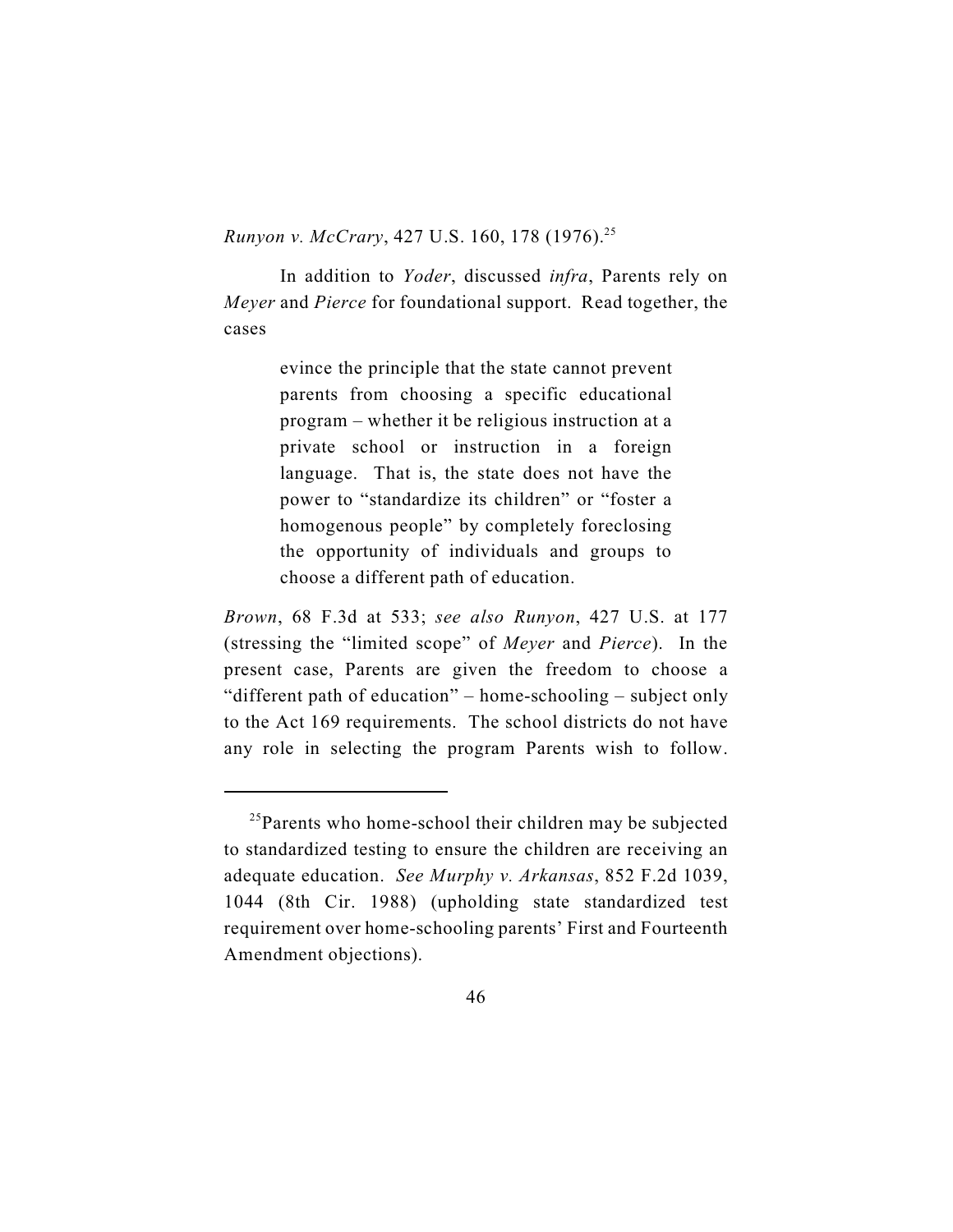Parents are unable to point to a single instance in which the school districts have limited or interfered with their religious teachings and/or materials.

In her deposition, Shari Nelson acknowledged that her local school district never questioned or rejected her affidavits and did not interfere with her religious content choices. Mrs. Nelson noted she was never concerned that the local school district would reject her children's portfolio if it contained work product with a religious subject matter. Similarly, Maryalice Newborn acknowledged that her local school district never questioned the appropriateness of her home education program or its content.

Parents nevertheless contend that the Commonwealth's "subjective" and "discretionary" review over the Act 169 disclosures violates their right to control their children's education. They insist any review of the home education programs must be purely "objective." In other words, they contend the Commonwealth usurps the religious and parental rights of parents when an official makes a limited determination of whether a child has "sustained progress in the overall program." Parents have not articulated their definition of "objective" in their brief. When questioned during oral argument, Parents' counsel was unable or unwilling to provide a concrete explanation or example of an "objective" review. Furthermore, it is difficult to accept Parents' assertion that review of a child's educational progress can truly be objective. The grading of an essay, even on a pass/fail scale, will always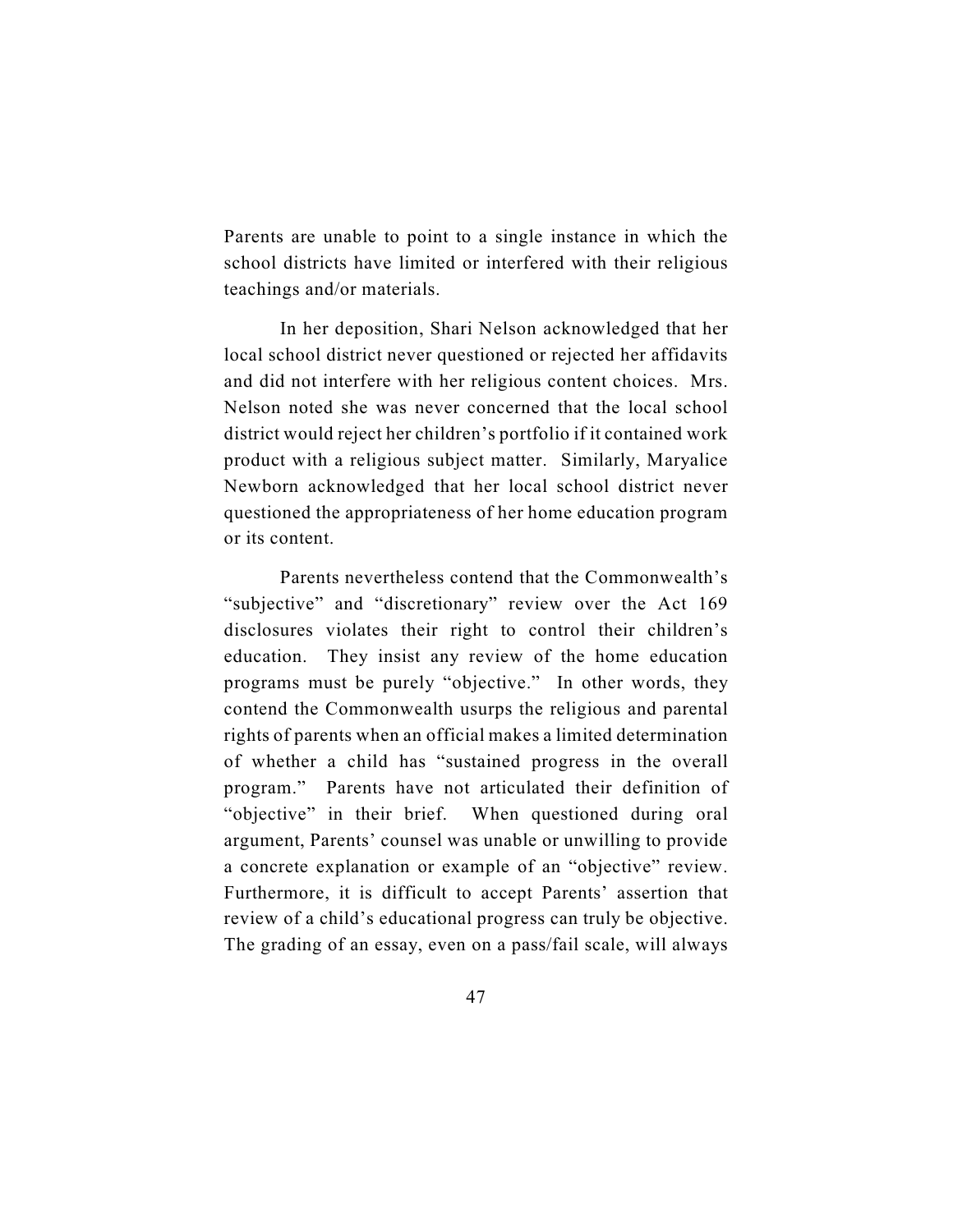be imbued with some element of subjectivity.

As noted, there is no recognized right for parents to educate their children "unfettered by reasonable government regulation." *Runyon*, 427 U.S. at 178. The Court in *Pierce* expressly acknowledged "'the power of the State reasonably to regulate all schools, to inspect, supervise and examine them, their teachers and pupils.'" *Id.* (quoting *Pierce*, 268 U.S. at 534); *see also Meyer*, 262 U.S. at 402 (noting "[t]he power of the state to compel attendance at some school and to make reasonable regulations for all schools . . . [was] not questioned" by the parties). <sup>26</sup> Furthermore, there is "a distinction between

Since *Pierce*, a substantial body of case law has confirmed the power of the States to insist that attendance at private schools, if it is to satisfy state compulsory-attendance laws, be at institutions which provide minimum hours of instruction, employ teachers of specified training, and cover prescribed subjects of instruction. Indeed, the State's interest in assuring that these standards are being met has been considered a sufficient reason for refusing to accept instruction at home as compliance with compulsory education statutes. These cases were a sensible corollary of *Pierce v. Society of Sisters*: if the State must satisfy its interest in secular education

 $^{26}$ In a different context, the Supreme Court stated: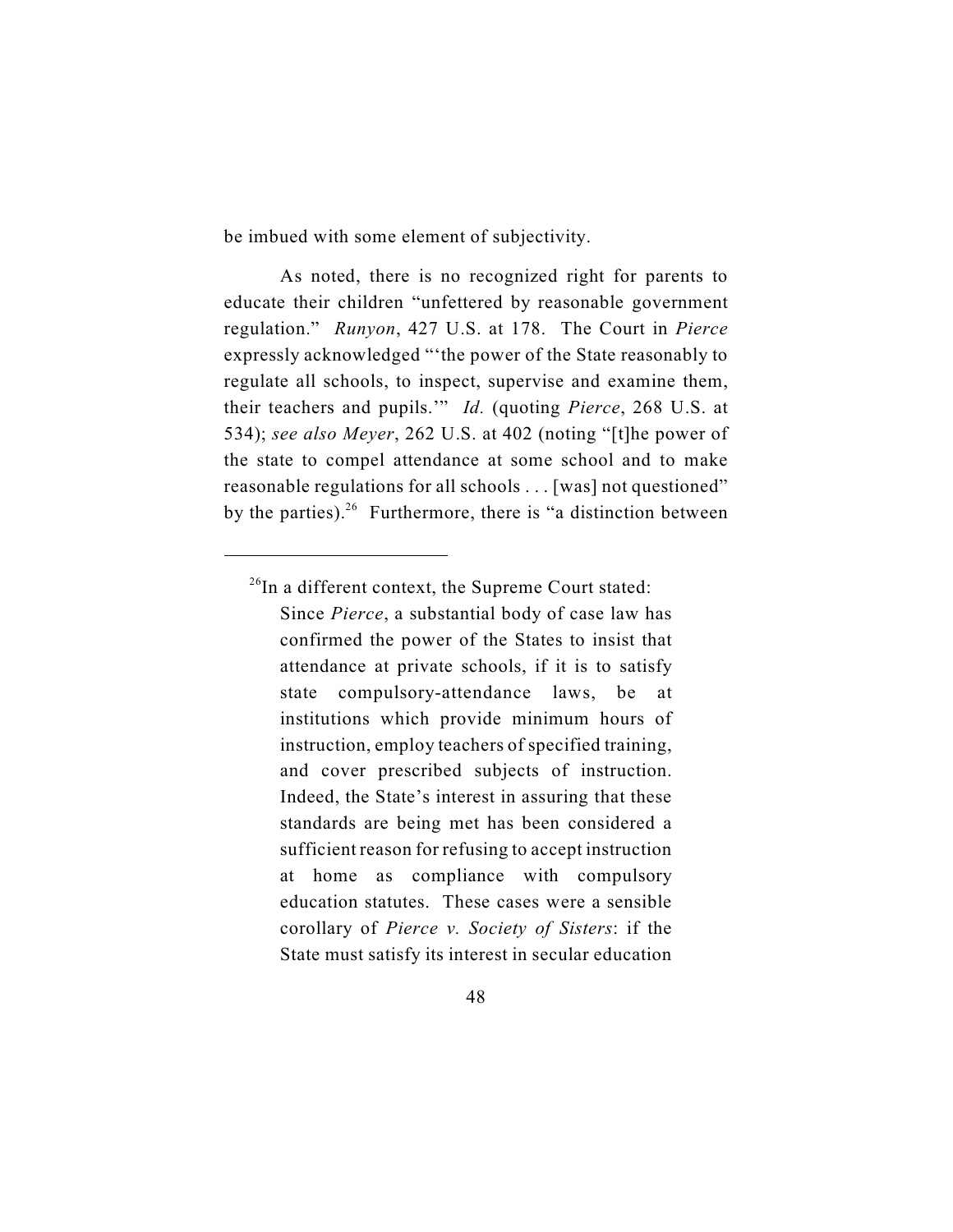actions that strike at the heart of parental decision-making authority on matters of the greatest importance and other actions that . . . are not of constitutional dimension." *C.N.*, 430 F.3d at 184. Parents identify the general right to control the education of one's child. But Parents do not have a constitutional right to avoid reasonable state regulation of their children's education. Act 169's reporting and superintendent review requirements ensure children taught in home education programs demonstrate progress in the educational program. The statute does not interfere, or authorize any interference, with Parents' religious teachings and/or use of religious materials. Parents' claim under the Fourteenth Amendment is of insufficient constitutional dimension to state either an independently viable or colorable claim. Accordingly, under both the stringent and colorable hybrid-rights approaches of our sister circuits, Parents have not asserted a "hybrid-rights claim."

3.

Parents also contend that, notwithstanding the different standards articulated by the circuits regarding hybrid-rights

through the instrument of private schools, it has a proper interest in the manner in which those schools perform their secular education function.

*Bd. of Educ. of Cent. Sch. Dist. No. 1 v. Allen*, 392 U.S. 236, 245-47 (1968) (examining validity of a New York statute requiring school districts to purchase and loan textbooks to students enrolled in parochial schools).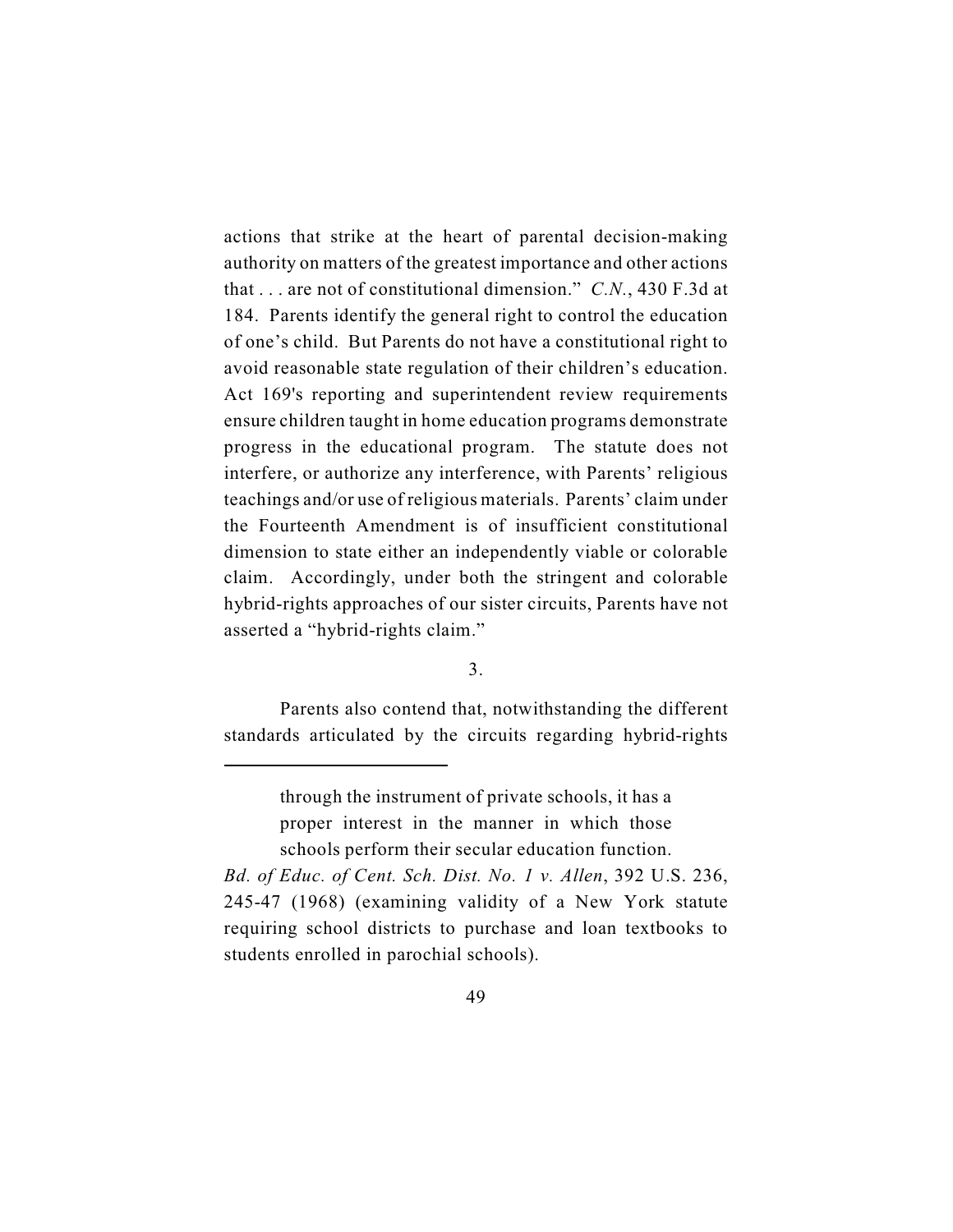claims, they raise the same type of claim as the parents in *Yoder*. They contend that since *Yoder* is still good law, parents claiming a religious-parental exemption to a neutral law of general applicability get the benefit of the traditional Free Exercise test. Parents assert that "it is beyond legitimate question that the same constitutional tests employed in *Yoder* must be used here to evaluate these Parents' religious-parental claims." Parents Br. at 27.

In *Yoder*, the Court granted a religious-based exception to a regulation of general applicability. *C.f.* John E. Nowak & Ronald D. Rotunda, Constitutional Law § 17.6 (7th ed. 2004) ("*Yoder* stands out as the one instance in which the Court required the government to grant to persons who could not comply with the law due to their religious beliefs an exemption from a law regulating the conduct of all persons . . . ."). But the unique burden suffered by the Amish, combined with the Supreme Court's limiting language, distinguish *Yoder* from this case.

In response to objections by Amish citizens, the *Yoder* Court held that the First Amendment required a partial exemption from a Wisconsin compulsory high-school education law requiring children to attend public or private school until age 16. The Amish refused to send their children, ages 14 and 15, to school after completion of the eighth grade of schooling. The Court noted the Amish's "convincing showing:"

the Amish in this case have convincingly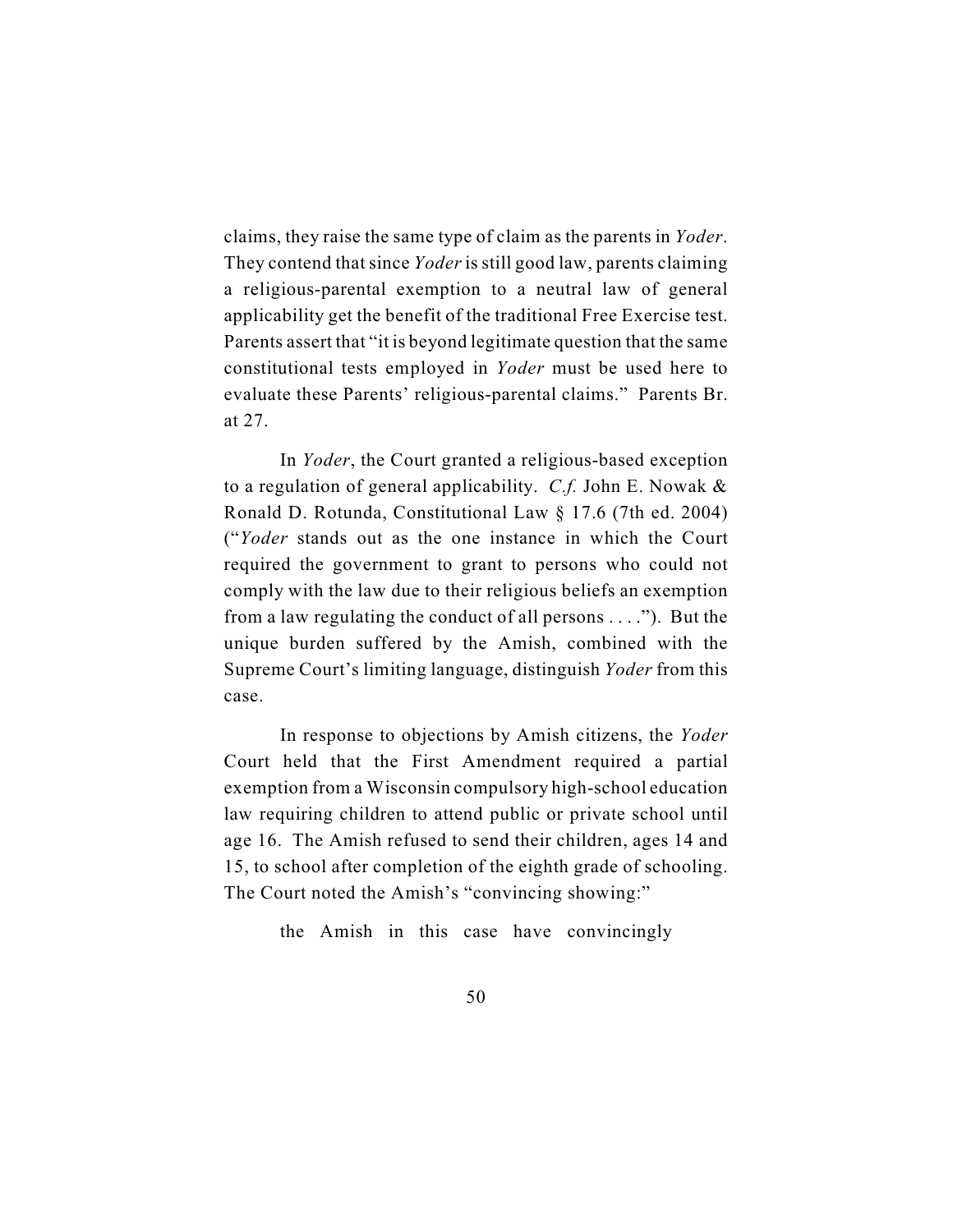demonstrated the sincerity of their religious beliefs, the interrelationship of belief with their mode of life, the vital role that belief and daily conduct play in the continued survival of Old Order Amish communities and their religious organization, and the hazards presented by the State's enforcement of a statute generally valid as to others.

*Yoder*, 406 U.S. at 235. The Court applied a heightened level of scrutiny and found the State's interest lacking. *Id.* at 235-36.

Parents favor a broad reading of *Yoder* and insist that it applies to all citizens. But *Yoder*'s reach is restricted by the Court's limiting language and the facts suggesting an exceptional burden imposed on the plaintiffs. In *Yoder*, the religious beliefs of the Amish were completely integrated with their community and "mode of life."<sup>27</sup> Yoder, 406 U.S. at 235. As a result, compulsory attendance would "substantially interfer[e] with the religious development of the Amish child and his integration into the way of life of the Amish faith community." *Id.* at 218. Accordingly, the Wisconsin law carried "a very real threat of undermining the Amish community and religious practice," *id.*, and placed the continued survival of

<sup>&</sup>lt;sup>27</sup>This "mode of life" reference in *Yoder* has been interpreted to refer to a distinct community and way of life, not simply the centrality of one's belief to his or her faith. *See Parker*, 514 F.3d at 100.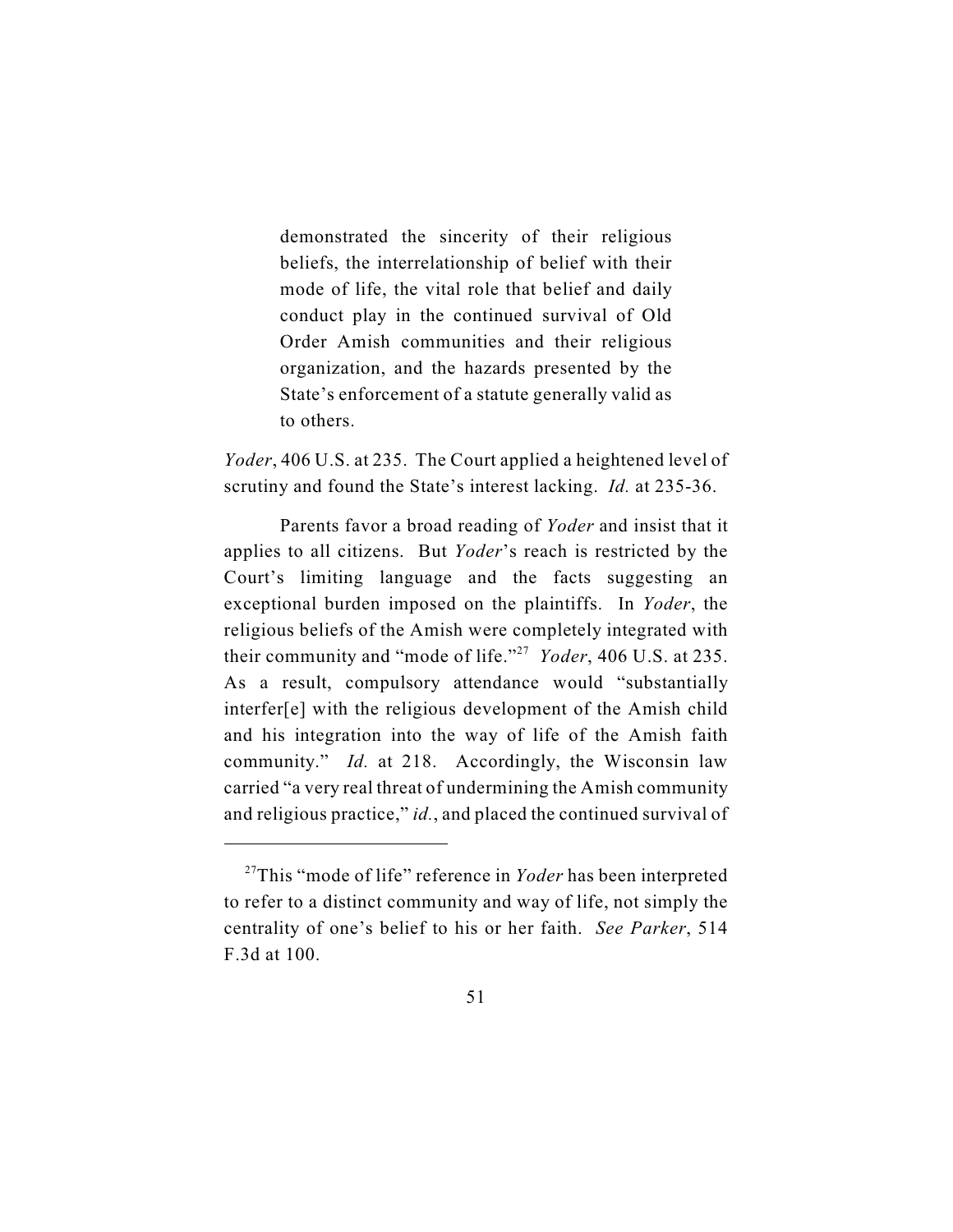Amish communities in "danger," *id.* at 218 n.9. Compulsory attendance "prevented these Amish parents from making *fundamental* decisions regarding their children's religious upbringing and effectively overrode their ability to pass their religion on to their children, as their faith required." *Parker*, 514 F.3d at 99-100 (citing *Yoder*, 406 U.S. at 233-35).

Before applying a heightened level of scrutiny, the Court wanted to ensure that the "Amish religious faith and their mode of life are, as they claim, inseparable and interdependent." *Yoder*, 406 U.S. at 215. Recognizing the exceptional nature of the Amish's showing, the Court held: "when the interests of parenthood are combined with a free exercise claim of the nature revealed by this record, more than merely a 'reasonable relation to some purpose within the competency of the State' is required to sustain the validity of the State's requirement under the First Amendment." *Id.* at 233; *see also Mozert v. Hawkins County Bd. of Educ.*, 827 F.2d 1058, 1067 (6th Cir. 1987) ("*Yoder* rested on such a singular set of facts that we do not believe it can be held to announce a general rule . . . .").

The United States Court of Appeals for the Second Circuit has interpreted the central underpinning of *Yoder* to be the "threat to the Amish community's way of life, posed by a compulsory school attendance statute." *Leebaert*, 332 F.3d at 144. In *Leebaert*, a parent alleged a violation of the First and Fourteenth Amendments because a school refused to excuse his son from a mandatory health and education course. While not questioning the sincerity of the parent's beliefs, the Second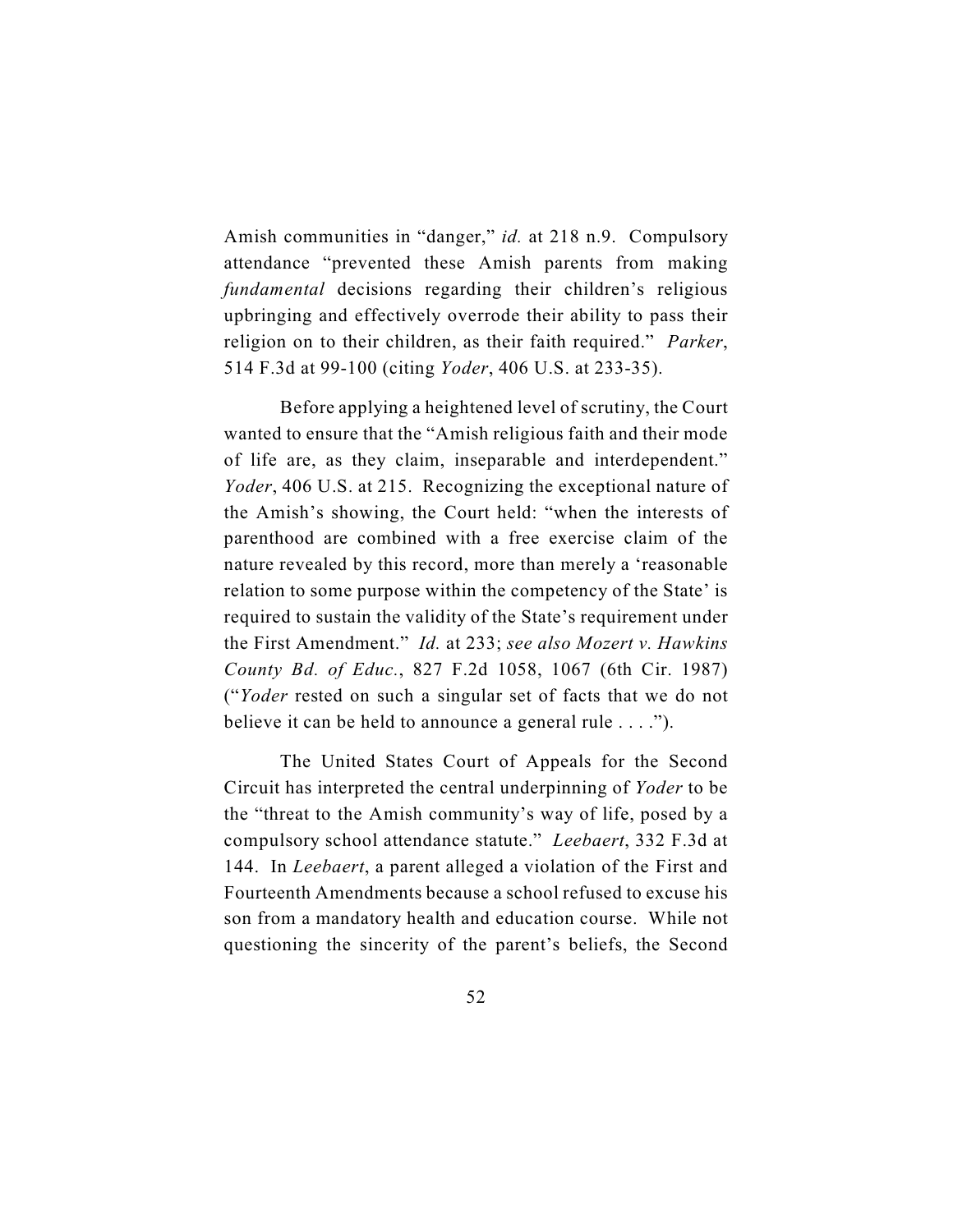Circuit found the claims were not governed by *Yoder. See id.* (plaintiff did not allege that "his community's entire way of life is threatened;" plaintiff "does not assert that there is an irreconcilable *Yoder-*like clash between the essence of [plaintiff's] religious culture and the mandatory health curriculum that he challenges"); *see also Brown*, 68 F.3d at 539 (distinguishing *Yoder* because a one-time compulsory attendance at a health program did not threaten "their entire way of life").

In the pre-*Smith* case *New Life Baptist Church Academy v. East Longmeadow*, 885 F.2d 940 (1st Cir. 1989), a religious school asserted a remarkably similar claim to Parents' claim. The New Life Baptist Church Academy refused to comply with state rules and procedures for determining the adequacy of the secular education provided by the school because it believed "it is a sin to 'submit' [its] educational enterprise to a secular authority for approval." *Id.* at 941. Finding that "the weight of legal precedent is strongly against the Academy's position," *id.* at 950, the United States Court of Appeals for the First Circuit concluded that "this case differs significantly from [*Yoder*]," *id.* at  $951.^{28}$  It noted that the state's procedures

<sup>&</sup>lt;sup>28</sup>As noted, *New Life Baptist Church Academy* was decided before *Smith*. Accordingly, the First Circuit applied the *Sherbert* test, *New Life Baptist Church Acad.*, 885 F.2d at 944 (citing *Sherbert v. Verner*, 374 U.S. 398 (1963)), and analyzed *Yoder* within the "less restrictive alternative " context. *New Life*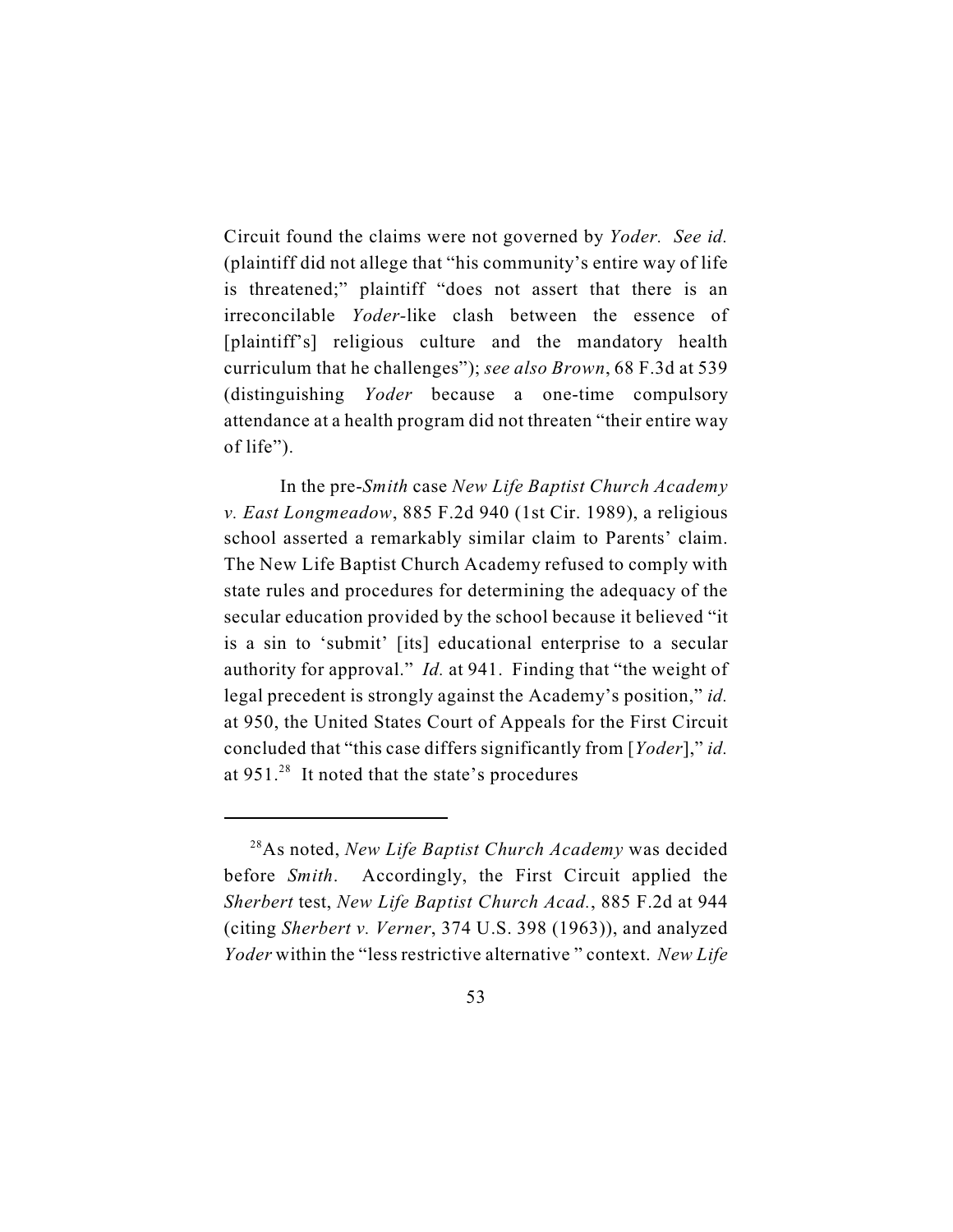do not threaten interference with religious practices, prayer, or religious teaching; and the record, while indicating a sincere religious scruple, does not suggest that enforcement of the [state] procedures would destroy a religious community's way of life. Nor does the record support the view that the Academy, left on its own, would provide "ideal" or even adequate secular education. All these factors make this case quite unlike *Yoder*.

# *Id.* (citations omitted).

Similarly, the claim raised by the Amish parents in *Yoder* can be distinguished from the claim raised by Parents here. Act 169 does not threaten Parents' or their community's entire mode of life. Even though Parents are required to keep records and submit them for review, they are in complete control of the religious upbringing of their children. In fact, Parents are unable to point to even one occasion in which the school districts have questioned their religious beliefs, texts, or teachings.

The dispute in *Yoder* involved an additional one or two years of education at public schools versus "vocational" education at home. The Amish allowed their children to attend

*Baptist Church Acad.*, 885 F.2d at 948-52. Despite this, we find the First Circuit's discussion of *Yoder* to be informative.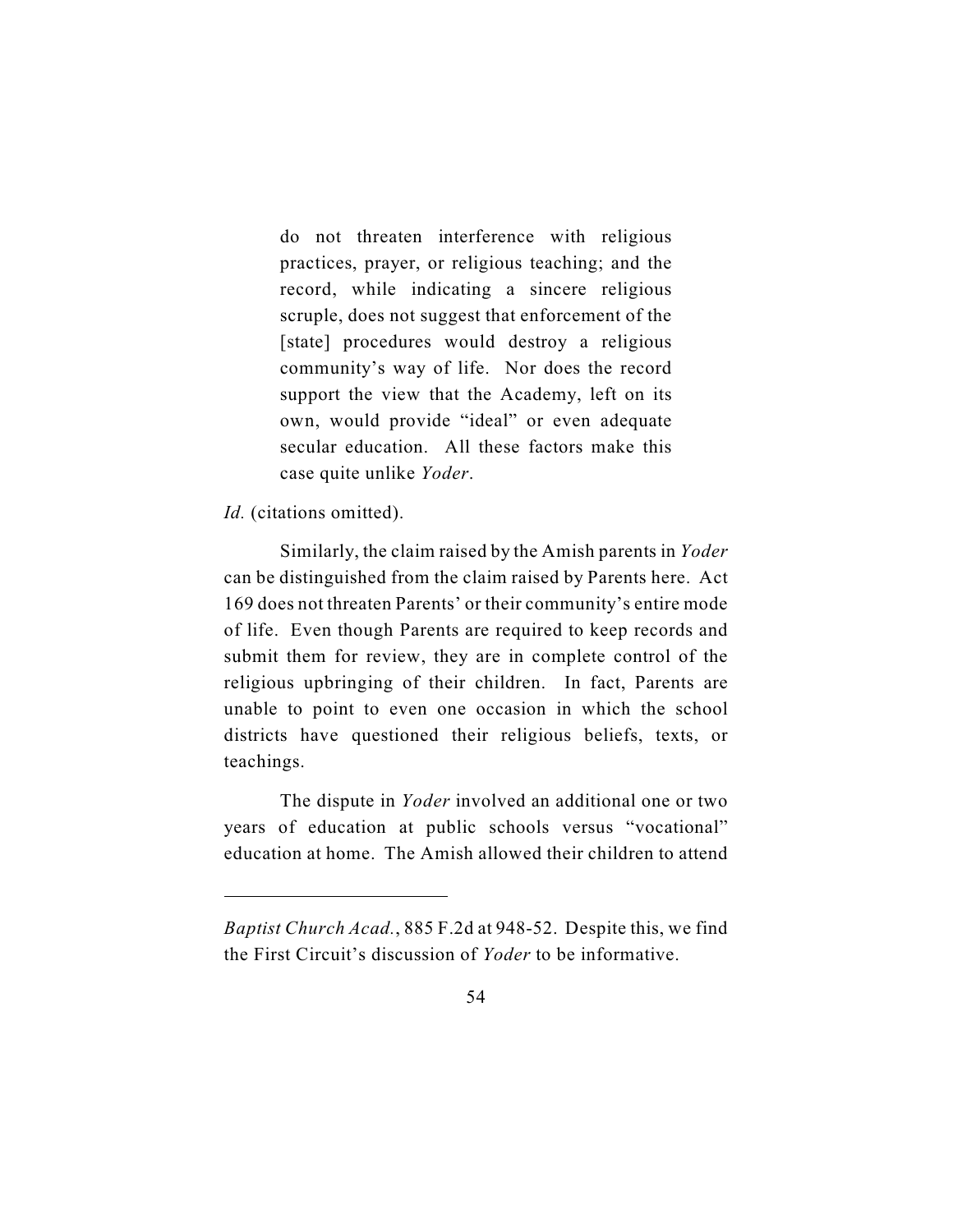public schools until eighth grade and sought only a partial exemption from the state's compulsory school attendance law. Furthermore, the Court in *Yoder* assumed the state would regulate the Amish's home education to ensure the satisfaction of educational standards. *See Yoder*, 406 U.S. at 236 ("The States have had a long history of amicable and effective relationships with church-sponsored schools, and there is no basis for assuming that, in this related context, reasonable standards cannot be established concerning the content of the continuing vocational education of Amish children under parental guidance . . . ."). In contrast, Parents request a full exemption from Act 169, seeking to administer their children's entire primary and secondary education without any review by the Commonwealth. They cite *Yoder* to challenge the government's authority to engage in the regulation and discretionary review of their home education programs.<sup>29</sup>

[I]n *Yoder*, the Amish children attended public school through the eighth grade and then obtained informal vocational training to enable them to assimilate into the self-contained Amish

<sup>&</sup>lt;sup>29</sup>In *Duro v. Dist. Attorney, Second Judicial Dist.*, 712 F.2d 96 (4th Cir. 1983), plaintiffs, who home-schooled their children, alleged that the state compulsory school attendance law infringed upon their religious beliefs. The district court, relying heavily upon *Yoder*, found the state law unconstitutional as applied to the plaintiffs. The Fourth Circuit reversed, distinguishing *Yoder*. *Duro*, 712 F.2d at 98-99.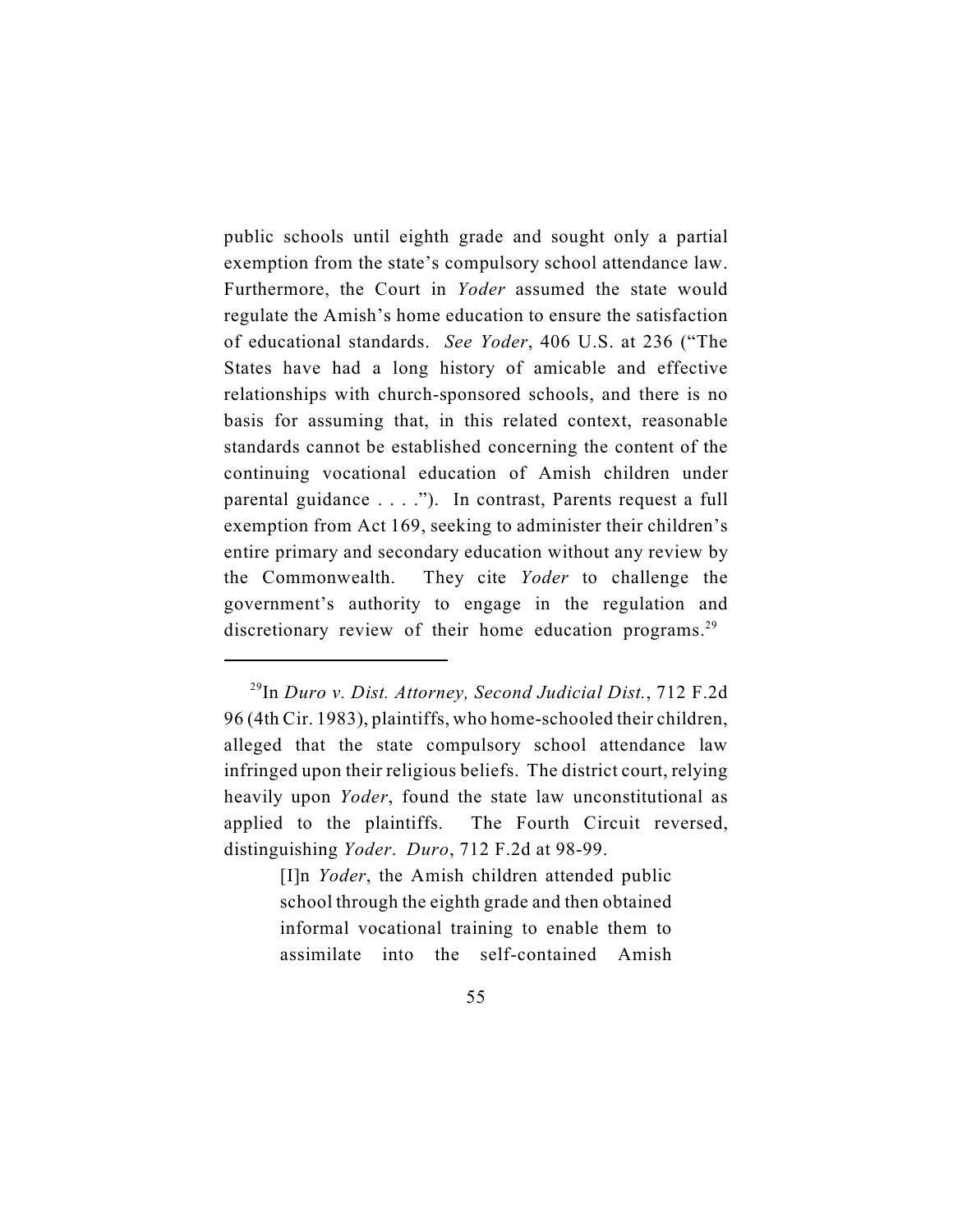Parents' claim is distinguishable from the Amish parents' claim in *Yoder*.

## C.

Since Act 169 survives rational basis review and since Parents have failed to establish that an exception to *Smith*'s neutral law of general applicability rule applies, Parents' federal constitutional claims fail.

> community. However, in the present case, [plaintiff] refuses to enroll his children in any public or nonpublic school for any length of time, but still expects them to be fully integrated and live normally in the modern world upon reaching the age of 18.

Id. at 98.

Although Parents contend they can "readily demonstrate" that their children will be self-sufficient even if they do not submit their children's work on an annual basis to a government official for his review, Parents Br. at 31, their claim remains distinguishable. The Amish allowed their children to attend public schools until the completion of 8th grade. Therefore, the State was assured that the Amish children received a state approved education and the Court found an additional one or two years of compulsory formal education to be insufficient to overcome the Amish's interests. In this case, Parents seek to home-school their children for their entire primary and secondary education.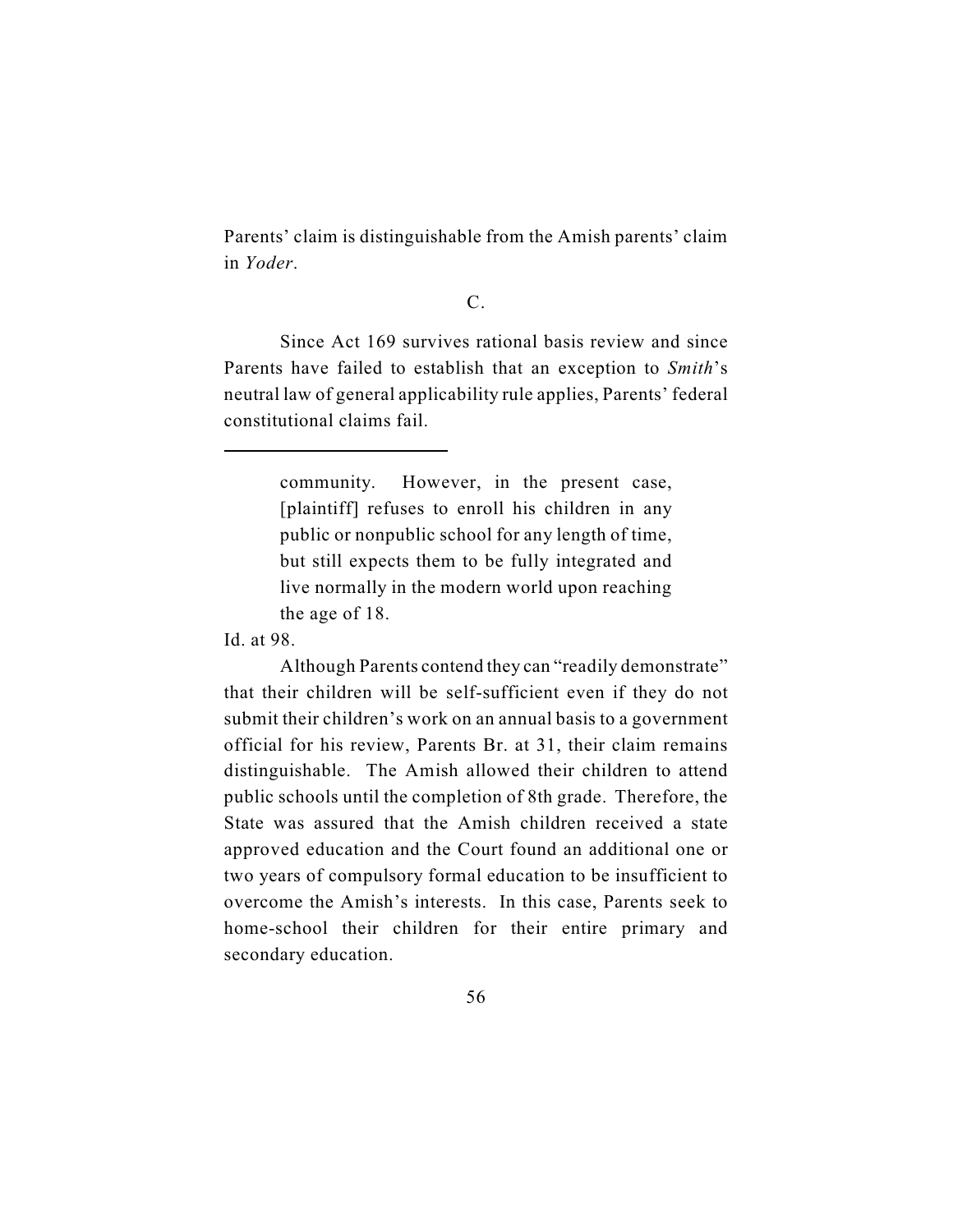In addition to their federal constitutional claims, Parents assert a state statutory claim under the Religious Freedom Protection Act, 71 Pa. Stat. Ann. §§ 2401–2407. In order to obtain relief under RFPA, Parents must prove by clear and convincing evidence that their "free exercise of religion has been burdened or likely will be burdened in violation of [§ 2404]."<sup>30</sup> *Id.* § 2405(f). If Parents satisfy this burden, the school districts are required to prove, by a preponderance of the evidence, that Act 169 furthers a compelling interest and is the least restrictive means of furthering the interest. 71 Pa. Stat.

(b) Exceptions. An agency may *substantially burden* a person's free exercise of religion if the agency proves, by a preponderance of the evidence, that the burden is all of the following:

 $30$  Section 2404 states:

<sup>(</sup>a) General rule. Except as provided in subsection (b), an agency shall not *substantially burden* a person's free exercise of religion, including any burden which results from a rule of general applicability.

<sup>(1)</sup> In furtherance of a compelling interest of the agency.

<sup>(2)</sup> The least restrictive means of

furthering the compelling interest.

*Id.* § 2404 (emphases added).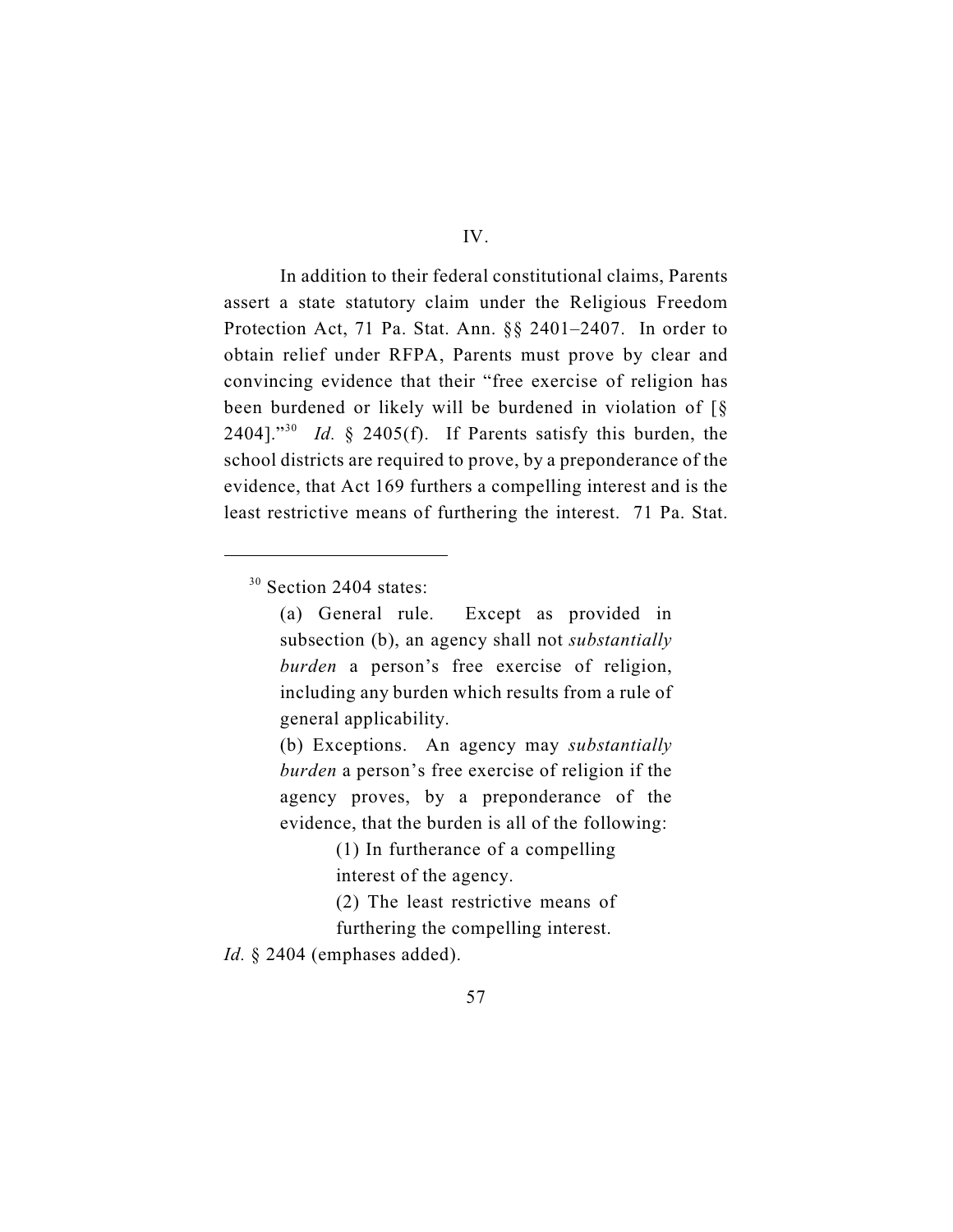Ann.  $\S 2404(a)$ –(b). Thus, as a threshold matter, Parents must prove, by clear and convincing evidence, that their free exercise of religion has or will likely be "substantially burdened."<sup>31</sup>

The District Court concluded Parents failed to establish by clear and convincing evidence that Act 169 substantially burdens their free exercise of religion. *Combs*, 468 F. Supp. 2d at 771. It granted the school districts' motion for summary judgment on both the facial and as-applied challenges based on the RFPA. *Id.* Parents assert error, contending the District Court either failed to review or misapplied the actual text of the statute. Further, they argue that because the fourth definition of "substantially burden" is clear and unambiguous, the District Court improperly resorted to extraneous sources like legislative history and federal cases interpreting the federal Free Exercise

71 Pa. Stat. Ann. § 2403.

 $31$ As noted, RFPA defines "substantially burden" as: An agency action which does any of the following: (1) Significantly constrains or inhibits conduct or expression mandated by a person's sincerely held religious beliefs. (2) Significantly curtails a person's ability to express adherence to the person's religious faith. (3) Denies a person a reasonable opportunity to engage in activities which are fundamental to the person's religion. (4) Compels conduct or expression which violates a specific tenet of a person's religious faith.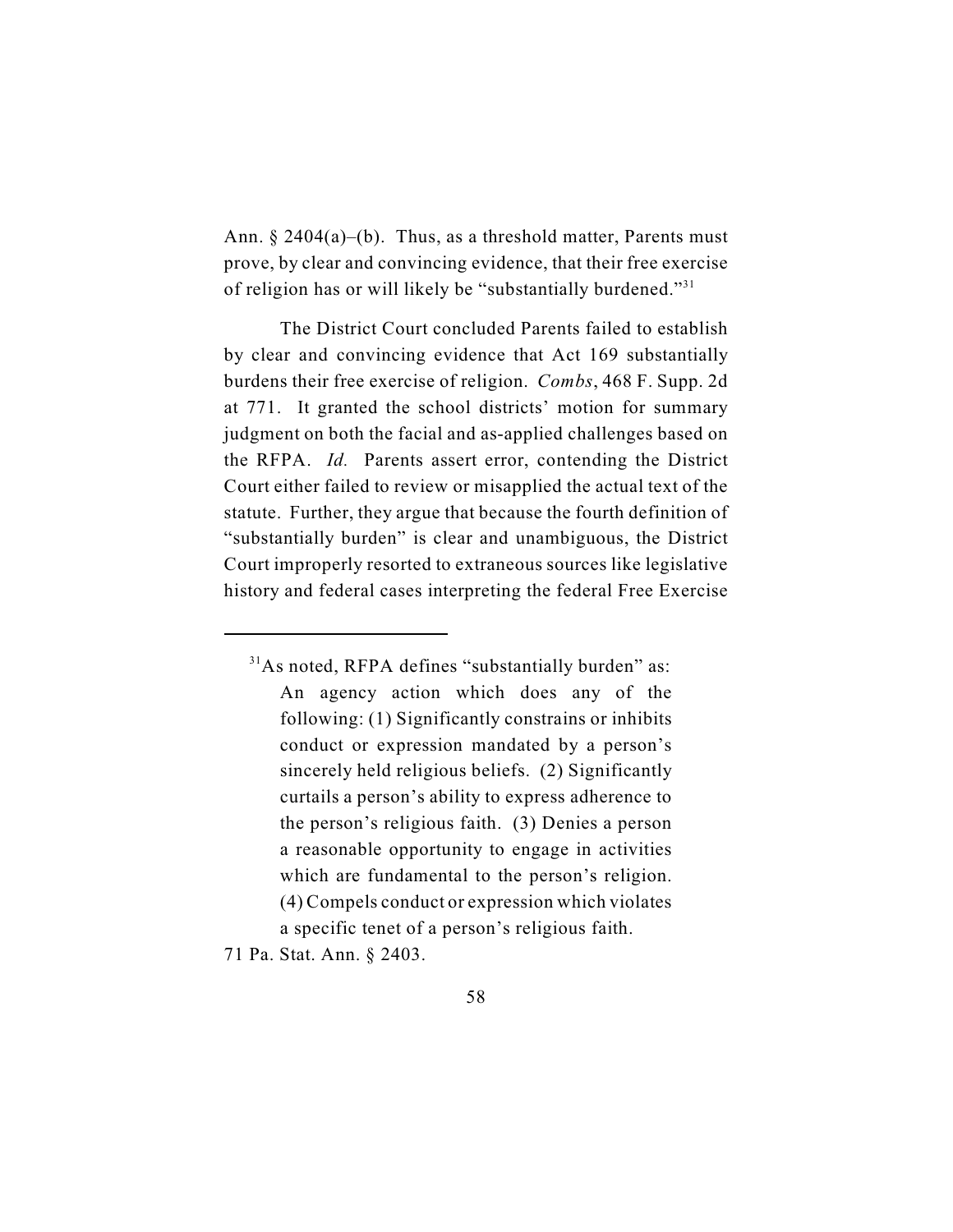Clause and the federal Religious Freedom Restoration Act.

Parents invoke the fourth definition of "substantially burden" – "[c]ompels conduct or expression which violates a specific tenet of a person's religious faith." 71 Pa. Stat. Ann. § 2403. Parents contend Act 169 compels "conduct or expression" by requiring them to submit the content and records of their children's educational progress to the school districts. Because these submissions are subject to review and approval by the school districts, Parents contend Act 169 violates a "specific tenet" of their religious faith – that "education of their children, not merely the 'religious education,' is 'religion' and is assigned by God to the jurisdiction of the family." Parents Br. at 64.

The construction and application of RFPA's fourth definition of "substantially burden" is an issue of first impression<sup>32</sup> and a matter of Pennsylvania law. As noted, the District Court's jurisdiction was based upon 28 U.S.C. §§ 1331,

 $32$ In 2007, the Commonwealth Court of Pennsylvania interpreted the third definition of substantially burden – "[d]enies a person a reasonable opportunity to engage in activities which are fundamental to the person's religion." *Ridley Park United Methodist Church v. Zoning Hearing Bd. Ridley Park Borough* (*Ridley Park*), 920 A.2d 953, 957-61 (Pa. Commw. Ct. 2007). The court concluded that because "daycare is not a fundamental religious activity of a church," the Zoning Hearing Board erroneously applied RFPA. *Id.* at 960.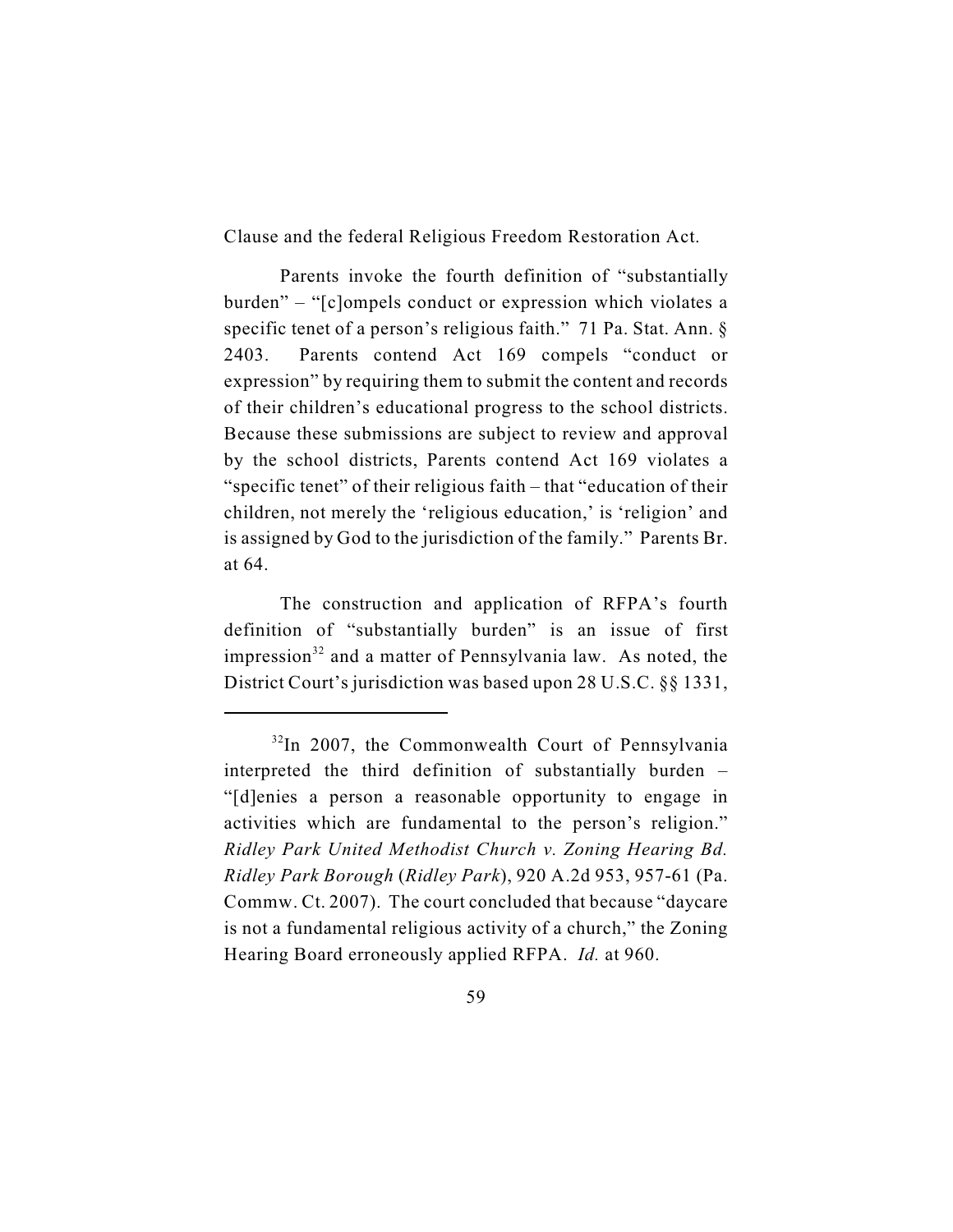$1343(a)(3)$ ,  $1367$  and  $1441$ . Because we affirm the District Court's grant of summary judgment on all of Parents' federal claims, only their state law claim remains. Under 28 U.S.C. § 1367(c), "district courts may decline to exercise supplemental jurisdiction" over a state law claim if "the claim raises a novel or complex issue of State law . . . [or] the district court has dismissed all claims over which it has original jurisdiction." *Id.* Section 1367(c) provides courts "the discretion to refuse to exercise supplemental jurisdiction when 'values of judicial economy, convenience, fairness, and comity' counsel that the district court remand state claims to a state forum." *Hudson United Bank v. LiTenda Mortgage Corp.*, 142 F.3d 151, 157 (3d Cir. 1998) (quoting *City of Chicago v. Int'l Coll. of Surgeons*, 522 U.S. 156, 173 (1997)). A decision to remand under section 1367 "reflects the court's judgment . . . that at the present stage of litigation it would be best for supplemental jurisdiction to be declined so that state issues may be adjudicated by a state court." *Hudson United Bank*, 142 F.3d at 158 (citing *United Mine Workers v. Gibbs*, 383 U.S. 715, 726-27 (1966)).

Parents' only remaining claim involves the interpretation of a state statute on which there is no Pennsylvania precedent. Because all federal issues have been decided on summary judgment and since Parents' RFPA claim raises a novel and potentially complex issue of State law, we will decline to exercise supplemental jurisdiction over Parents' pendent state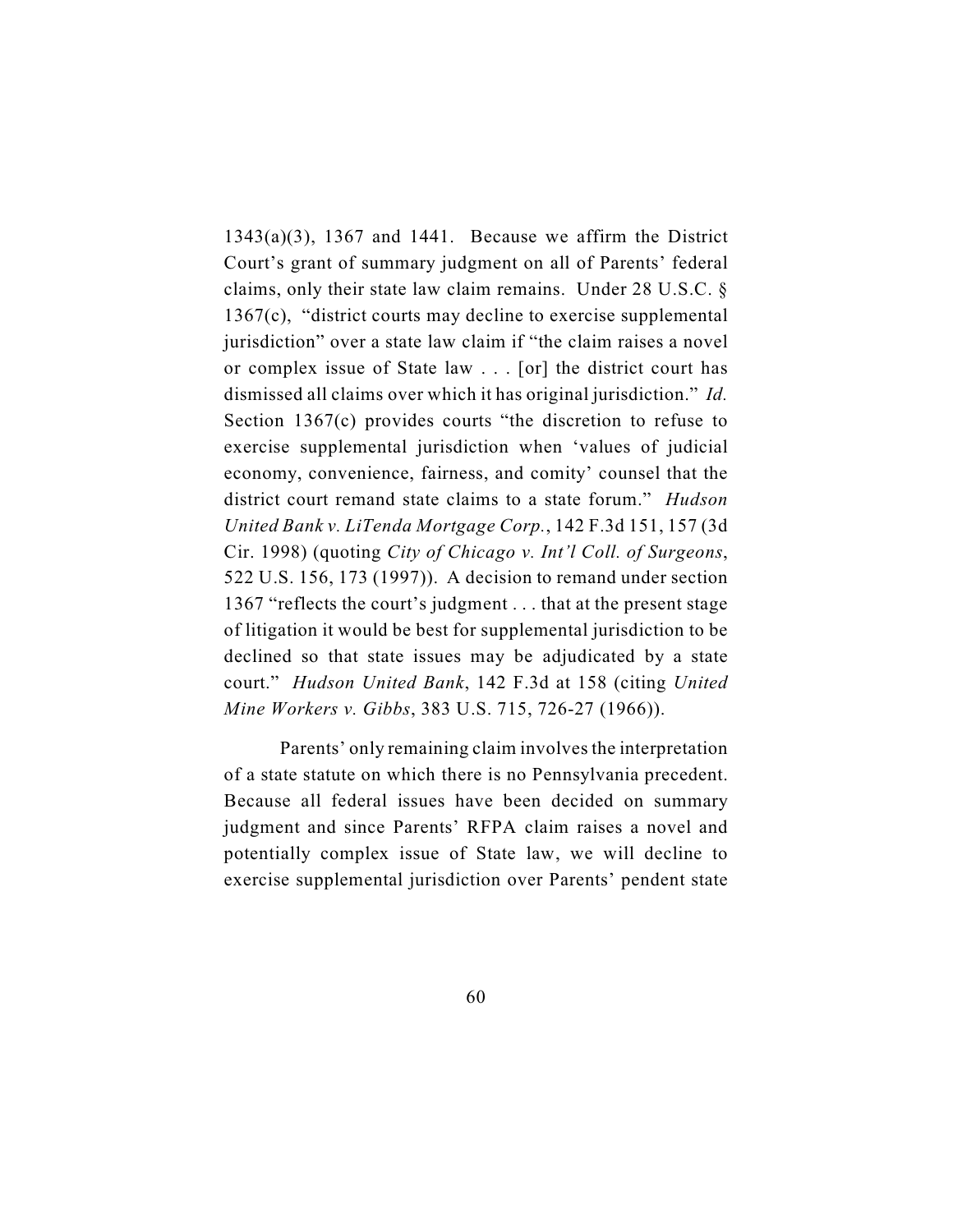law claim. 28 U.S.C. § 1367(c).<sup>33</sup>

## V.

For the foregoing reasons, we will affirm the District Court's grant of summary judgment in favor of the school districts on Parents' federal constitutional claims, vacate the District Court's holding regarding the pendent RFPA claim, and remand the case to the District Court with instructions to remand the RFPA claim to state court.

*Shaffer v. Board of School Directors of Albert Gallatin* <sup>33</sup> *Area School District*, 730 F.2d 910 (3d Cir. 1984), a pre-section 1367 decision, supports this conclusion. In *Shaffer*, we found that "where the underlying issue of state law is a question of first impression with important implications for public education in Pennsylvania, factors weighing in favor of state court adjudication certainly predominate." *Id.* at 913.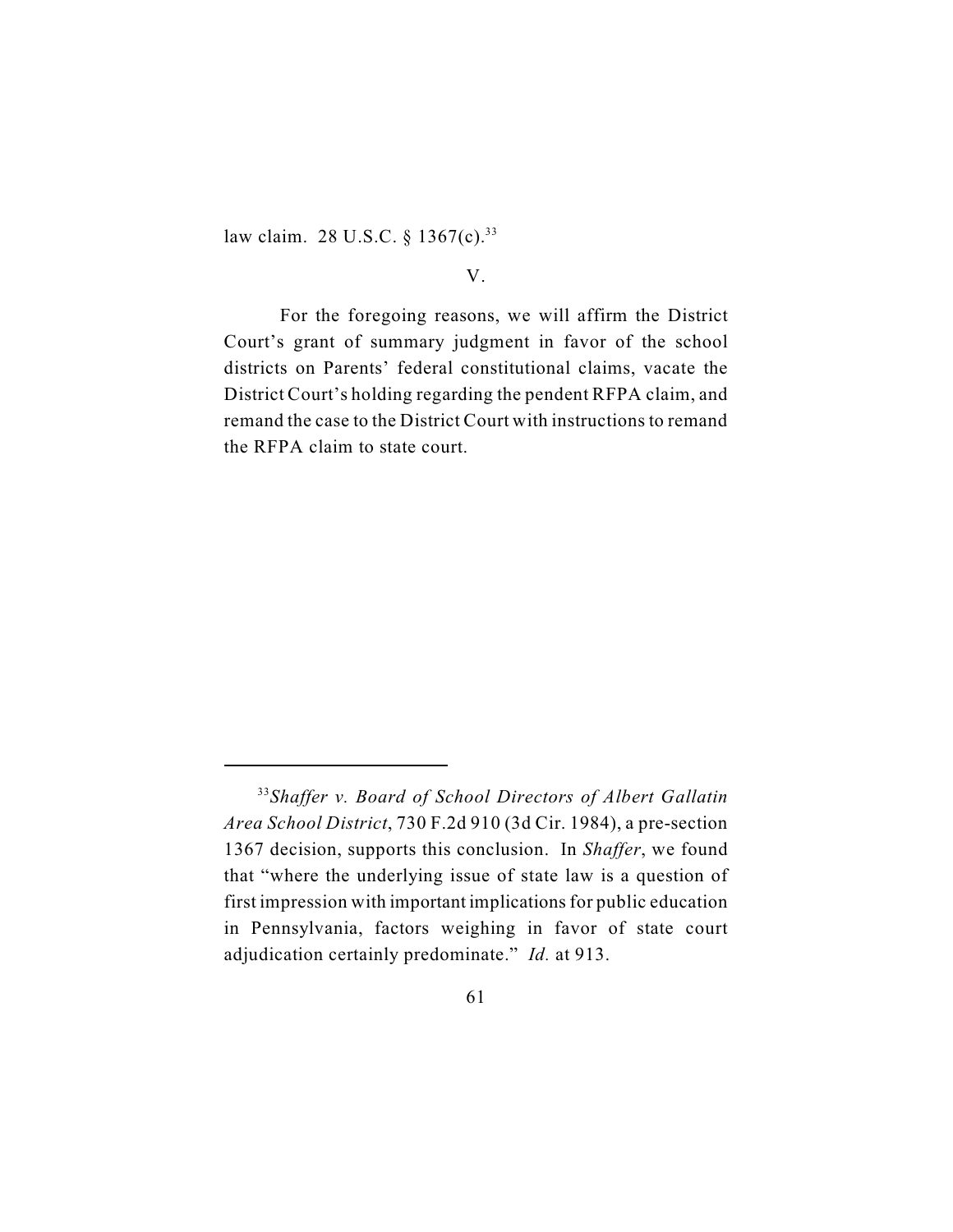#### SCIRICA, *Chief Judge*, concurring.

Section 1367(c) provides: "The district courts may decline to exercise supplemental jurisdiction over a claim . . . if (1) the claim raises a novel or complex issue of State law . . . [or] (3) the district court has dismissed all claims over which it has original jurisdiction  $\ldots$  ." 28 U.S.C. § 1367(c). The District Court here exercised supplemental jurisdiction over Parents' state law Religious Freedom Protection Act claim. The claim was fully presented to and adjudicated by the District Court. I would decide the issue.

As noted, in order to obtain relief under RFPA, Parents must prove by clear and convincing evidence that their free exercise of religion has been substantially burdened or likely will be substantially burdened. *Id.* § 2404, 2405(f). If Parents satisfy this burden, the school districts are required to prove, by a preponderance of the evidence, that Act 169 furthers a compelling interest and is the least restrictive means of furthering the interest. 71 Pa. Stat. Ann.  $\S 2404(a)$ –(b). Thus, as a threshold matter, Parents must prove, by clear and convincing evidence, that their free exercise of religion has or will likely be "substantially burdened."

Parents have made conflicting claims as to what conduct or review by the school districts constitutes a substantial burden. In their complaint, Parents challenge all state review of their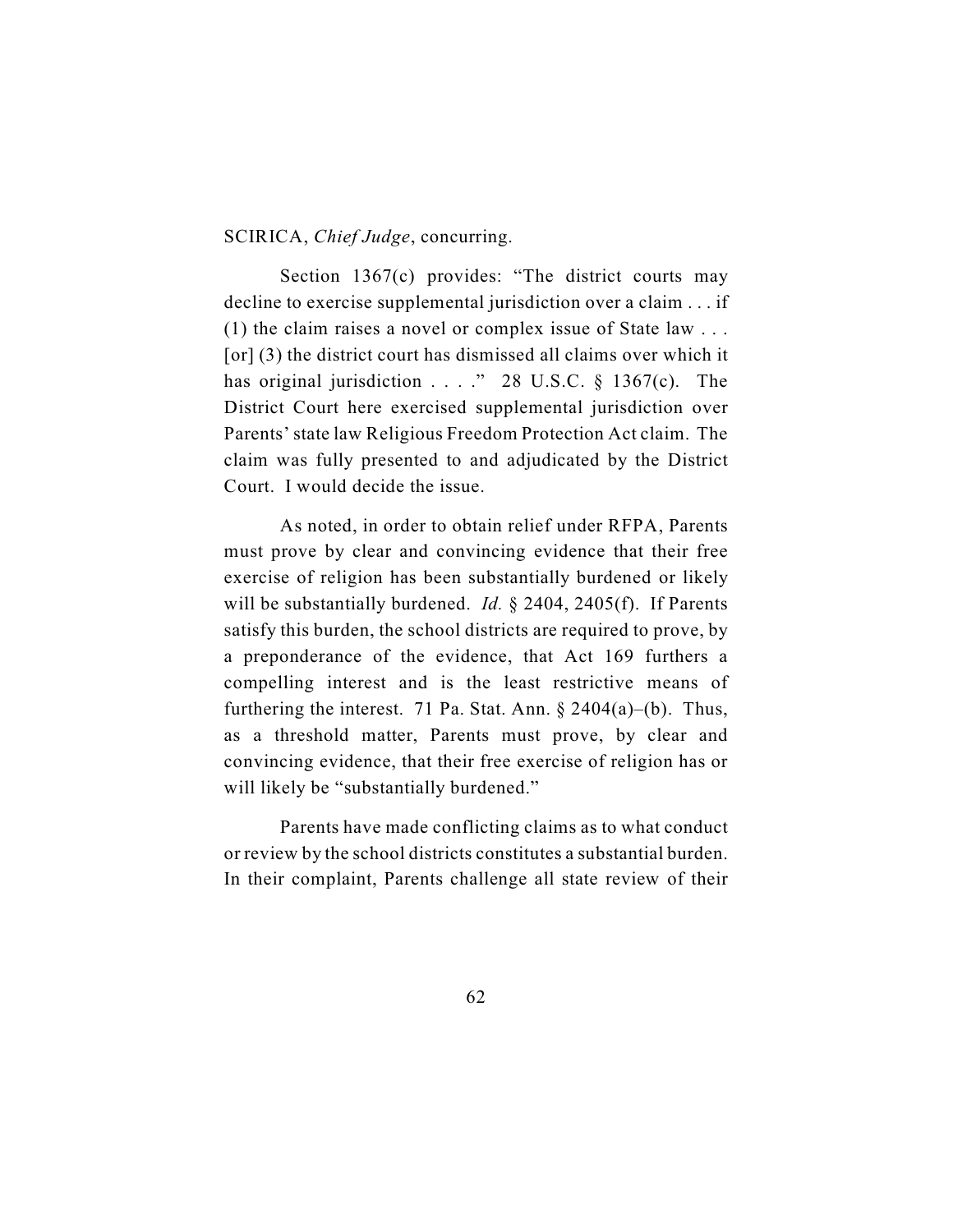home education programs. $34$  But deposition testimony reveals some variance by Parents on the permissible level of state oversight.<sup>35</sup> Nevertheless, in their District Court briefs, Parents again contended that "placing of authority in any state agency violates their sincerely held religious beliefs" and that "it is a

<sup>&</sup>lt;sup>34</sup> See, e.g., Combs Compl. ¶ 12 ("Mr. and Mrs. Combs" religious beliefs acknowledge that the civil government may require them to educate their children, but, according to their religious belief, the civil government lacks jurisdiction to approve or administratively supervise the education they provide."); Combs Compl. ¶ 14 ("It is a specific tenet of Mr. and Mrs. Combs' religious faith, rooted in their understanding of the Bible, that it would be sinful for them to engage in conduct or expression that would grant control over their children's education to the civil government."); Hankin Compl. ¶ 20 ("It is a specific tent of Mr. and Mrs. Hankin's religious faith, rooted in their understanding of the Bible, that it would be sinful for them to have any association with the public school system.").

 $35$ See, e.g., Maryalice Newborn Dep. at 49, Aug. 30, 2005 ("Q: What level of state review would be acceptable to you? A: None."); Thomas Hankin Dep. at 55, Sept. 6, 2005, ("I personally believe that if the discretion of the school district were removed, there would be a lot less trouble religiously with my beliefs; that is, if I submitted to the school district a statement that said . . . I am educating my children and this is what I'm teaching them this year.").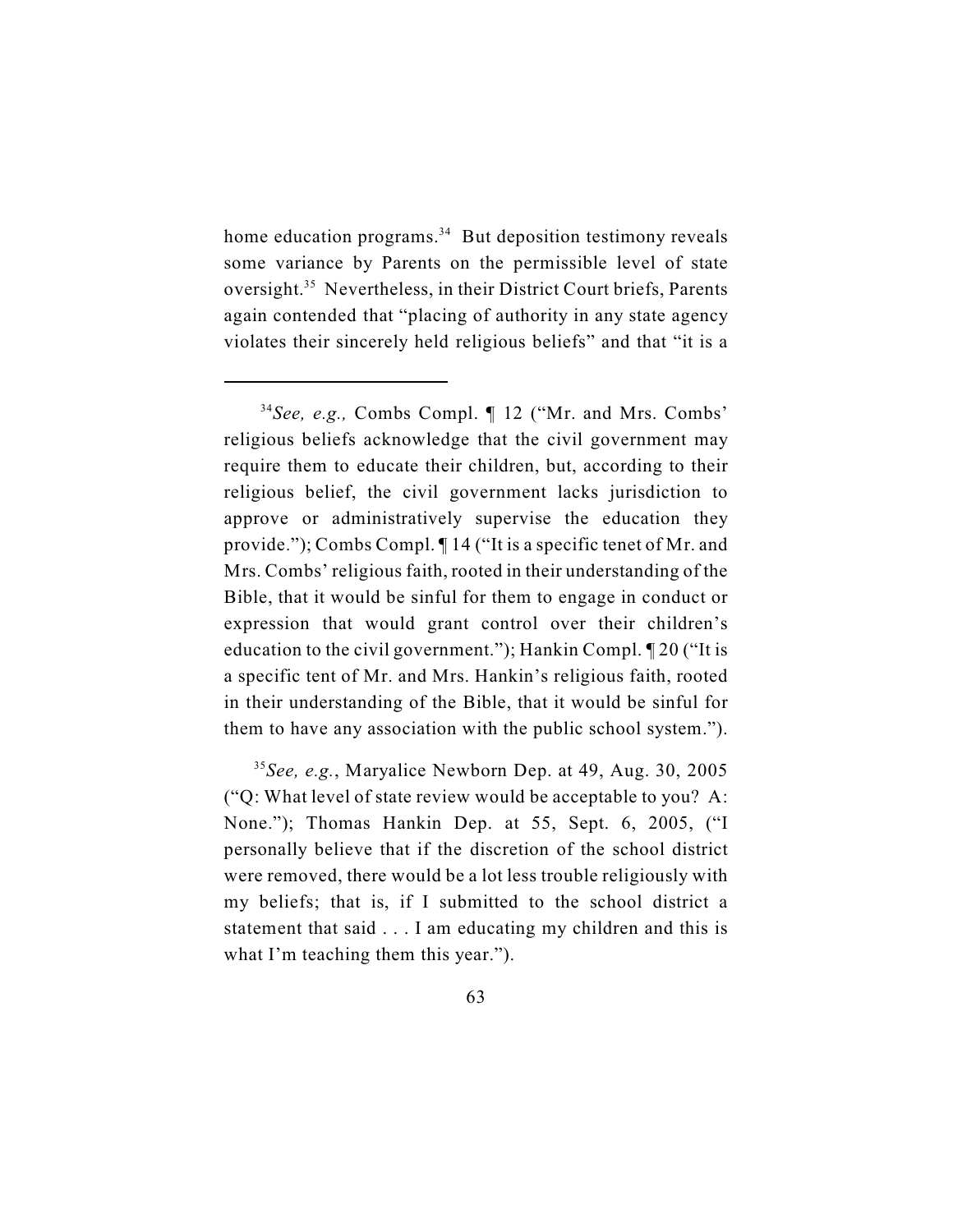specific tenet of their religious faith that the State lacks the jurisdiction over education and the family that Act 169 asserts." Parents Br. Opp'n to Def.'s Mot. Summ. J. at 9-10, Apr. 14,  $2006<sup>36</sup>$  At oral argument, however, Parents' counsel again shifted the focus of their claims and appeared to concede that the objectionable portion of Act 169 was not the record keeping, testing, or third party evaluation, but the school districts' independent, "discretionary" review of their children's educational progress. But assuming a proper concession, this possible alteration of the claim was not made before the District Court.

I.

As noted, the construction and application of RFPA's fourth definition of "substantially burden" is an issue of first impression. Because this is a matter of Pennsylvania law, "we must predict how the Pennsylvania Supreme Court, if faced with the identical issue, would construe the statute." *Prudential Prop. & Cas. Ins. Co. v. Pendleton*, 858 F.2d 930, 934 (3d Cir.

*See also* Parents Br. Opp'n to Def.'s Mot. Summ. J. at 10, <sup>36</sup> Apr. 14, 2006 ("Because Plaintiffs believe that *all* education is inherently religious, Caesar has no jurisdiction over it at all."); *id.* at 11 (citing Herbert W. Titus, founding dean of Regent University School of Law, for the proposition that "[b]oth the Establishment and the Free Exercise clauses preclude the civil government from exercising jurisdiction over the education of the people.").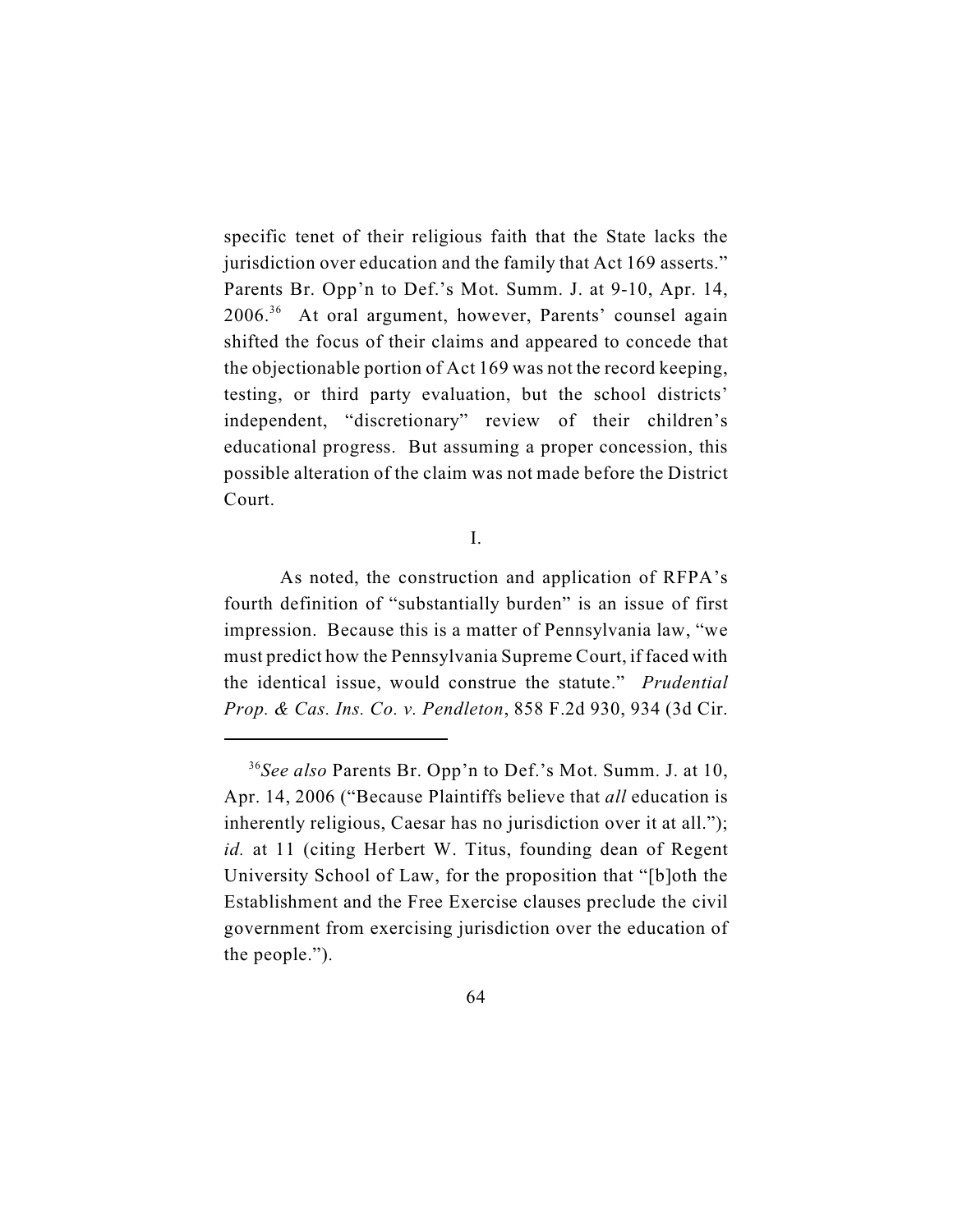1988).<sup>37</sup>

 $37$ The Commonwealth's rules of statutory construction, codified at 1 Pa. Cons. Stat. §§ 1901–1978, "shall be observed, unless the application of such rules would result in a construction inconsistent with the manifest intent of the General Assembly." *Id.* § 1901. "The object of all interpretation and construction of statutes is to ascertain and effectuate the intention of the General Assembly." *Id.* § 1921(a).

Words and phrases are construed "according to their common and approved usage," whereas technical words which are defined will be construed according to their peculiar definitions. *Id.* § 1903. "When the words of the statute are clear and free from all ambiguity, the letter of it is not to be disregarded under the pretext of pursuing its spirit." *Id.* § 1921(b). The Pennsylvania Supreme Court "has repeatedly recognized that rules of construction, such as consideration of a statute's perceived 'object' or 'purpose,' are to be resorted to only when there is an ambiguity." *Commonwealth v. Taylor*, 841 A.2d 108, 112 (Pa. 2004). However,

> [w]hen the words of the statute are not explicit, the intention of the General Assembly may be ascertained by considering, among other matters: (1) The occasion and necessity for the statute. (2) The circumstances under which it was enacted. (3) The mischief to be remedied. (4) The object to be attained. (5) The former law, if any, including other statutes upon the same or similar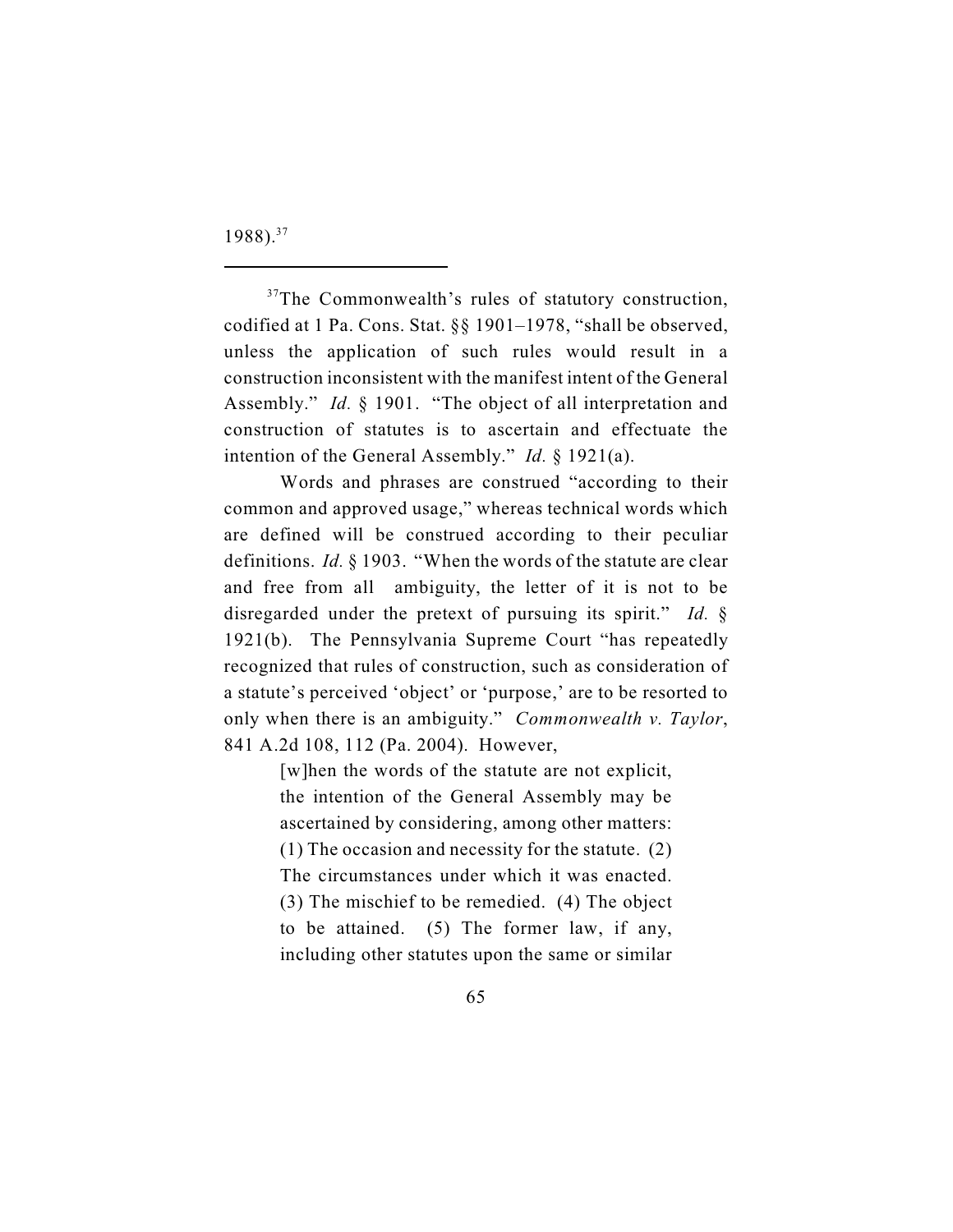In construing the meaning of "substantially burden," the District Court relied on the plain language of the statute, the analysis of "substantially burden" in the "context of Free Exercise Clause and similar freedom of religion restoration acts," and the intent of the General Assembly to restore the "traditional (pre-*Smith*) free exercise of religion standards." *Combs*, 468 F. Supp. 2d at 771. As noted, Parents contend the District Court either ignored or misapplied the plain language of the statute and improperly included legislative history and pre-*Smith* decisions in its analysis.

#### II.

Parents rely exclusively upon the RFPA's fourth definition of "substantially burden" – "an agency action which . . . [c]ompels conduct or expression which violates a specific tenet of a person's religious faith." 71 Pa. Stat. Ann. § 2403. Parents contend they are compelled, under threat of truancy charges, to submit the portfolio of their children's work product to the school districts for discretionary review. Parents describe the act of turning over the portfolio for discretionary review as "conduct or expression." They point to the exercise of editorial judgment and creativity on the part of the home education

1 Pa. Cons. Stat. § 1921(c).

subjects. (6) The consequences of a particular interpretation. (7) The contemporaneous legislative history. (8) Legislative and administrative interpretations of such statute.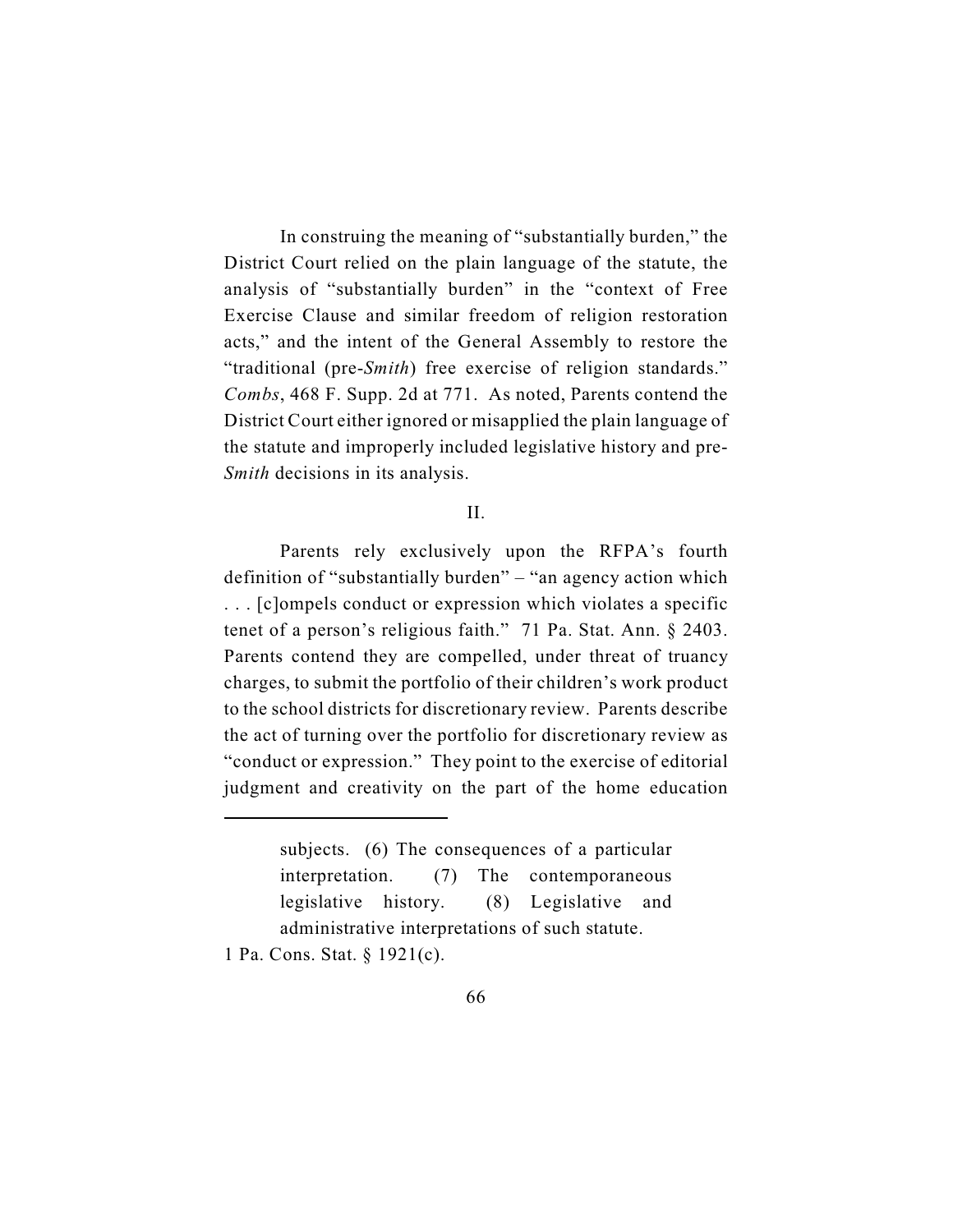supervisor as evidence of this expression.<sup>38</sup> Moreover, Parents assert a "specific tenet" based upon certain religious beliefs.

First, Parents maintain their faith teaches that "education of their children, not merely the 'religious education,' is 'religion.'" Parents Br. at 64. Parents cite, *inter alia*, *Deuteronomy* 6:5-7 (NIV) ("Love the Lord your God with all your heart and with all your soul and with all your strength. These commandments that I give you today are to be upon your hearts. Impress them on your children. Talk about them when you sit at home and when you walk along the road, when you lie down and when you get up."), *Psalms* 145:4 (NIV) ("One generation will commend your works to another; they will tell of your mighty acts."), *Ephesians* 6:4 (NIV) ("Fathers, do not exasperate your children; instead, bring them up in the training and instruction of the Lord."), and *Proverbs* 22:6 ("Train up a child in the way he should go and when he is old, he will not depart from it."), for the proposition that God has directly called upon them to home educate their children.

Second, Parents contend God has assigned religious matters to the exclusive jurisdiction of the family, citing, *inter alia*, *Luke* 20:25 ("Then render to Caesar the things that are Caesar's, and to God the things that are God's."), *Pslams* 127:3 (NIV) ("Sons are a heritage from the Lord, children a reward from him."), *Matthew* 7:6 ("Don't give what is holy to unholy

 $38$ I assume, without deciding, that Parents' actions are "conduct or expression" within the meaning of the RFPA.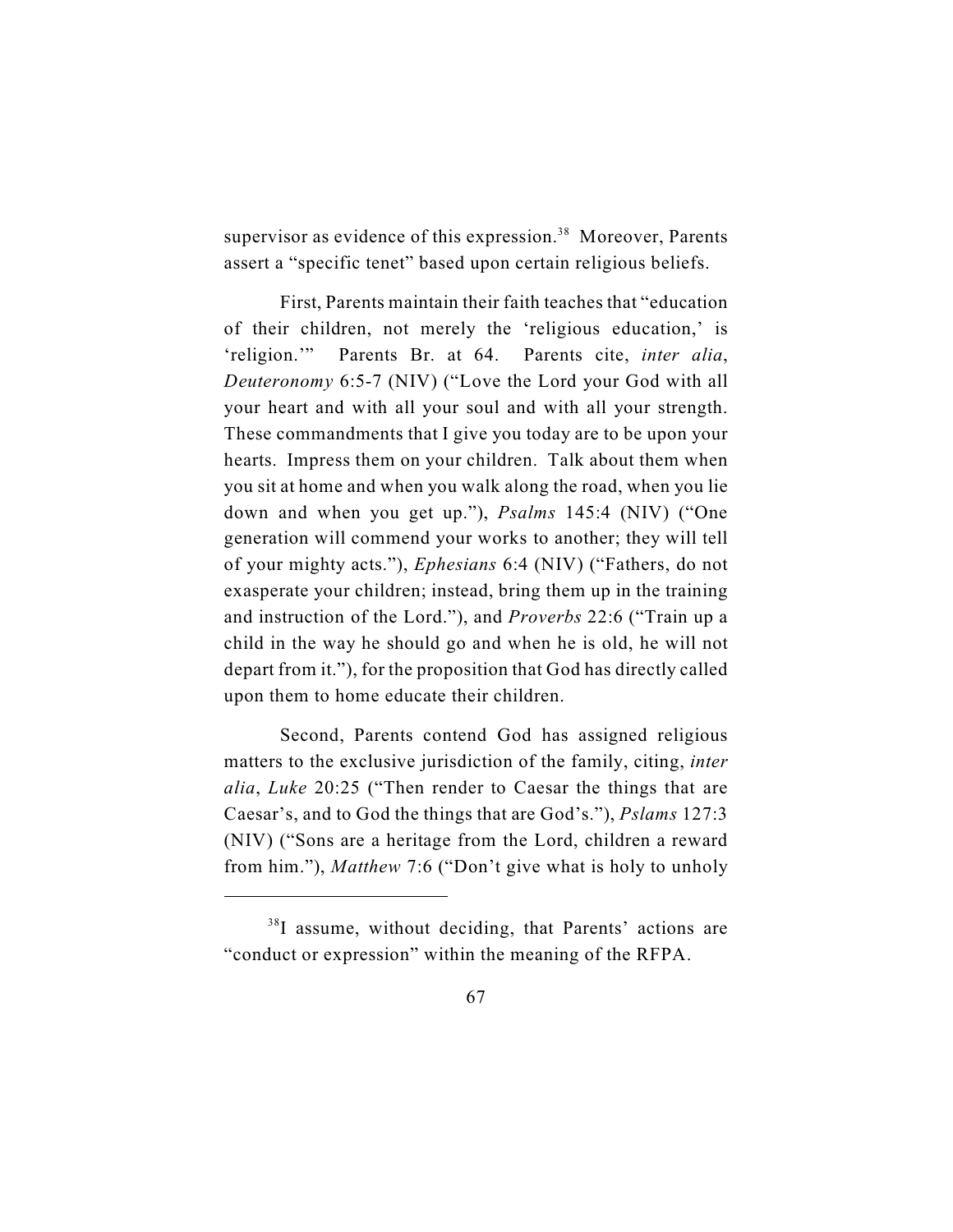people."), 1 *Corinthians* 10:31 ("Whatever you do, do it all for the glory of God."), 2 *Timothy* 2:15 ("Be diligent to present yourself approved to God."), 1 *Thessalonians* 2:4 ("We are not trying to please men but God, who tests our hearts."), and *Acts* 5:29 ("We must obey God rather than men."). Parents contend Act 169 replaces the headship of Christ over the family, and their headship over their children, with the headship of the state over the family, citing, *inter alia*, 1 *Corinthians* 11:3 (NIV) ("Now I want you to realize that the head of every man is Christ, and the head of the woman is man, and the head of Christ is God."), *Ephesians* 5:23 (NIV) ("For the husband is the head of the wife as Christ is the head of the church, his body, of which he is the Savior."), and *Ephesians* 6:1 (NIV) ("Children, obey your parents in the Lord, for this is right." $)^{39}$  As a result of this

<sup>&</sup>lt;sup>39</sup>The Previshes also cite the Catechism of the Roman Catholic Church. *See, e.g., Catechism* 2223 ("Parents have the first responsibility for the education of their children. They bear witness to this responsibility first by creating a home where tenderness, forgiveness, respect, fidelity, and disinterested service are the rule. The home is well suited for education in the virtues. This requires an apprenticeship in self-denial, sound judgment, and self-mastery – the preconditions of all true freedom. Parents should teach their children to subordinate the 'material and instinctual dimensions to interior and spiritual ones.'"); *Catechism* 2229 ("As those first responsible for the education of their children, parents have the right to choose a school for them which corresponds to their own convictions.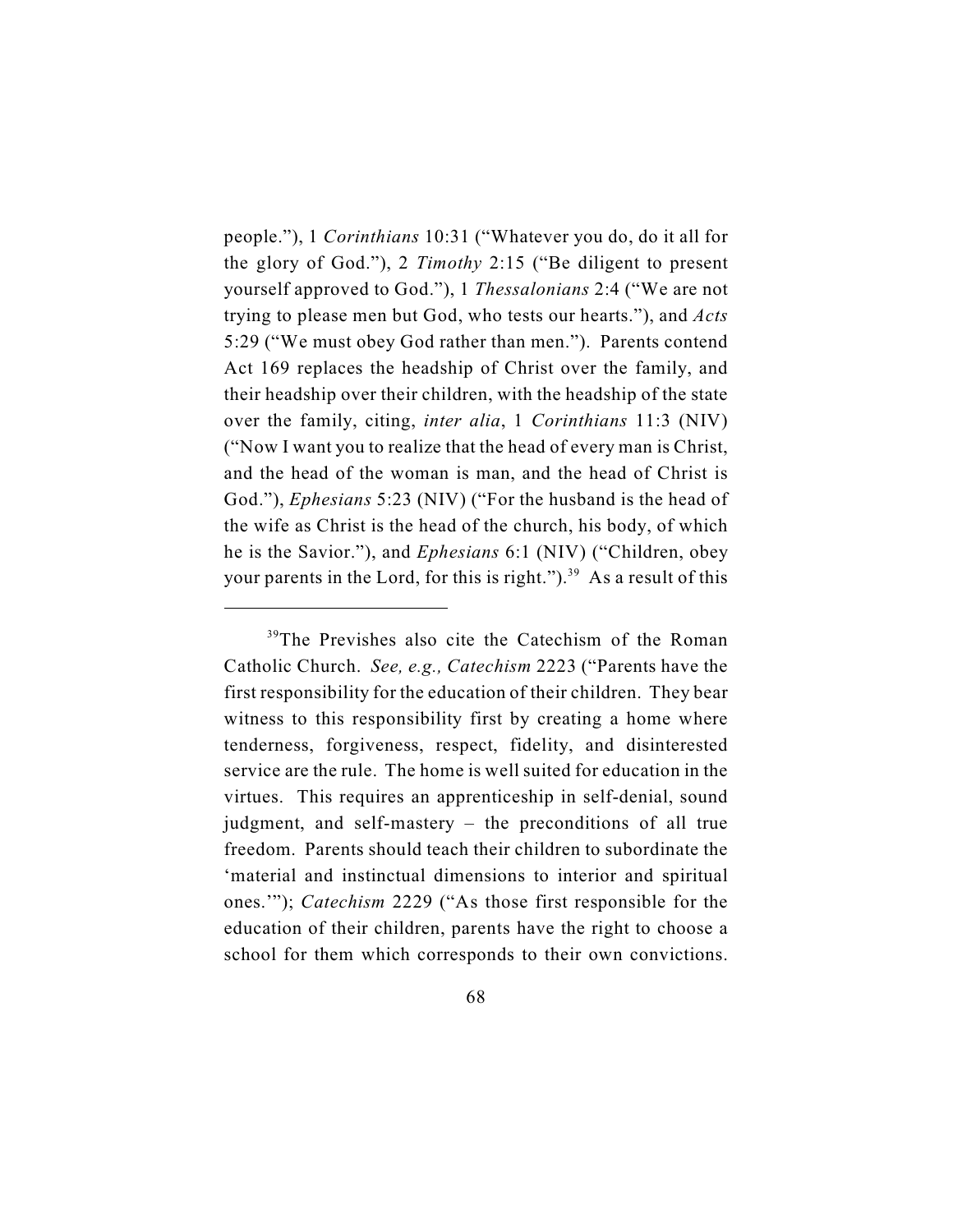"specific tenet," Parents assert a sincerely held religious belief that the school districts have no authority to compel reporting or to engage in discretionary review of their home education program.

The term "specific tenet" is not defined in the Religious Freedom Protection Act or 1 Pa. Cons. Stat.  $§$  1991.<sup>40</sup> The Oxford English Dictionary defines "specific" as "precise or exact in respect of fulfilment, conditions, or terms; definite, explicit" and "exactly named or indicated, or capable of being so; precise, particular." 2 Oxford English Dictionary 2949 (Compact ed. 1971); *see also* Merriam-Webster's Dictionary 1132 (9th ed. 1990) (defining "specific" as "sharing or being those properties of something that allow it to be referred to a particular category" or as "free from ambiguity"). "Tenet" is defined as "[a] doctrine, dogma, principle, or opinion, in religion, philosophy, politics or the like, held by a school, sect, party, or person." 2 Oxford English Dictionary 3260 (Compact ed. 1971); *see also* Merriam-Webster's Dictionary 1215 (9th ed.

This right is fundamental. As far as possible parents have the duty of choosing schools that will best help them in their task as Christian educators. Public authorities have the duty of guaranteeing this parental right and of ensuring concrete conditions for its exercise.").

 $40$ Section 1991 defines words and phrases for "any statute" finally enacted on or after September 1, 1937."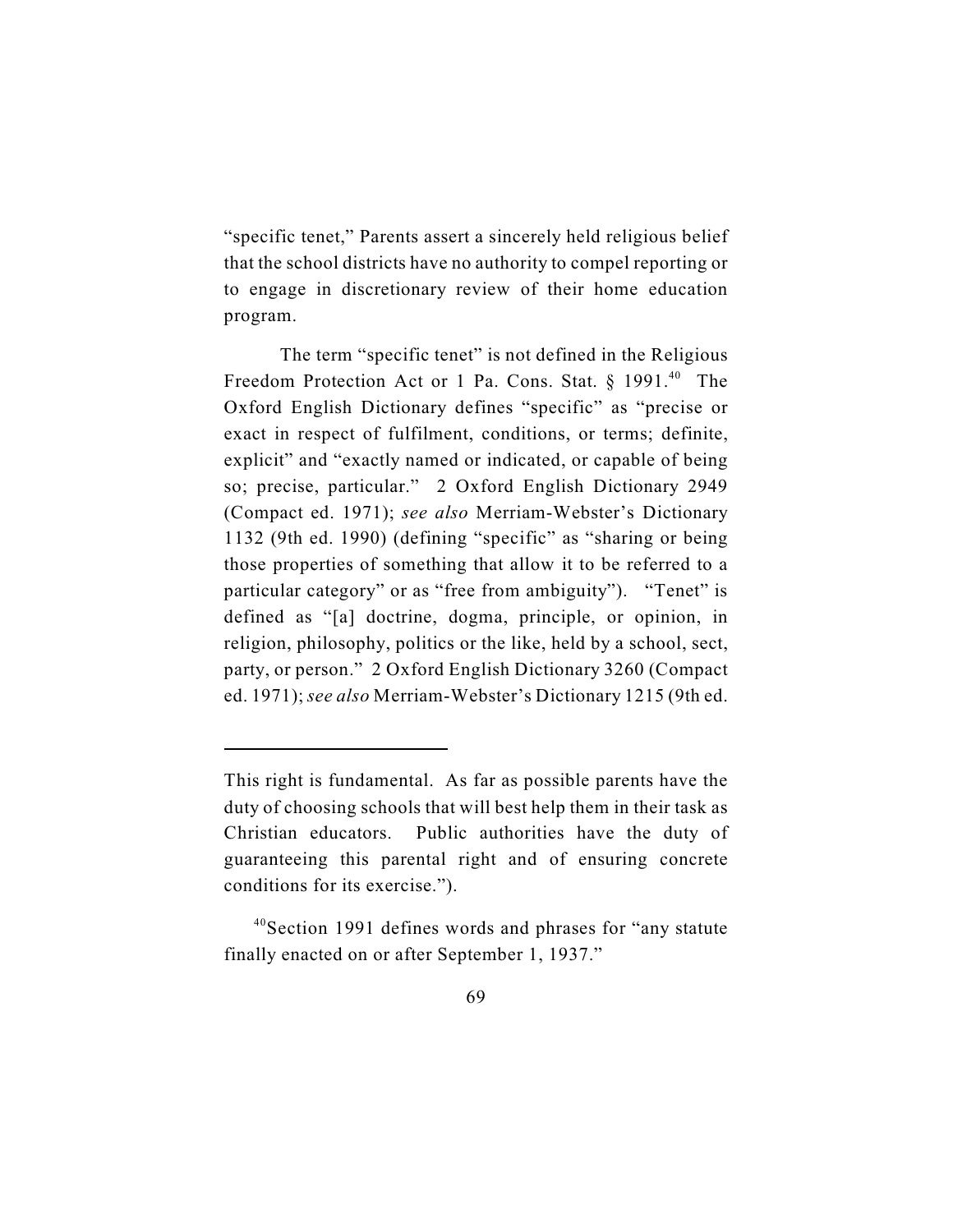1990) (defining "tenet" as "a principle, belief, or doctrine generally held to be true; especially: one held in common by members of an organization, group, movement, or profession").

In the religious context, the term "specific tenet" is difficult to define.<sup> $41$ </sup> Even though a religious concept may be stated generally, it may, in the believer's mind, be a specific religious tenet. At one end of the spectrum, specificity may be relatively straightforward and easy to identify because the "specific tenet" is observed as an outward manifestation of a particular religious belief. For example, in *Fraternal Order of Police Newark Lodge No. 12 v. Newark*, 170 F.3d 359 (3d Cir.

 $41$ The words "specific," "specificity," and "particularity" are familiar terms in Pennsylvania and federal procedural law, and in that context, denote a heightened pleading standard as opposed to a more general (notice) standard. *See, e.g.*, *Muhammad v. Strassburger, McKenna, Messer, Shilobod & Gutnick*, 587 A.2d 1346, 1352 (Pa. 1991) ("Both Rule 1019(b) of the Pennsylvania Rules of Civil Procedure and case law require that fraud be plead with specificity. The appellees' complaint does not rise to the level of specificity that we require." (citation omitted)); *c.f. In re Advanta Corp. Sec. Litig.*, 180 F.3d 525, 534 (3d Cir. 1999) (noting, in the Private Securities Litigation Reform Act ("PSLRA") fraud context, that the PSLRA "echoes precisely Fed. R. Civ. P. 9(b) and therefore requires plaintiffs to plead 'the who, what, when, where, and how ...." (citation ommitted)).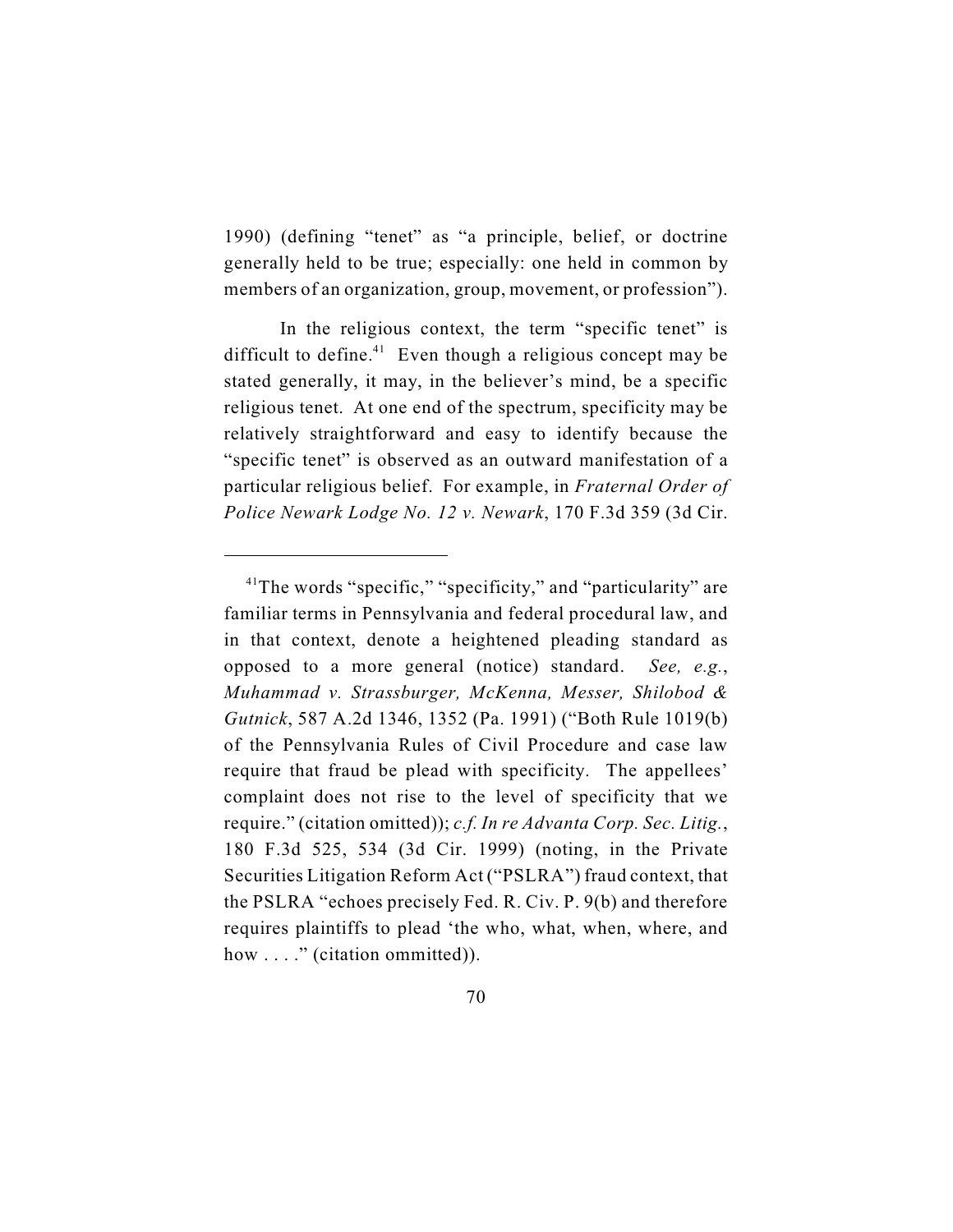1999), two Sunni Muslim officers successfully challenged an internal order requiring all police officers to shave their beards. Plaintiffs articulated a religious commandment to grow and wear a beard. *Id.* at 360-61; *see also Deveaux v. Philadelphia*, No. 3103 Feb. Term 2005, 2005 WL 1869666, at \*1-2 (Pa. Com. Pl. July 14, 2005) (granting a preliminary injunction preventing the city from suspending a practicing Muslim firefighter without pay for refusing to shave his beard). In *Sherbert v. Verner*, 374 U.S. 398 (1963), a member of the Seventh-day Adventist Church challenged state unemployment compensation rules that conditioned the availability of benefits upon her willingness to work under conditions forbidden by her religion. The Court acknowledged that "the prohibition against Saturday labor is a basic tenet of the Seventh-day Adventist creed, based upon that religion's interpretation of the Holy Bible." *Id.* at 399 n.1.

Furthermore, religious dietary laws would appear to qualify as specific tenets. In *Williams v. Bitner*, 455 F.3d 186 (3d Cir. 2006), a Muslim inmate assigned to kitchen duty was disciplined for refusing to aid others in the consumption of pork. Citing the Koran ("He has forbidden you . . . the flesh of swine") and Chapter Eleven of Leviticus in the Old Testament, Williams averred that handling and serving pork would violate his religious faith. *Id.* at 187. Our court held that "prison officials must respect and accommodate, when practicable, a Muslim inmate's religious beliefs regarding prohibitions on the handling of pork" and affirmed the denial of qualified immunity.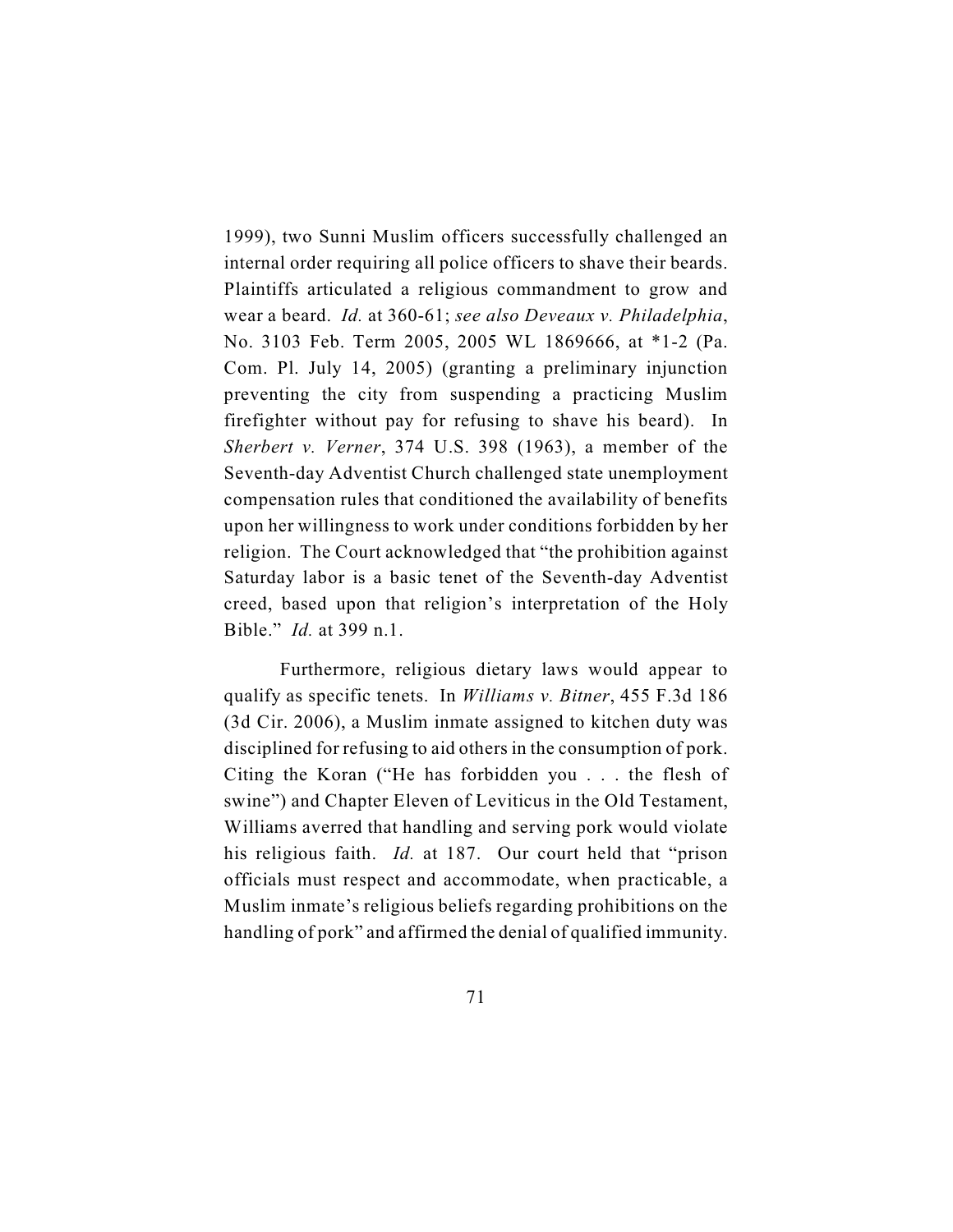*Id.* at 194. *See also DeHart v. Horn*, 390 F.3d 262, 272-75 (3d Cir. 2004) (discussing a Buddhist prisoner's Religious Land Use and Institutionalized Persons Act claim based upon his request for a special diet).

At the other end of the spectrum are claims similar to Parents'. These claims cite more general and less obviously manifested concepts. This is not to undervalue these tenets which, as revelations, may be fundamental to one's religious beliefs. In these situations, however, it may be difficult to determine whether a litigant's citations to scripture or to general religious concepts articulate a "specific tenet." Also problematic in this analysis are religious tenets that may be viewed as both general and specific. *See, e.g., Exodus* 20:7 ("Thou shalt not take the name of the LORD thy God in vain, for the LORD will not hold him guiltless that taketh his name in vain."); *Exodus* 20:12 ("Honor thy father and thy mother that thy days may be long upon the land which the LORD thy God giveth thee.").

Furthermore, the RFPA definition of "substantially burden" appears to create some tension between state and federal law. The United States Supreme Court has cautioned against making religious interpretations in the First Amendment context. *See, e.g., Smith*, 494 U.S. at 887 ("Repeatedly and in many different contexts, we have warned that courts must not presume to determine the place of a particular belief in a religion or the plausibility of a religious claim."); *id.* at 886-87 ("It is no more appropriate for judges to determine the 'centrality' of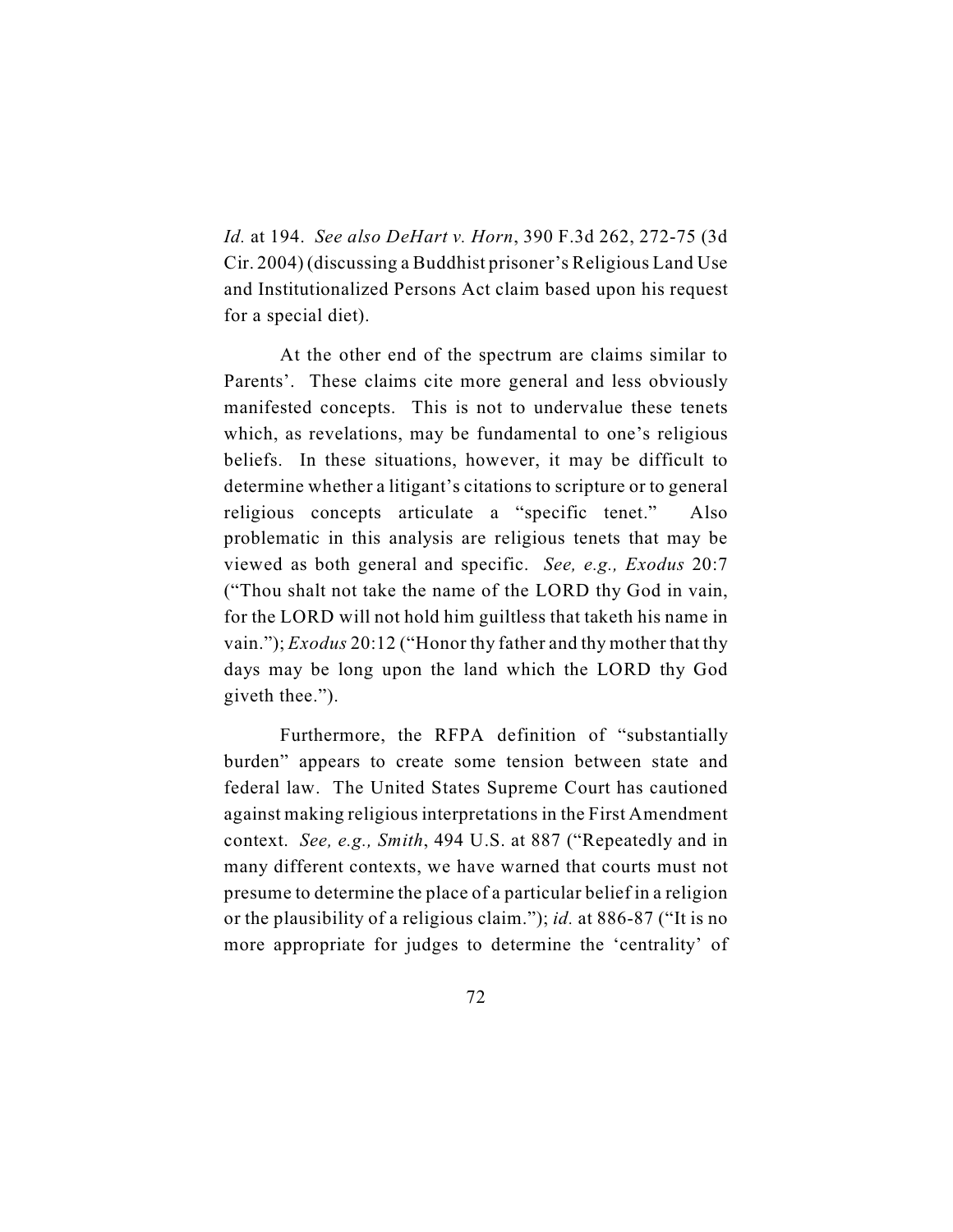religious beliefs before applying a 'compelling interest' test in the free exercise field, than it would be for them to determine the 'importance' of ideas before applying the 'compelling interest' test in the free speech field."); *Thomas v. Review Bd. of the Indiana Employment Sec. Div.*, 450 U.S. 707, 715 (1981) ("Courts should not undertake to dissect religious beliefs . . . because [the believer's] beliefs are not articulated with the clarity and precision that a more sophisticated person might employ."); *id.* at 716 ("Courts are not arbiters of scriptural interpretation."). Additionally, the Religious Land Use and Institutionalized Persons Act ("RLUIPA"), 42 U.S.C. §§ 2000cc to 2000cc-5, "does not permit a court to determine whether the belief or practice in question is 'compelled by, or central to, a system of religious belief.'" *Washington v. Klem*, 497 F.3d 272, 277 (3d Cir. 2007) (quoting 42 U.S.C. § 2000cc-5(7)(A)).

Nevertheless, the Pennsylvania General Assembly's statutory definition of "substantially burden" appears to require courts to inquire into, *inter alia*, whether an activity is fundamental to a person's religion or whether a person is compelled to violate a specific tenet of their religious faith. *See* 71 Pa. Stat. Ann. § 2403 (defining substantially burden as "an agency action which . . . [d]enies a person a reasonable opportunity to engage in activities which are fundamental to the person's religion [or c]ompels conduct or expression which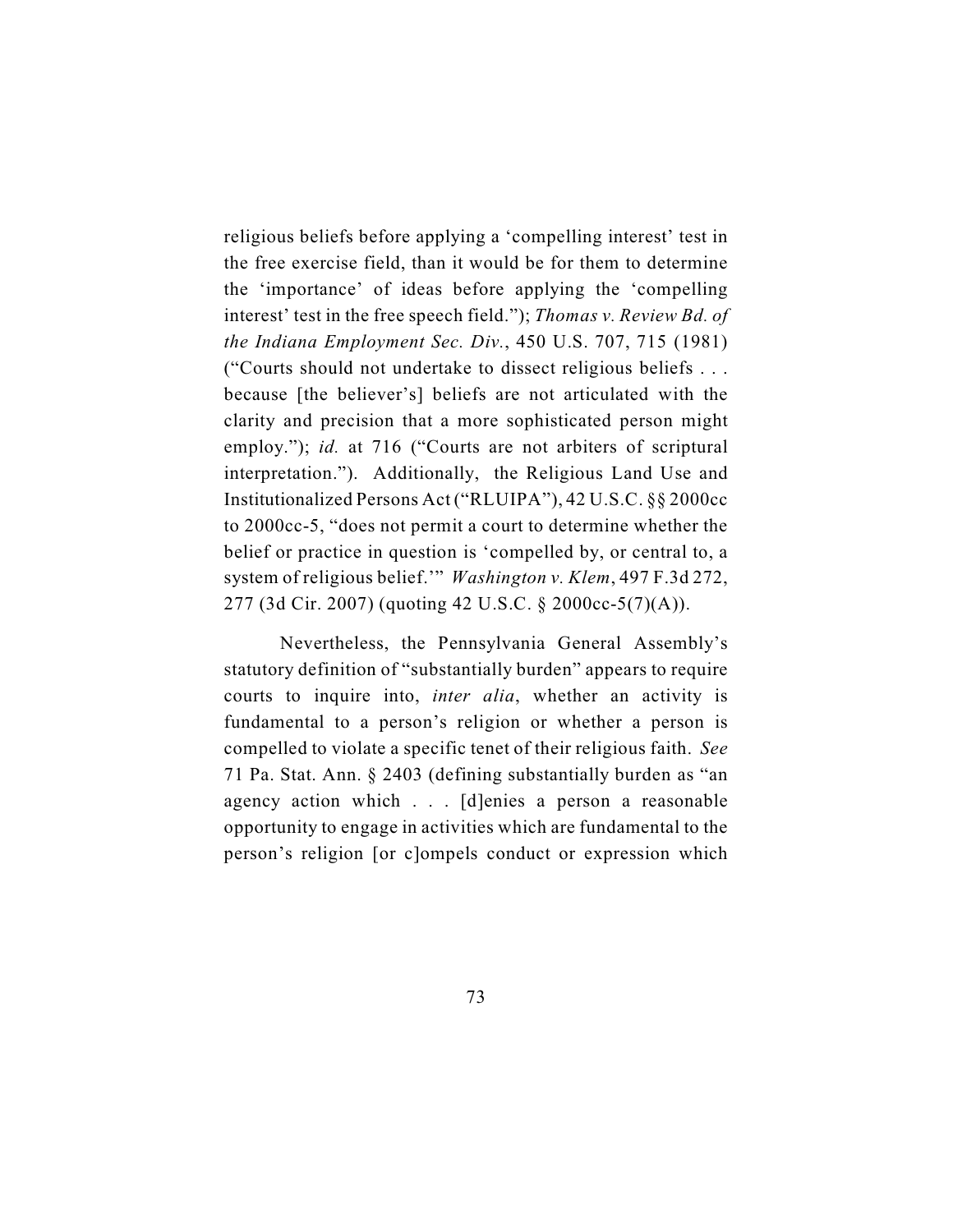violates a specific tenet of a person's religious faith."). $42$ Arguably, a violation of a general tenet might substantially burden one's religious faith. But that was not what the Pennsylvania General Assembly proscribed. The statutory language shifts the burden of establishing a compelling interest and least restrictive means to the state actor only after the violation of a specific tenet, which must mean something different from a general tenet. As noted, the dilemma is especially striking because, in the view of the believer, the violation of a general tenet may very well substantially burden one's religious faith.

Nevertheless, given the normal usage of the term, it is difficult to see that Parents have cited a *specific* tenet that would prohibit reporting requirements and discretionary school district review of their children's educational progress. Instead, they reference general, but nonetheless important, religious tenets,

<sup>&</sup>lt;sup>42</sup>As noted, in *Ridley Park* the Pennsylvania Commonwealth Court examined the third definition of "substantially burden" – "denies a person a reasonable opportunity to engage in activities which are fundamental to the person's religion" – and concluded that while daycare "aided in carrying out the Church's religious mission, [it] is not a fundamental religious activity of a church." *Ridley Park*, 920 A.2d at 960. "For example, ministering to the sick can flow from a religious mission, but it is not a fundamental religious activity of a church because a hospital may be built to satisfy that mission." *Id.*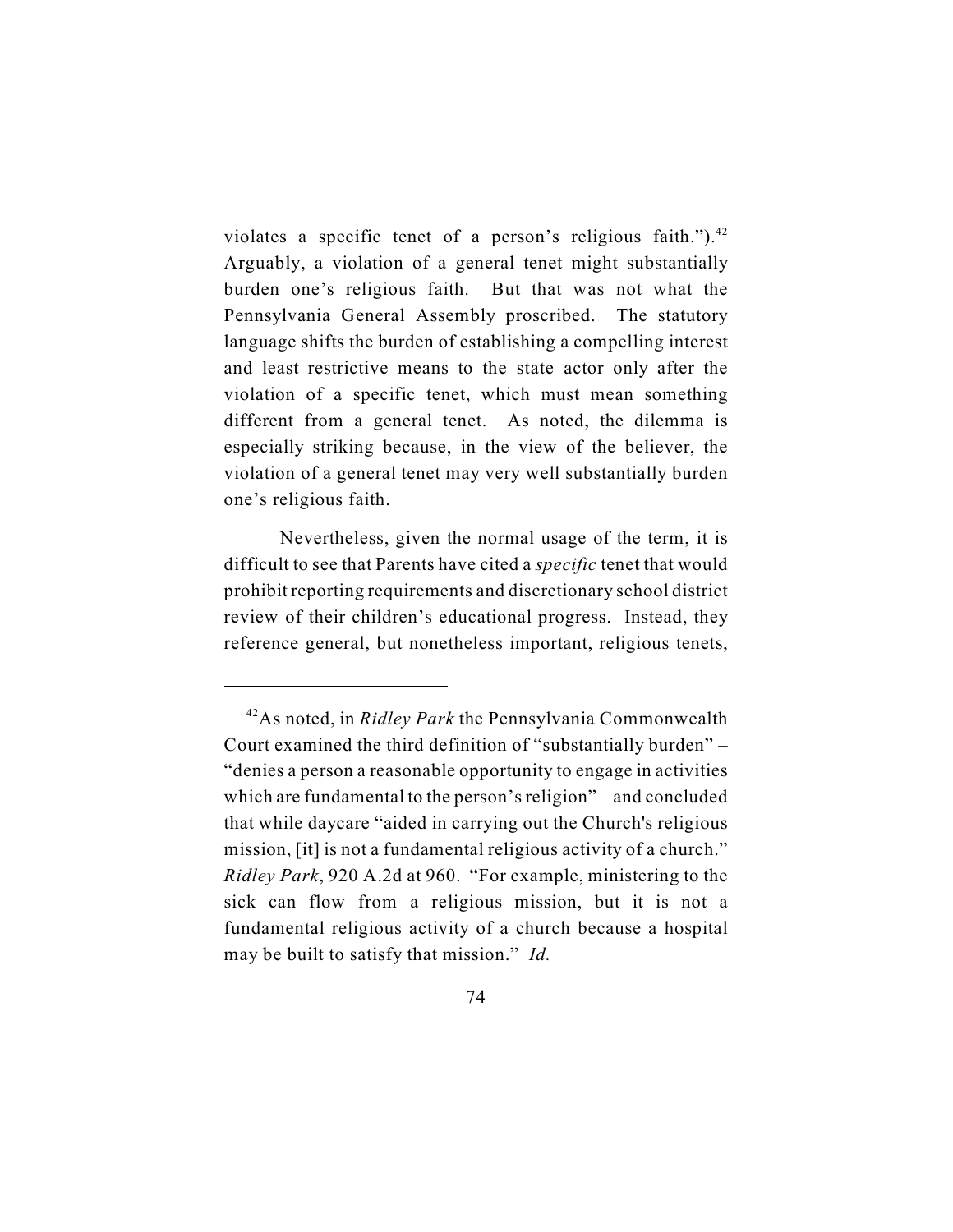*see, e.g., Luke* 20:25 ("Then render to Caesar the things that are Caesar's, and to God the things that are God's."); 2 *Timothy* 2:15 ("Be diligent to present yourself approved to God."), to assert that local school districts have no authority to conduct a limited review of their children's educational progress. In addition, under RFPA's fourth definition of "substantially burden," a party must establish a nexus between the specific tenet and the compelled violation, a nexus that Parents have not established here.

Furthermore, the inconsistencies in Parents' complaints, depositions, briefs and appellate oral argument suggest the difficulty in identifying a specific tenet (as opposed to a general tenet) and its attendant consequences. In their complaints, briefs to the district court, and some deposition testimony, Parents asserted a "specific tenet" that the state "lacks the jurisdiction" over their children's education, i.e., that no level of state review would be permissible.<sup>43</sup> See Parents Br. Opp'n to Def.'s Mot. Summ. J. at 9-10, Apr. 14, 2006. But at oral argument, Parents implied that their asserted "tenet" might allow non-discretionary review of their home education programs. *See also* Parents Reply Br. at 8 ("Parents do not contend that the government may not establish any standards to govern home education. Rather,

<sup>&</sup>lt;sup>43</sup> Although it is not entirely clear, I understand Parents' argument to mean that the natural consequence of their asserted specific tenet is that the state has no jurisdiction over homeschooling.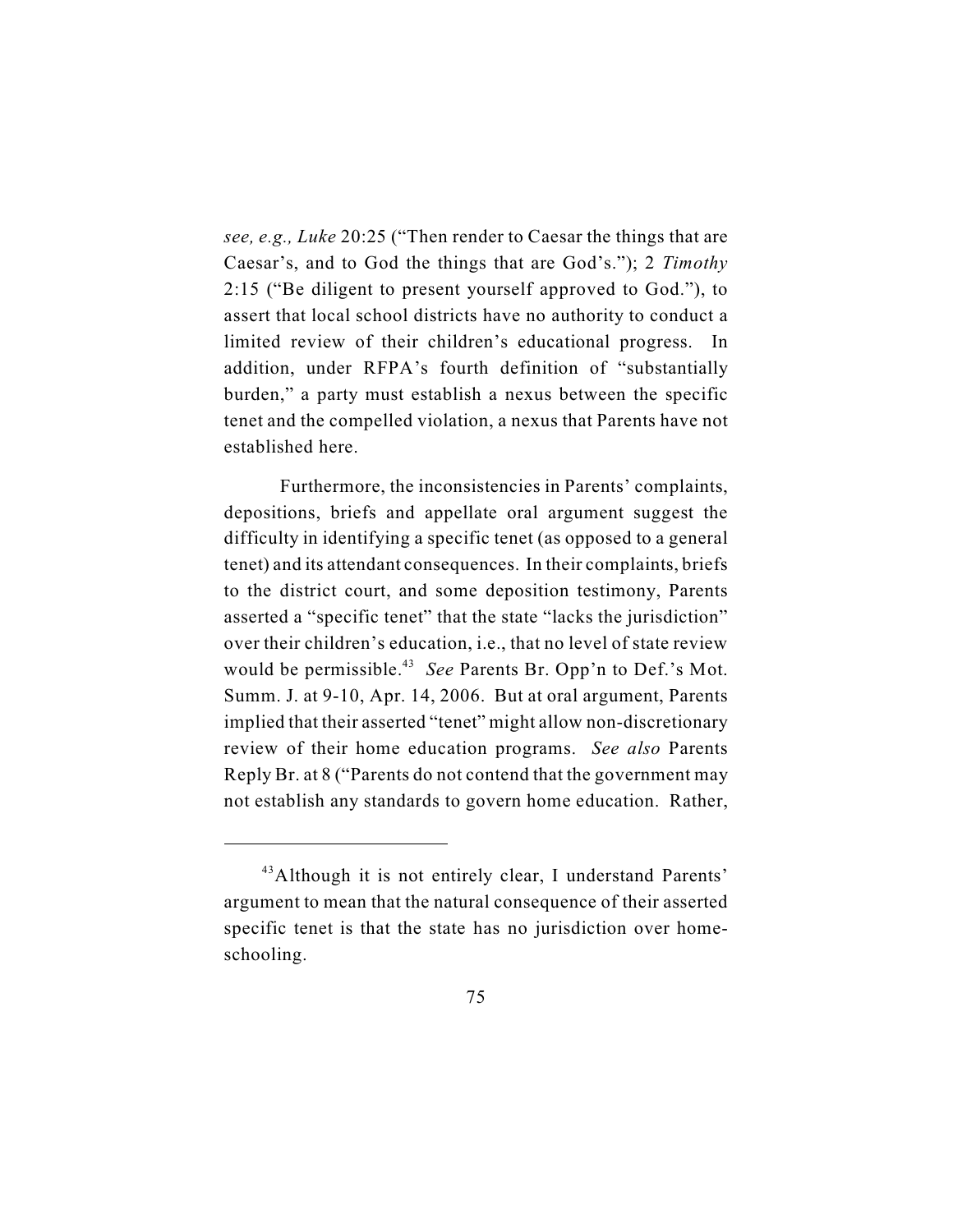the Parents' core objection . . . is that their religious beliefs forbid them from submitting their religious education of their children to the discretionary review of a governmental official."). Yet it is problematic whether this interpretation of "non-discretionary" review would amount to any review at all.

Based upon the plain language of the RFPA, Parents have failed to prove by clear and convincing evidence that they have been compelled or will likely be compelled to violate a specific tenet of their religious faith. Accordingly, Parents cannot sustain their cause of action under the Pennsylvania RFPA.

## III.

Even finding the term "specific tenet" in the RFPA to be ambiguous, the decision would be the same. As noted, the purpose of statutory interpretation "is to ascertain and effectuate the intention of the General Assembly." 1 Pa. Cons. Stat. § 1921(a). Under section 1921(c), when a statute's words are ambiguous, the intention of the General Assembly "may be ascertained" by considering an array of factors.<sup>44</sup>

<sup>&</sup>lt;sup>44</sup>As noted, those factors include, but are not limited to: " $(1)$ The occasion and necessity for the statute. (2) The circumstances under which it was enacted. (3) The mischief to be remedied. (4) The object to be attained. (5) The former law, if any, including other statutes upon the same or similar subjects. (6) The consequences of a particular interpretation. (7) The contemporaneous legislative history. (8) Legislative and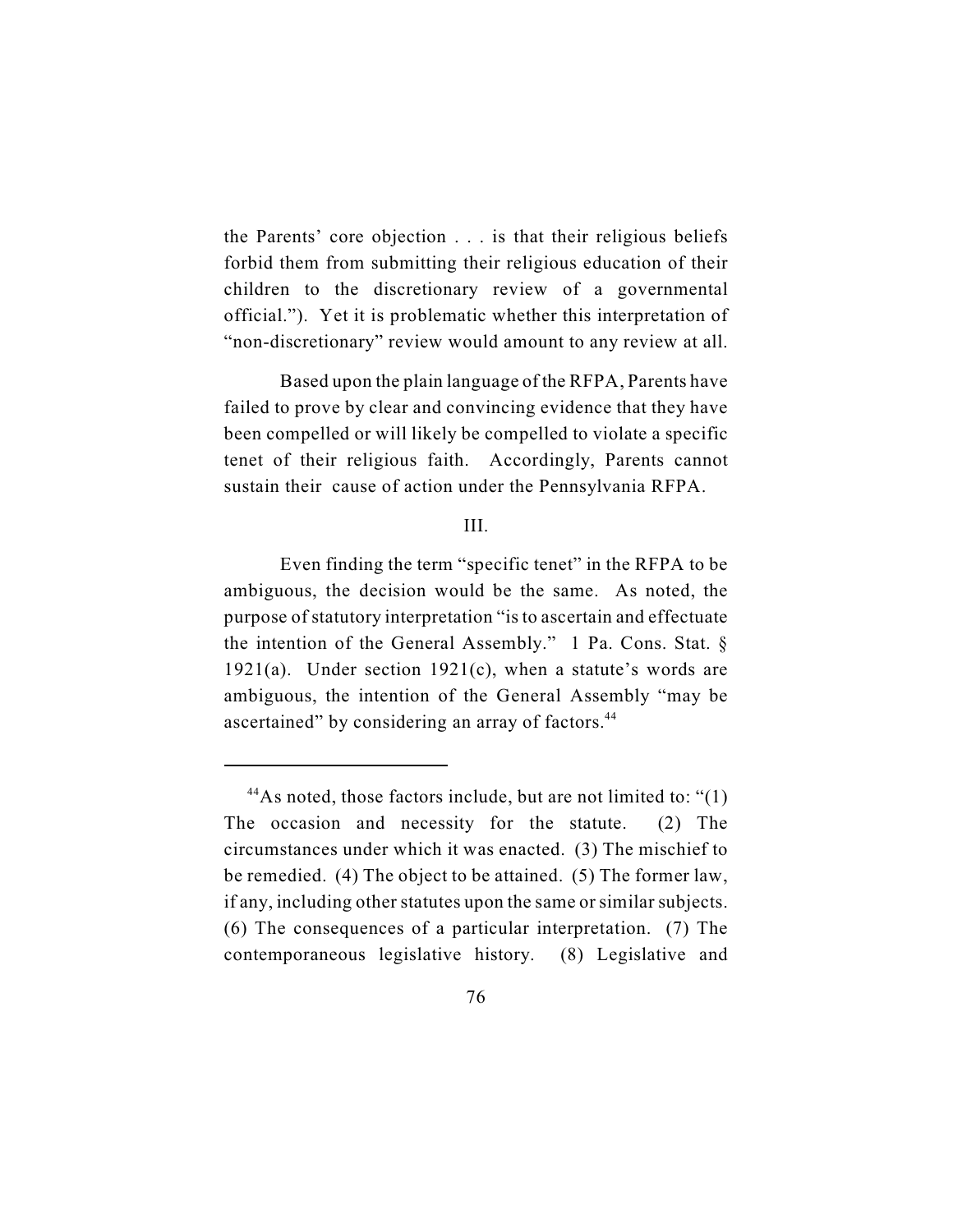The historical background and legislative history of Pennsylvania's RFPA places it in context and assists in interpreting the statute. Much of this depends on the development of federal First Amendment jurisprudence and its influence on Pennsylvania law. Prior to 1990, legislation and government regulation burdening the free exercise of religion was subject to the *Sherbert* test. *See Sherbert v. Verner*, 374 U.S. 398 (1963). Under this rule, if the government substantially burdened a person's constitutional free exercise rights, then it was required to justify the burden with a compelling state interest and with proof that the least restrictive means was employed. *Id.* at 402-04. *See also Jimmy Swaggart Ministries v. Bd. of Equalization of California.*, 493 U.S. 378, 384-85 (1990) ("Our cases have established that 'the free exercise inquiry asks whether government has placed a substantial burden on the observation of a central religious belief or practice and, if so, whether a compelling governmental interest justifies the burden.'" (quoting *Hernandez v. Comm'r*, 490 U.S. 680, 699 (1989))).

In 1990, the Supreme Court held that the Free Exercise Clause did not prohibit enforcement of a neutral law of general applicability supported by a rational basis. *Employment Div., Dept. of Human Res. of Oregon v. Smith*, 494 U.S. 872, 890 (1990). The Court concluded that the state could deny

administrative interpretations of such statute." 1 Pa. Cons. Stat.  $§$  1921(c).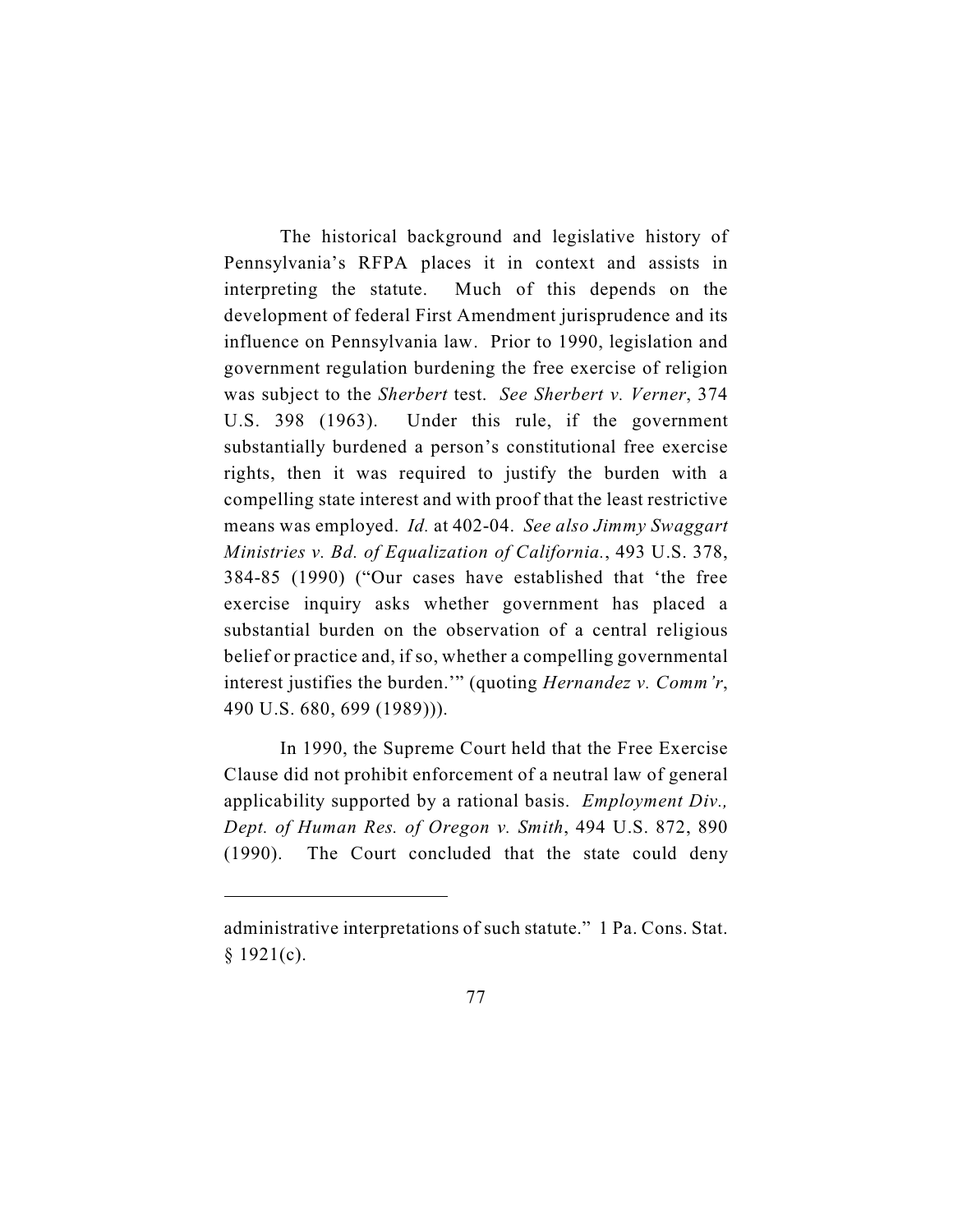unemployment benefits due to work-related misconduct based upon an employee's religiously motivated ingestion and use of a drug; specifically, in that case, the ceremonial use of peyote. *Id.* Declining to apply the *Sherbert* balancing test, the Court noted that "the right of free exercise does not relieve an individual of the obligation to comply with a 'valid and neutral law of general applicability on the ground that the law proscribes (or prescribes) conduct that his religion prescribes (or proscribes).'" *Id.* at 879 (quoting *United States v. Lee*, 455 U.S. 252, 263 n.3 (1982)). Thus, *Smith* and its progeny "establish the general proposition that a law that is neutral and of general applicability need not be justified by a compelling governmental interest even if the law has the incidental effect of burdening a particular religious practice." *Church of the Lukumi Babalu Aye, Inc. v. Hialeah*, 508 U.S. 520, 531 (1993) (citing *Smith*).

The *Smith* Court noted that religious exemptions, while not constitutionally required, could be created through the political process. *Smith*, 494 U.S. at 890 (citing several state statutes making "an exception to their drug laws for sacramental peyote use"). In 1993, Congress accepted the Court's invitation by enacting the Religious Freedom Restoration Act ("RFRA"), 107 Stat. 1488, 42 U.S.C. §§ 2000bb to 2000bb-4 (amended 2000). Congress sought to restore the compelling interest test articulated in *Sherbert* and *Wisconsin v. Yoder*, 406 U.S. 205 (1972), "and to guarantee its application in all cases where free exercise of religion is substantially burdened." 42 U.S.C. § 2000bb. Applicable to "all Federal and State law," Pub. L. No.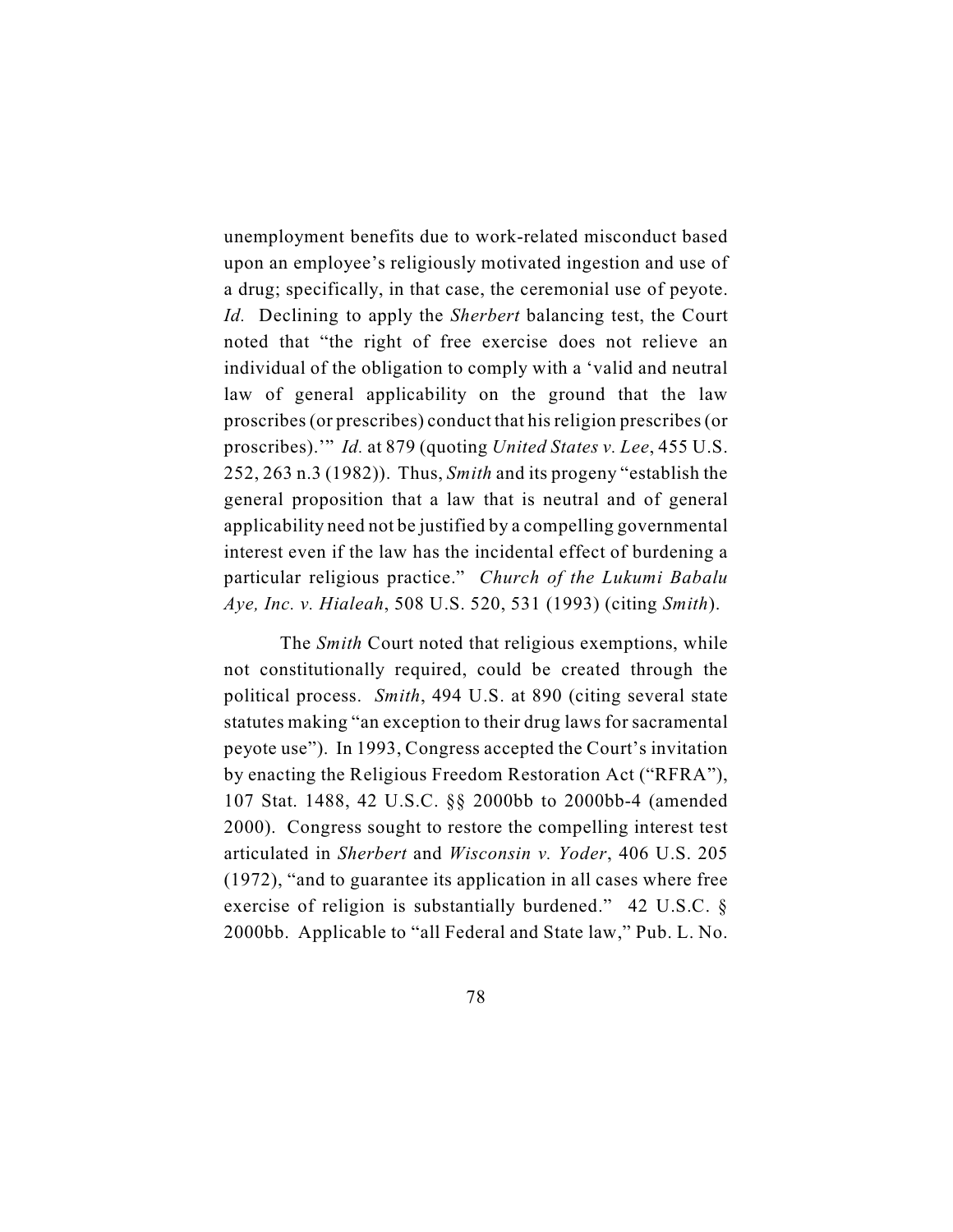103-141, § 6, 107 Stat. 1488, 1489 (1993), RFRA prohibited both the federal and state governments<sup>45</sup> from "substantially burden[ing] a person's exercise of religion" except through the least restrictive means of furthering a compelling interest. 42 U.S.C. § 2000bb-1. In 1997, the Supreme Court struck down RFRA as applied to the states<sup> $46$ </sup> because RFRA exceeded the scope of Congress' enforcement power under section 5 of the Fourteenth Amendment. *Boerne v. P.F. Flores*, 521 U.S. 507, 536 (1997). RFRA lacked a "congruence and proportionality between the injury to be prevented or remedied and the means

 $45$ At the time of enactment in 1993, "Government" was defined as "a branch, department, agency, instrumentality, and official (or other person acting under color of law) of the United States, a State, or a subdivision of a State." Pub. L. No. 103- 141, § 5, 107 Stat. 1488, 1489 (1993). As amended, "Government" is defined as "a branch, department, agency, instrumentality, and official (or other person acting under color of law) of the United States, or of a covered entity." 42 U.S.C. § 2000bb-2(1). "Covered entity meansthe District of Columbia, the Commonwealth of Puerto Rico, and each territory and possession of the United States." *Id.* § 2000bb-2(2).

 $^{46}$ RFRA continues to be enforced against the federal government. *See Gonzales v. O Centro Espirita Beneficente Uniao do Vegetal*, 546 U.S. 418 (2006) (applying RFRA to regulations by the federal government under the Controlled Substances Act).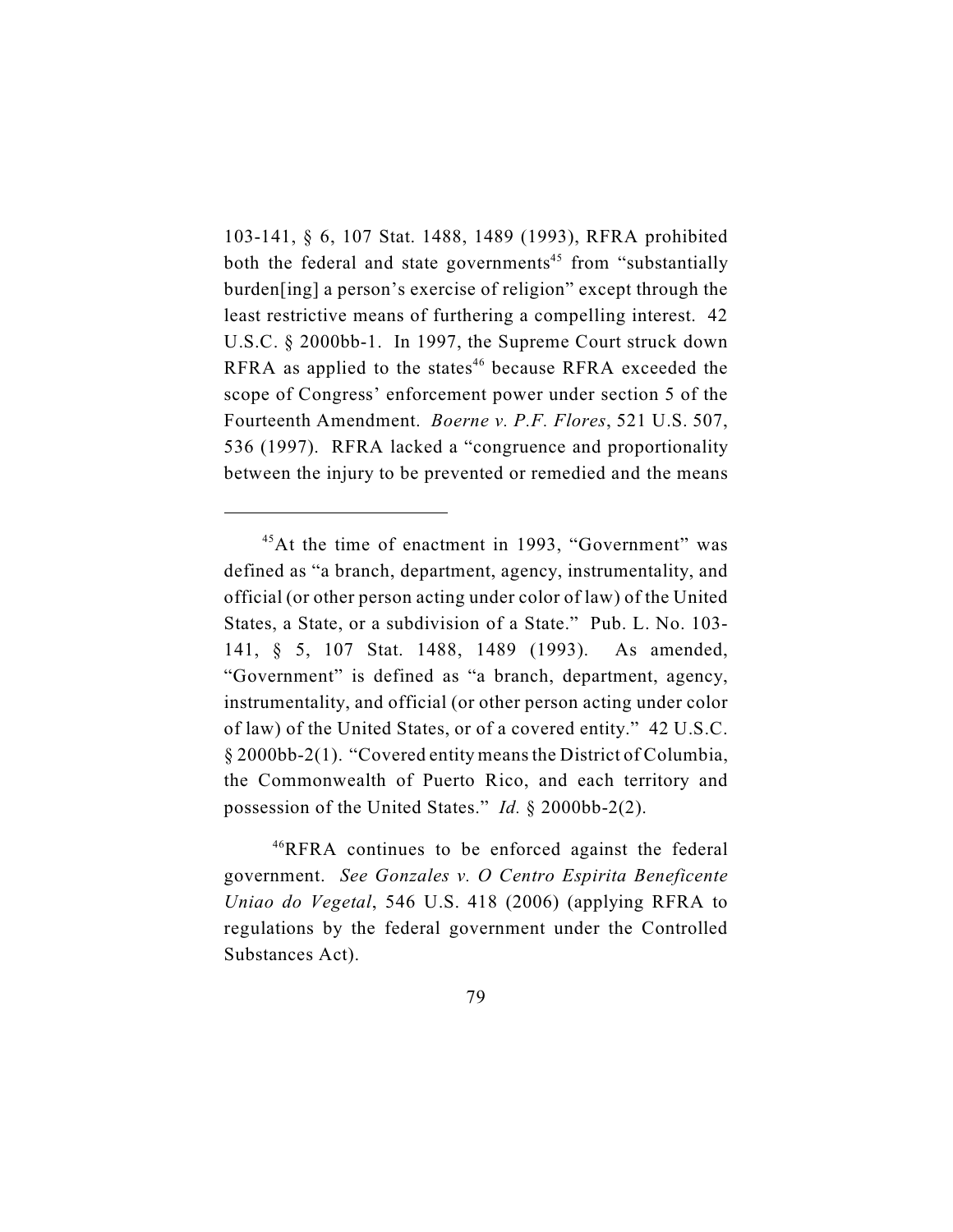adopted to that end." *Id.* at 520, 529-36.

In part a reaction to *City of Boerne*, Congress enacted the Religious Land Use and Institutionalized Persons Act, 42 U.S.C. §§ 2000cc to 2000cc-5, which addresses only land use regulations and the religious rights of institutionalized persons. *Id.* §§ 2000cc, 2000cc-1. RLUIPA prohibits both state and federal governments from imposing a "substantial burden" on the religious exercise of an institutionalized person unless it is the least restrictive means of furthering a compelling governmental interest. 42 U.S.C. § 2000cc-1. Also, several states in addition to Pennsylvania passed their own religious freedom restoration or protection legislation.<sup>47</sup>

Although there are differences among the various federal and state religious protection statutes, most contain, at their core, the same fundamental structure and purpose. They

<sup>&</sup>lt;sup>47</sup>See Ariz. Rev. Stat. Ann. §§ 41-1493; Conn. Gen. Stat. § 52-571b; Fla. Stat. § 761.01 to 761.05; Idaho Code Ann. §§ 73- 401 to 73-404; 775 Ill. Comp. Stat. 35/1 to 35/99; Mo. Ann. Stat. §§ 1.302 & 1.307; N.M. Stat. §§ 28-22-1 to 28-22-5; Okla. Stat. tit. 51 §§ 251 to 258; R.I. Gen. Laws §§ 42-80.1-1 to 42- 80.1-4; S.C. Code Ann. §§ 1-32-10 to 1-32-60; Tex. Civ. Prac. & Rem. Code Ann. §§ 110.001 to 110.012; Va. Code Ann. §§ 57-1 to 57-2.02; Utah Code Ann. §§ 63L-5-101 to 63L-5-403; *see also* Ala. Const. Art I, § 3.01. The Pennsylvania RFPA became effective December 9, 2002. Missouri, Utah and Virginia passed legislation after 2002.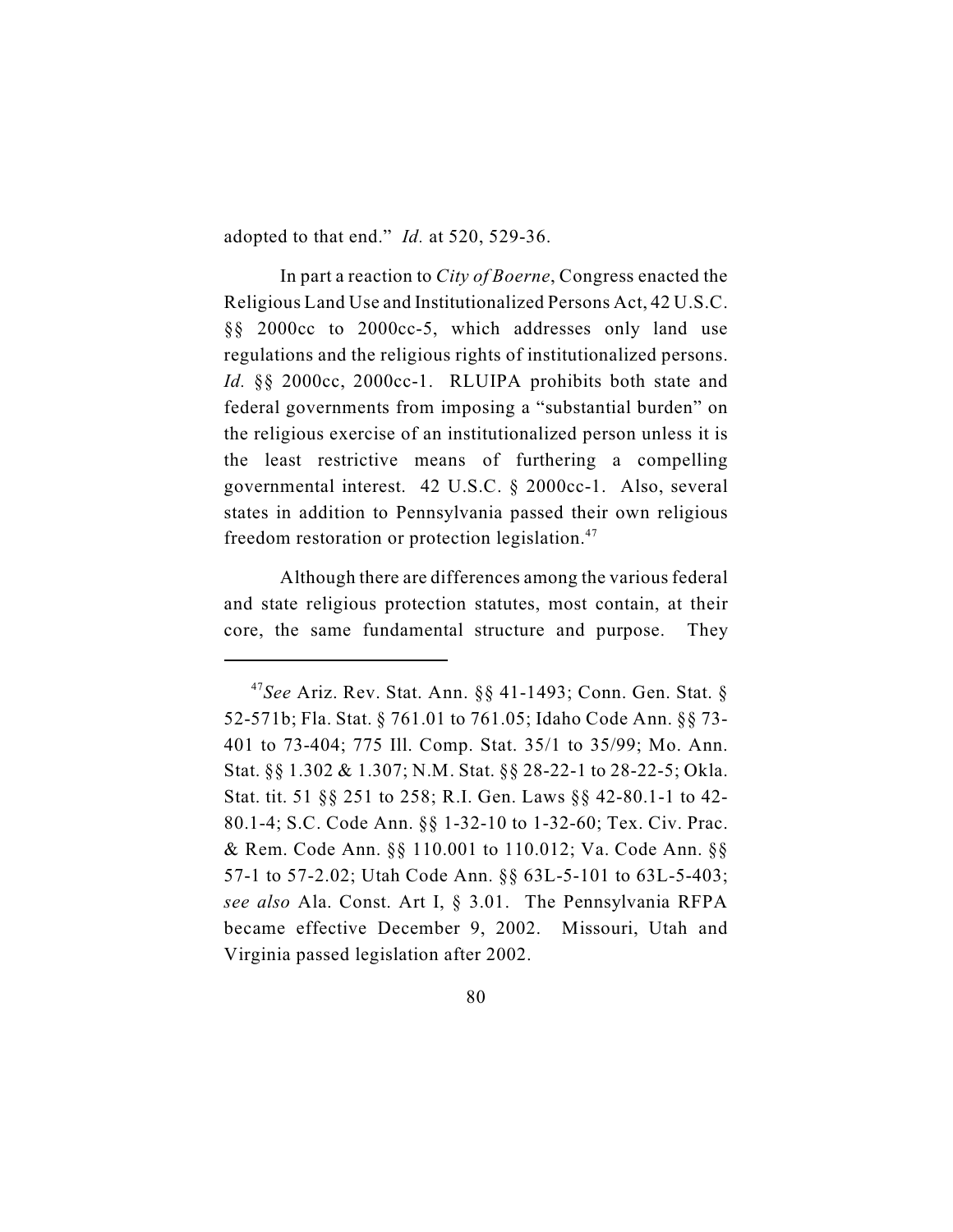recognize that neutral laws of general applicability may burden religious exercise as significantly as laws intended to interfere with religious exercise. The federal statutes, Pennsylvania's RFPA, and a majority of the state statutes also acknowledge the government need not justify every action having some effect on religious exercise. Under those statutes, only *substantial* burdens trigger heightened scrutiny.<sup>48</sup> RFPA's four definitions of "substantially burden" emphasize the importance of this threshold. *See* 71 Pa. Stat. Ann. § 2403 ("*significantly* constrains or inhibits"; "*significantly* curtails"; "denies . . . a reasonable opportunity to engage in activities . . . *fundamental* to the person's religion"; "violates a *specific tenet* of a person's religious faith.") (emphasis added).

In our modern regulatory state, virtually all legislation (including neutral laws of general applicability) imposes an incidental burden at some level by placing indirect costs on an individual's activity. Recognizing this, legislatures have sought a balance between protecting free exercise of religion and

<sup>&</sup>lt;sup>48</sup> Alabama and Connecticut do not modify "burden." Ala. Const. Art I, § 3.01 ("Government shall not burden a person's freedom of religion  $\dots$ ."); Conn. Gen. Stat. § 52-571b ("The state . . . shall not burden a person's exercise of religion . . . ."). Missouri, New Mexico, and Rhode Island prohibit the government from "restrict[ing] a person's free exercise of religion." Mo. Ann. Stat. § 1.302; N.M. Stat. §§ 28-22-3; R.I. Gen. Laws §§ 42-80.1-3.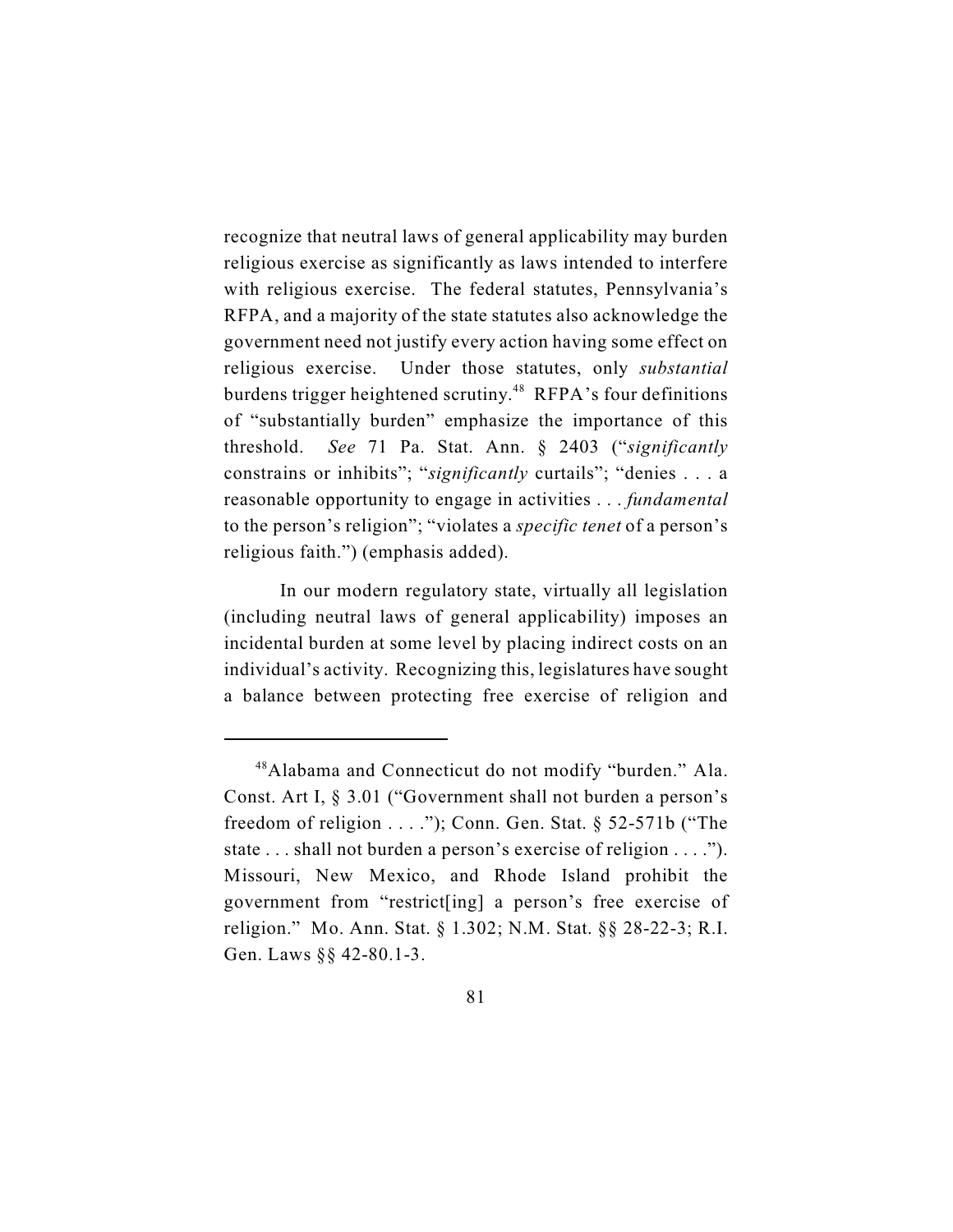preserving an effective police power. The federal government, Pennsylvania, and several other states have identified a substantiality threshold as the tipping point for requiring heightened justifications for governmental action.<sup>49</sup>

1) a follower is forced to choose between following the precepts of his religion and forfeiting benefits otherwise generally available to other inmates versus abandoning one of the precepts of his religion in order to receive a benefit; OR 2) the government puts substantial pressure on an adherent to substantially modify his behavior and to violate his beliefs.

*Washington v. Klem*, 497 F.3d 272, 280 (3d Cir. 2007). Under the Florida Religious Freedom Restoration Act, "a substantial burden on the free exercise of religion is one that either compels the religious adherent to engage in conduct that his religion forbids or forbids him to engage in conduct that his religion requires." *Warner v. Boca Raton*, 887 So.2d 1023, 1033 (Fla. 2004). "A plaintiff who claims that a governmental regulation constitutes a substantial burden must 'prove that a governmental regulatory mechanism burdens the adherent's practice of his or her religion by pressuring him or her to commit an act forbidden by the religion or by preventing him or her from engaging in conduct or having a religious experience which the faith mandates." *Id.* at 1035 (citations omitted).

 $49$ To illustrate, for the purposes of RLUIPA, we recognize that a "substantial burden" exists where: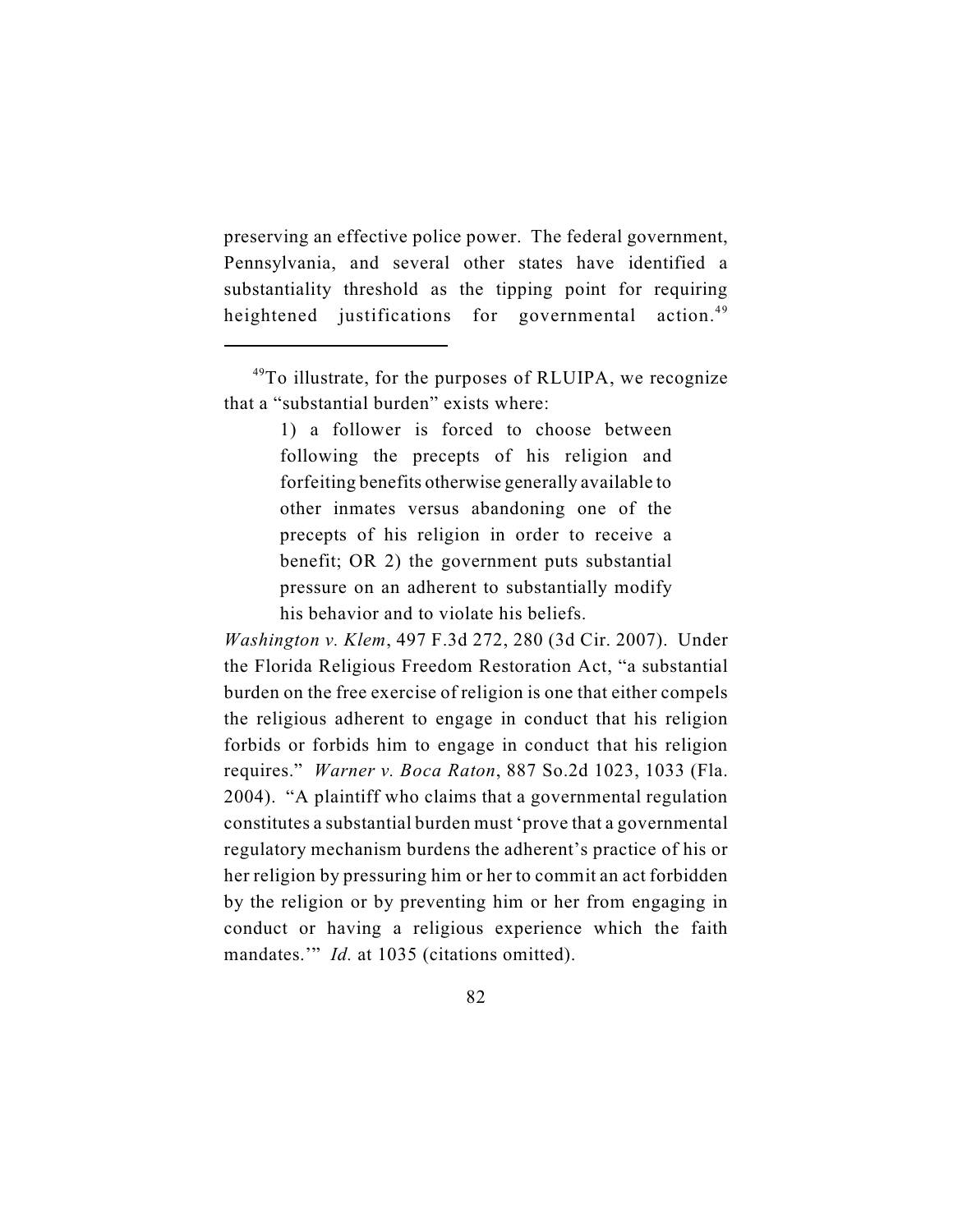Furthermore, by requiring proof of a "substantial burden" by clear and convincing evidence, Pennsylvania appearsto have set a higher threshold than other religious restoration statutes. *Compare* 71 Pa. Stat. Ann. §§ 2404, 2405 (requiring "clear and convincing evidence" of substantial burden), *with* 42 U.S.C. § 2000cc-2(b) ("plaintiff shall bear the burden of persuasion on whether the law (including a regulation) or government practice . . . substantially burdens the plaintiff's exercise of religion"), *Warner*, 887 So.2d at 1034 ("[T]he plaintiff bears the initial burden of showing that a regulation constitutes a substantial burden . . . ."), *Diggs v. Snyder*, 775 N.E.2d 40, 45 (Ill. App. Ct. 2002) (requiring, under the Illinois Religious Freedom Restoration Act, plaintiff "to make a threshold showing" of substantial burden).

As noted, Parents have not cited a specific tenet that would prevent adherence to the reporting requirements or prohibit discretionary School District review of their children's educational progress. Instead, they reference general, but important, religious tenets to support their claim that local school districts have no authority to conduct limited review of their home education programs. Such a broad interpretation of the term "specific tenet" would appear to read "specific" out of the statute.

The occasion, necessity, and purpose of the RFPA do not support a finding, by clear and convincing evidence, that Parents are compelled or will likely be compelled to violate a specific